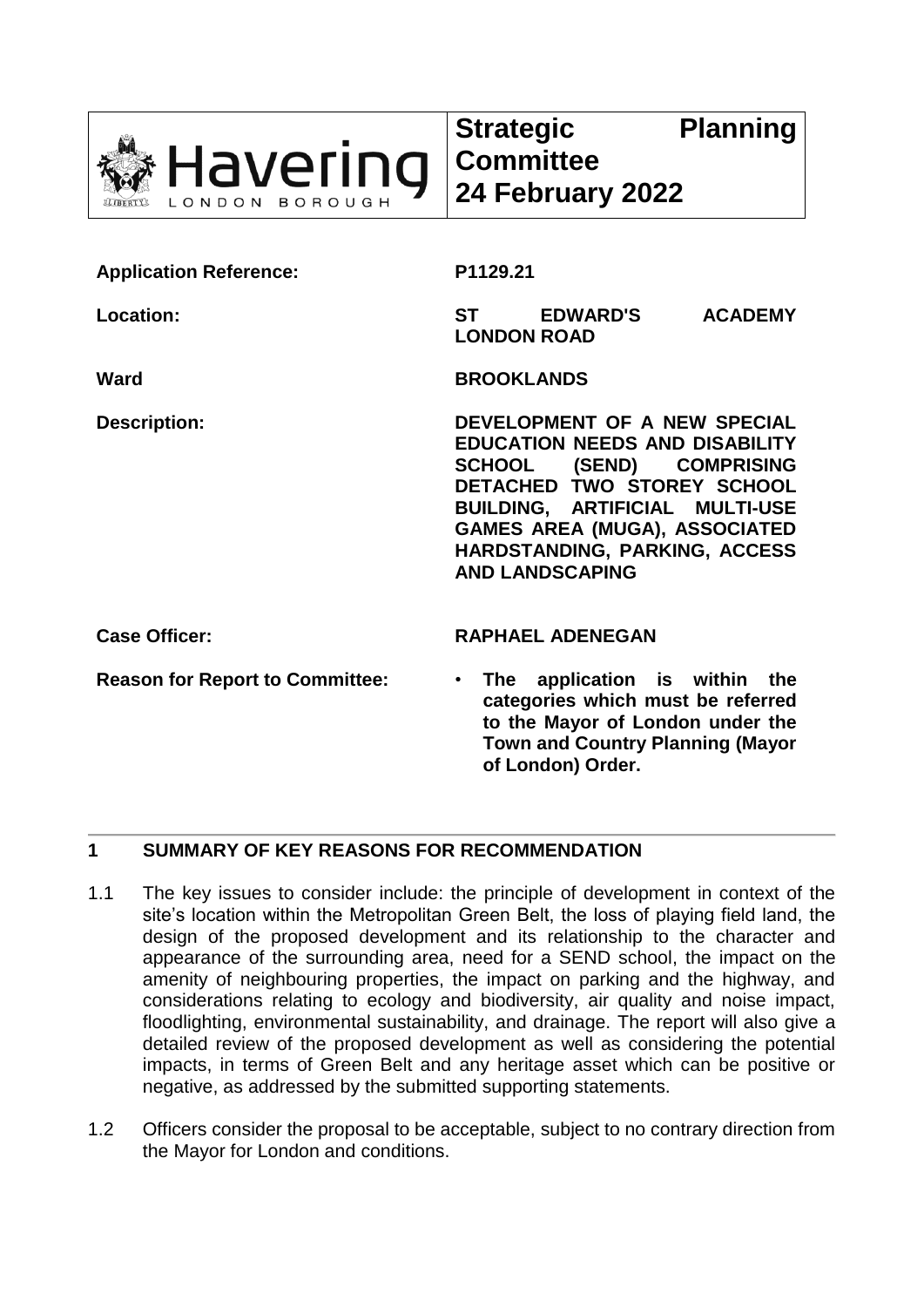# **2 RECOMMENDATION**

- 2.1 That the Committee resolve to GRANT planning permission subject to:
	- 1. agree the reasons for approval as set out in this report, and
	- 2. refer this application to the Mayor of London (the GLA) as a Stage 2 referral; and
	- 3. subject to the Mayor of London (or delegated authorised officer) advising that he is content to allow the Council to determine the case itself and does not wish to direct refusal, or to issue a direction under Article 7 that he does not wish to direct refusal, or to issue a direction under Article 7 that he is to act as the Local Planning Authority for the purposes of determining the application delegate authority to the Assistant Director Planning in consultation with the Director of Legal Services for the issue of the planning permission and subject to minor amendments to the conditions or the legal agreement.
- 2.1 That the Assistant Director Planning is delegated authority to issue the planning permission and impose conditions [and informatives] to secure the following matters:

# **Conditions**

- 1. Time Limit
- 2. In Accordance With Approved Drawings
- 3. Material Samples
- 4. Landscaping

5. Landscape Management Plan (Including biodiversity benefits of the scheme which exceeds the minimum 10% recommendation in line with the London Plan)

- 6. Secured by Design
- 7. Delivery and Servicing Plan
- 8. Window and Railings Details
- 9. Photovoltaic Panels
- 10. Boundary Treatments
- 11. Water Efficiency
- 12. Energy Statement Compliance
- 13. External Lighting Scheme
- 14. Noise Protection
- 15. Air Quality
- 16. Contaminated Land
- 17. Surface Water Drainage
- 18. Sustainable Drainage Systems (SUDs)
- 19. Floodlighting for the MUGA
- 20. Car Parking Plan (including pick up and drop off parking area serving the new school, and the enlarged staff car parking area)
- 21. Disabled Parking Plan
- 22. Electrical Charging Points
- 23. Community Use Agreement (MUGA)
- 24. Community Use Agreement (School Hall)
- 25. Cycle Storage
- 26. Travel Plan
- 27. Demolition, Construction Management and Logistics Plan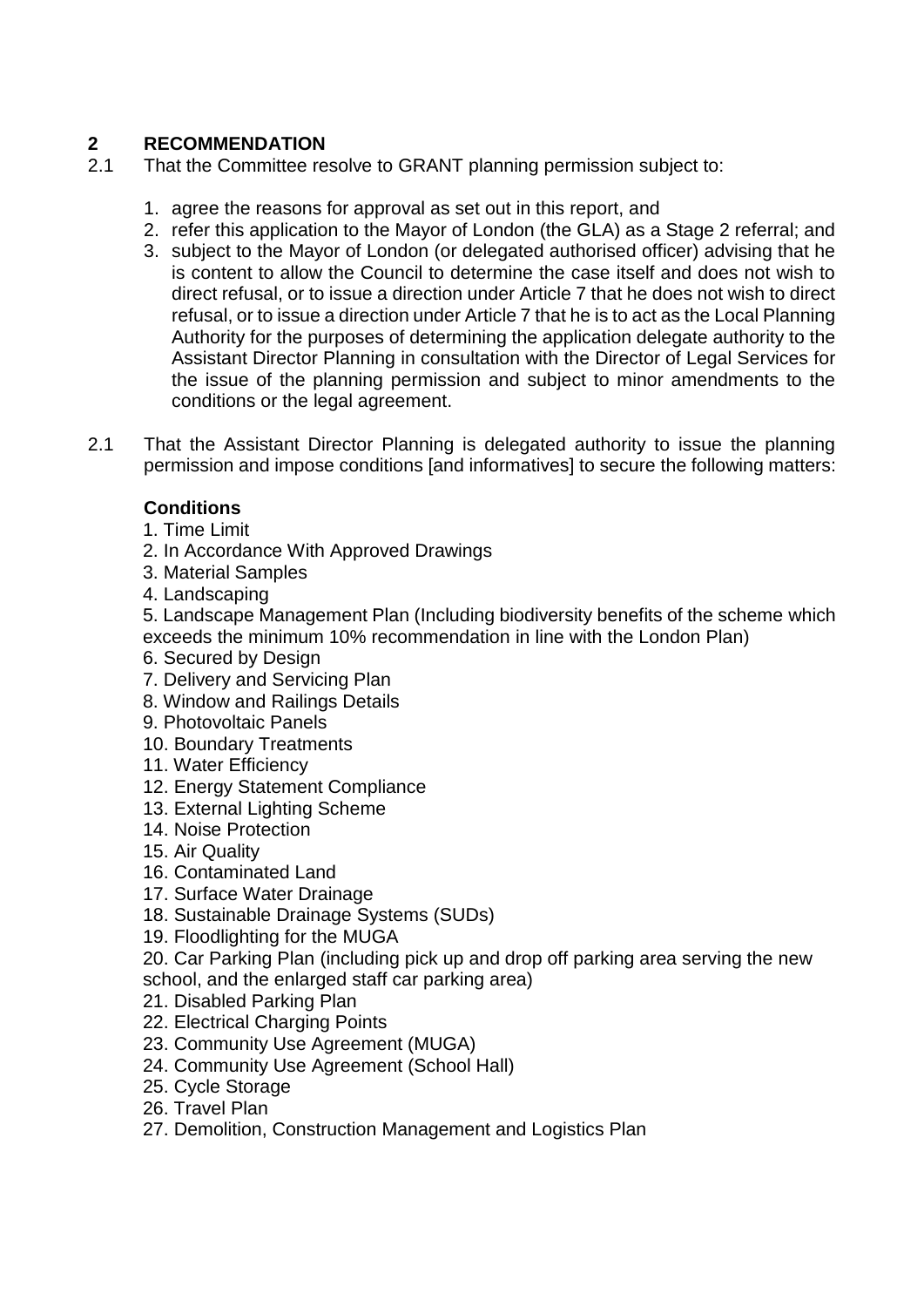28. Construction Hours (8.00am and 6.00pm Monday to Friday, and between 8.00am and 1.00pm on Saturdays and not at all on Sundays and Bank Holidays/Public Holidays.)

- 29. Highway Works
- 30. Wheel Washing
- 31. Fire Brigade Access
- 32. Detail of Fire Hydrants
- 33. Refuse and Recycling
- 34. Site Levels
- 35. Construction Ecological Management Plan
- 36. Archaeology

#### **Informatives**

- 1. Fee required for approval of details
- 2. Highway approval required
- 3. Secure by design
- 4. Street naming and numbering
- 5. Community Infrastructure Levy (CIL).
- 6. NPPF positive and proactive.

#### **3 SITE AND SURROUNDINGS**

- 3.1 The application site comprises the existing grounds of St. Edwards Academy currently in use as hardstanding overflow car parking occupying a broadly rectangular plot of land extending to 0.626 hectares in size. The application site also contains a small portion of Westlands Playing Field. Westlands Playing Field extends westwards from the application site and amounts to an area of 10.376 hectares. The site is relatively flat.
- 3.2 The school site is located to the east of Romford Town Centre and south of London Road (A118), with chalet residential bungalows facing the site across London Road. The site's northern boundary adjoins a hard surfaced school car park and the main access, which runs alongside the side gardens of the residential properties on London Road. The site's south eastern boundary adjoins the hard surfaced play court area of the school and the Westlands Playing Fields further south, which is designated Metropolitan Green Belt. To the south east of the site is a Site of Importance for Nature Conservation (SINC). The site's eastern boundary adjoins a main St Edwards School buildings.
- 3.3 A railway line marks the southern boundary of the wider playing fields, with the nearest train station situated in Romford, with links to Central London. To the north of the site is a sports pavilion and Judo hall. The site is approximately 1.8km east of Romford.
- 3.4 The school is accessed via London Road leading to the main car park for the existing school which serves both teachers and visitors and is also used by school buses for pick up and drop off. The access is also used by neighbouring residential houses to access their rear garages.
- 3.5 The site is currently well screened from wider views and is not readily visible other than from the playing fields themselves to the west and glimpsed views from the site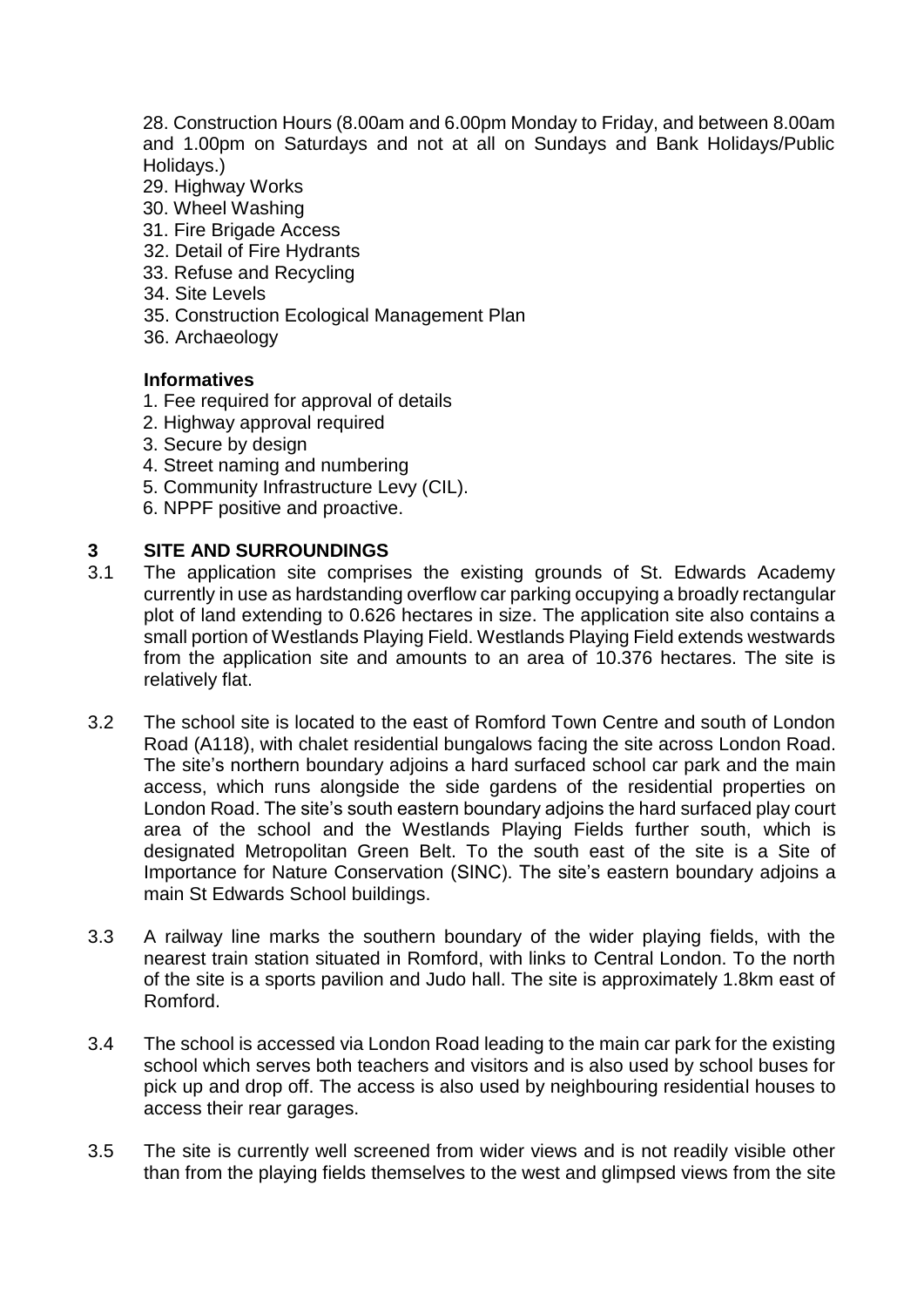entrance to the north. Views from the west are of the hardstanding in the foreground with a belt of mature trees behind and the St Edwards Academy buildings beyond visible above the tree line. No public views are available from the south owing to levels, vegetation and the railway line.

- 3.6 The entire site lies within the designated Metropolitan Green Belt and the Thames Chase Community Forest area. There is an existing water course to the eastern boundary, and some mature trees and planting.
- 3.7 The application site also has a PTAL rating of 1b (Worst).

# **4 PROPOSAL**

- 4.1 The application seeks full planning permission for the erection of a two storey building to provide a new Special Education Needs and Disabilities (SEND) school for both primary and secondary students with associated car parking, informal and formal play space, a shared use performing / community centre and a hard multipurpose games pitch (MUGA).
- 4.2 The proposed school will form part of the Unity School's Partnership (USP) Academies who manage the existing St. Edwards Academy. The school will have a capacity for 60 pupils and will be non-selective, serving children from Havering's local community, and an additional 45 members of staff would be employed on the site to support its operation.
- 4.3 The school would provide education for primary and secondary school age pupils with social, emotional, and mental health (SEMH) difficulties, and Autistic Spectrum Condition (ASC).

# *New building*

- 4.4 The proposed school building would be sited on an existing hard surfaced overflow parking and small portion of Westlands Playing Field. It would be a two storey building with a broadly rectangular footprint. The building would comprise approximately 2,090sq.m of floorspace and accommodate all of the functions necessary for the facility to operate as an SEND school, including 12 classrooms with associated calm rooms and stores, a multi-purpose hall, dining hall and kitchen facilities, PE changing room, a training room and various other multipurpose rooms, a medical treatment room, a physio and therapy room and sensory rooms, a reception, school office and staff rooms, together with toilet facilities and equipment stores.
- 4.5 In addition, the building would accommodate a new multi-use hall which would also be made available for wider community use outside of school hours.
- 4.6 The main entrance to the school building would be on its north eastern elevation, facing St Edwards School. A lift within the building would provide full access across both floors in compliance with access requirements for those with impaired mobility.
- 4.7 In terms of scale, the building would have a footprint of approximately 64m by 19m and 26m wide in relation to the main hall. The main elevations would rise to a height of approximately 7.5m above ground level. The building would have a flat roof, with two compounds for roof mounted plant located on the northern part of the building's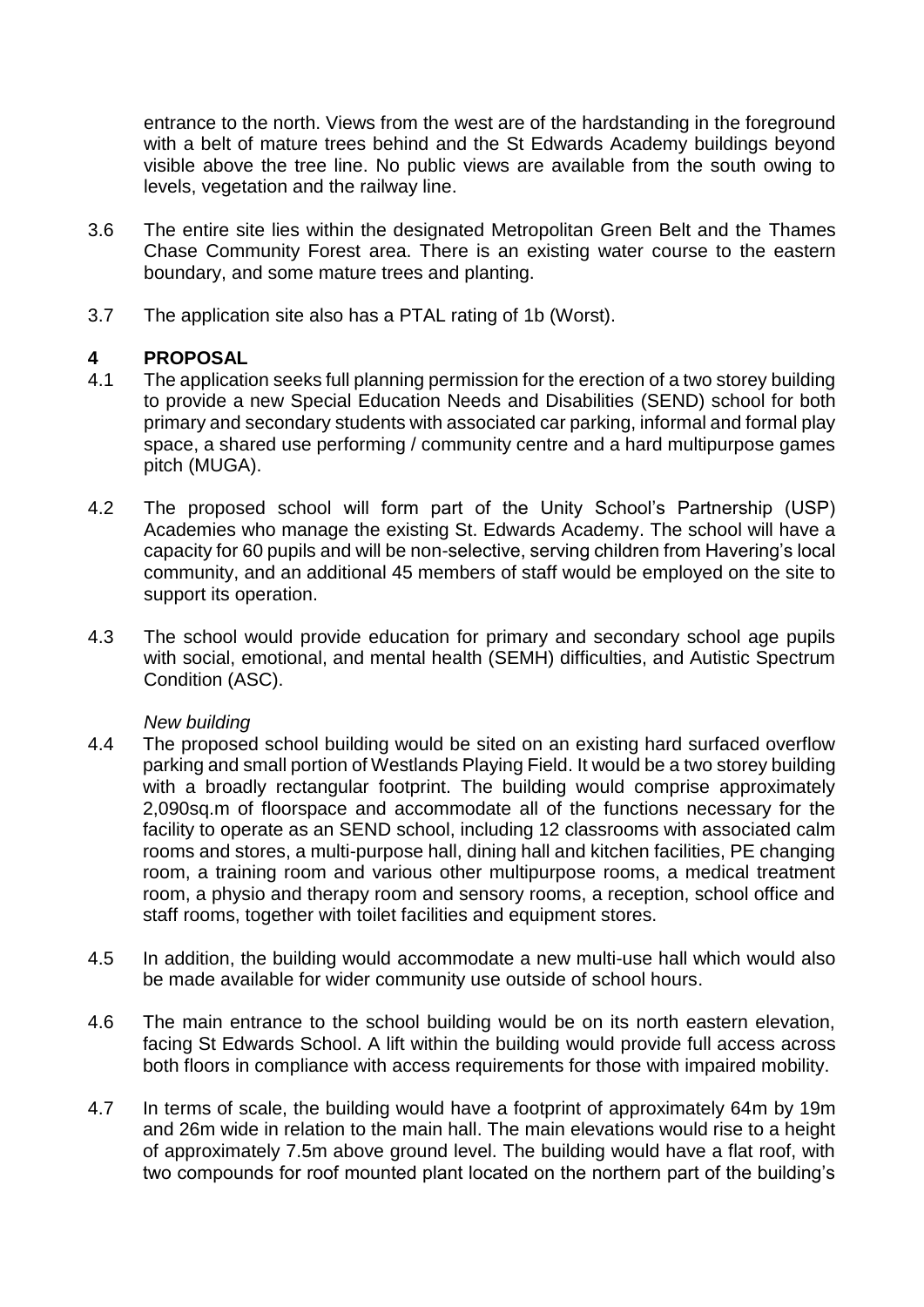roof, with the maximum height of the roof mounted plant being approximately 6.9m above ground level. The two plant compounds would be screened with profiled metal screening. The bulk of the roof would also accommodate solar PV panels centrally located, which would Increase the roof height by approximately 1m to 8.5m from ground level.

4.8 In terms of external appearance, the front part of the building containing the main entrance and shared spaces would be of cement board finish rain screen cladding with the remainder of the building clad in timber. The elevational treatment would also involve the use of bright colours for window/door frames and canopies, the building's glazing would be complemented with spandrel panel inserts within the curtain wall glazing elements, which would reflect the sensory benefit of the proposed use.

#### *Access, parking and drop off arrangements*

- 4.9 The three existing vehicular access points from London Road would be retained, with the existing northern-most access point continuing to serve the staff car park of St Edwards Academy. The central access point would remain unchanged, and continue to serve the visitor car park. The existing school access off London Road, through the car park would provide the main access to the new SEND school in a one-way system leading to the entrance gate.
- 4.10 This access would allow for one way vehicle movements and provide a segregated pedestrian footpath on the north eastern side. It would be fitted with a sliding gate for secure access, which would provide access to a pick up and drop off facility for the SEND school which would be laid out in front of the new building. This would include 4 bays for pick up / drop off by parents and guardians (of which two spaces would be blue badge spaces), together with three bays for minibus pick up / drop off parking. In addition, this area would also include a dedicated pick up / drop off lane for minibuses and taxis adjacent to the front of the school building. This drop off lane would be able to accommodate up to five minibuses or seven taxis at any one time.
- 4.11 In addition to this, 14 staff car parking spaces for staff of the new SEND school would be laid out towards the northern corner of the site on an existing grassed area. It is proposed that the staff car park would be used to provide car parking associated with the wider community use of the school facilities outside of school hours.
- 4.12 Service vehicles and refuse vehicles would continue to use the existing vehicular access point.

## *Outdoor space and landscaping*

4.13 The SEND school would be provided with its own dedicated outdoor play space, located to the west of the building. This would include a soft informal play area and hard outdoor MUGA area. These spaces would be surrounded using fencing of heights ranging between 1.8 and 2.4m with the MUGA sports courts having stop mesh fence of 3m height to separate them from the wider playing fields of Westland Fields.

# **5 PLANNING HISTORY**

5.1 The following planning decisions are relevant to the application: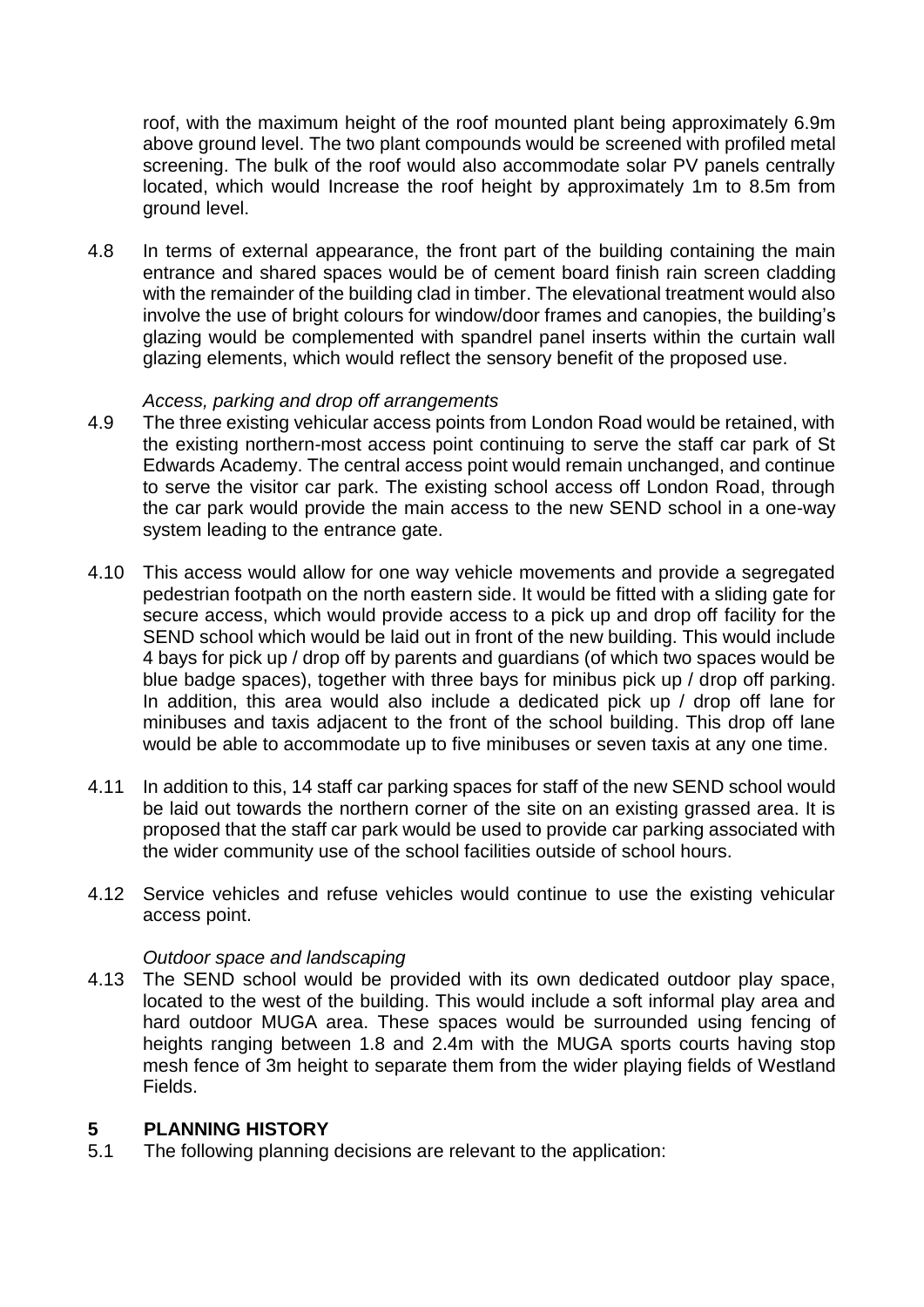P0692.18 – Excavation of 3,800 cubic metres of soil, construction of new football ground with synthetic grass pitch, floodlighting, fencing, club house, food kiosk and machinery store, spectator stand, parking and access road..

Approved. 5/11/2018. This permission has not been implemented and has now lapsed.

P0414.14 - Demolition of 4 existing prefabricated classrooms and erection of a permanent single storey building for 6 classrooms Approved 19/05/2014

P0845.09 – New football ground including pavilion clubhouse with covered seating area, covered terracing stand, toilet block, floodlight masts, car parking area and access road. Approved 06/09/10

P2264.06 – Demolition of existing sports pavilion and maintenance store (existing public WC's to be retained). New build of pavilion incorporating changing rooms, WC's, multipurpose room and maintenance stores. Revised plans. Approved 31/01/07

P1015.05 – Demolish existing sports pavilion, public WC's, and maintenance store and replace with new pavilion incorporation public WC's and maintenance store. Approved 05-10-2012

P1513.04 - Demolish existing sports pavilion, public WC's, and maintenance store and replace with new pavilion incorporation public WC's and maintenance store Approved 07-10-2004

P0683.09 - Demolition of up to 6,550sqm of existing floorspace and the redevelopment of 9,450sqm new educational floor space (Class D1) together with associated landscaping and access – Outline. Approved 14-08-2009

#### **Pre-Application Discussion**

Prior to the submission of this planning application, the applicant has engaged with LBH planning and design officers over the last 12 months. Officers agree that the site comprises previously developed land and the principle of a new special needs school development is acceptable subject to the application submission demonstrating that massing, height layout, access and landscaping are acceptable and a very special circumstances can be demonstrated to mitigate the impact on the openness of the Green Belt and that the loss of the playing fields can be justified or an alternative/replacement sports pitch is provided. In respect of the design of the proposals, the scheme has also been subject pre-submission QRP review and post submission discussions with Officers. Officers expressed throughout the preapplication process that the quantum of development and layout arrangement will carry significant weight in the determination of an acceptable proposal.

The design has evolved in order to maintain the level of openness and greenery in the context of its Green Belt location and still introducing a contemporary modern building fit for purpose. This matter is discussed in the Principle section of the report.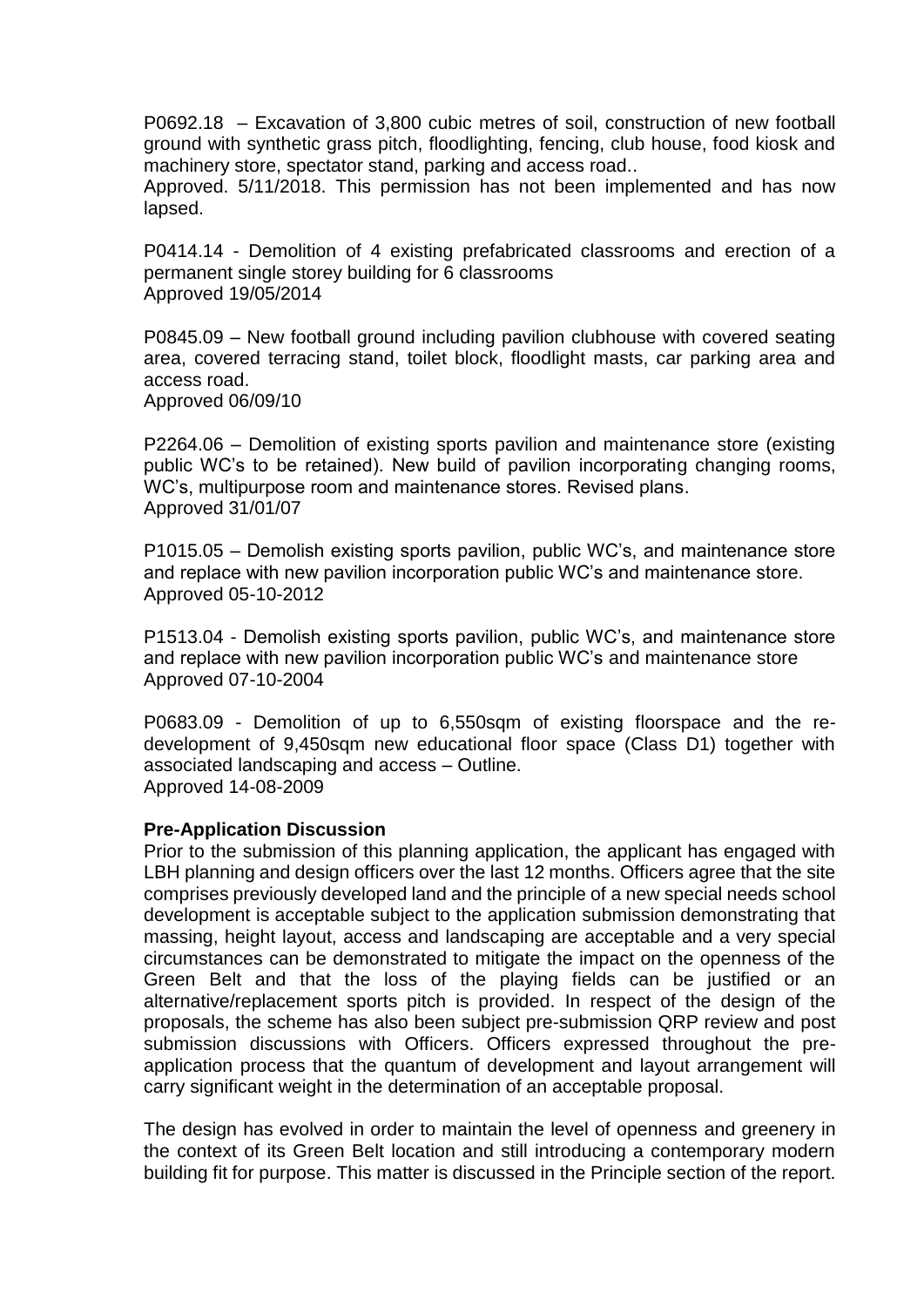# **Summary of QRP Comments and Response from Applicant**

|                                                                                                                                                                                                                                                                                                                                                                                                                     | Summary of QKF Comments and Response from Applicant                                                                                                                                                                                                                                                                                                                                                                                                |                                                                                                                                                                                                                              |
|---------------------------------------------------------------------------------------------------------------------------------------------------------------------------------------------------------------------------------------------------------------------------------------------------------------------------------------------------------------------------------------------------------------------|----------------------------------------------------------------------------------------------------------------------------------------------------------------------------------------------------------------------------------------------------------------------------------------------------------------------------------------------------------------------------------------------------------------------------------------------------|------------------------------------------------------------------------------------------------------------------------------------------------------------------------------------------------------------------------------|
| <b>QRP Comment</b>                                                                                                                                                                                                                                                                                                                                                                                                  | <b>Applicant Response</b>                                                                                                                                                                                                                                                                                                                                                                                                                          | <b>Officer Remark</b>                                                                                                                                                                                                        |
| The panel feels that the approach,                                                                                                                                                                                                                                                                                                                                                                                  | It is important to note that due to the                                                                                                                                                                                                                                                                                                                                                                                                            | Alternative pedestrian routes have                                                                                                                                                                                           |
| especially for pedestrians,<br>is                                                                                                                                                                                                                                                                                                                                                                                   | special needs of the pupils, the vast                                                                                                                                                                                                                                                                                                                                                                                                              | been explored with officers. The                                                                                                                                                                                             |
| problematic. The<br>route<br>loops                                                                                                                                                                                                                                                                                                                                                                                  | majority are expected to<br>be                                                                                                                                                                                                                                                                                                                                                                                                                     | proposed route is considered to                                                                                                                                                                                              |
| around the car park and past a                                                                                                                                                                                                                                                                                                                                                                                      | transported to the school by LEA-                                                                                                                                                                                                                                                                                                                                                                                                                  | represent the safest and most                                                                                                                                                                                                |
| series of openings from the main                                                                                                                                                                                                                                                                                                                                                                                    | provided minibuses or taxis. As                                                                                                                                                                                                                                                                                                                                                                                                                    | accessible route from London Road                                                                                                                                                                                            |
| hall, and as a result, the scheme                                                                                                                                                                                                                                                                                                                                                                                   | such, there is very limited potential                                                                                                                                                                                                                                                                                                                                                                                                              | to the school entrance. For staff or                                                                                                                                                                                         |
| lacks a sense of arrival, especially<br>for students.                                                                                                                                                                                                                                                                                                                                                               | for mode shift to walking, cycling or<br>public transport and it has been<br>necessary to cater for safe and<br>efficient pick-up and<br>drop-off                                                                                                                                                                                                                                                                                                  | visitors arriving by foot or public<br>transport.                                                                                                                                                                            |
|                                                                                                                                                                                                                                                                                                                                                                                                                     | within<br>movements<br>the<br>site<br>boundary, so that pupils can be<br>escorted directly to and from the<br>building and that they arrive ready<br>to learn.                                                                                                                                                                                                                                                                                     |                                                                                                                                                                                                                              |
|                                                                                                                                                                                                                                                                                                                                                                                                                     | • It is forecast that 86% of pupils<br>(i.e. 52) will travel by LEA<br>taxi/minibus, 12% (7) will travel by<br>parent car and the remainder (2)<br>will travel by foot or public transport.                                                                                                                                                                                                                                                        |                                                                                                                                                                                                                              |
|                                                                                                                                                                                                                                                                                                                                                                                                                     | Potential alternative pedestrian<br>routes have been explored and<br>discounted, primarily as they would<br>cross live traffic lanes within the<br>Council car park and/or at the<br>school access and egress points.<br>The proposed route is considered<br>to represent the safest and most<br>accessible route from London Road<br>to the school entrance. For staff or<br>visitors arriving by foot or public<br>transport.                    |                                                                                                                                                                                                                              |
| While understanding the rationale<br>for locating communal uses at the<br>front of the site, the panel feels that<br>this compromises arrival at the<br>building and it therefore would like<br>to see the design team explore<br>alternative arrangements of the<br>hall, the kitchen, the dining area<br>and the stores, so the entrance<br>aligns with the main pedestrian<br>route to the west of the car park. | The arrangement of spaces at the<br>front of the school has been<br>carefully designed to fulfil the<br>school's functional requirements,<br>while also creating a clear and<br>welcoming main school entrance.<br>The design of this area has been<br>driven by the following constraints:<br>It is important that deliveries to the<br>kitchen are able to take place<br>without having to go past the<br>school's secure line. This is both for | The location of the communal area<br>to the front will reduce conflict when<br>the area is used by members of the<br>public. The building has been<br>designed to minimise interaction<br>with the public for community use. |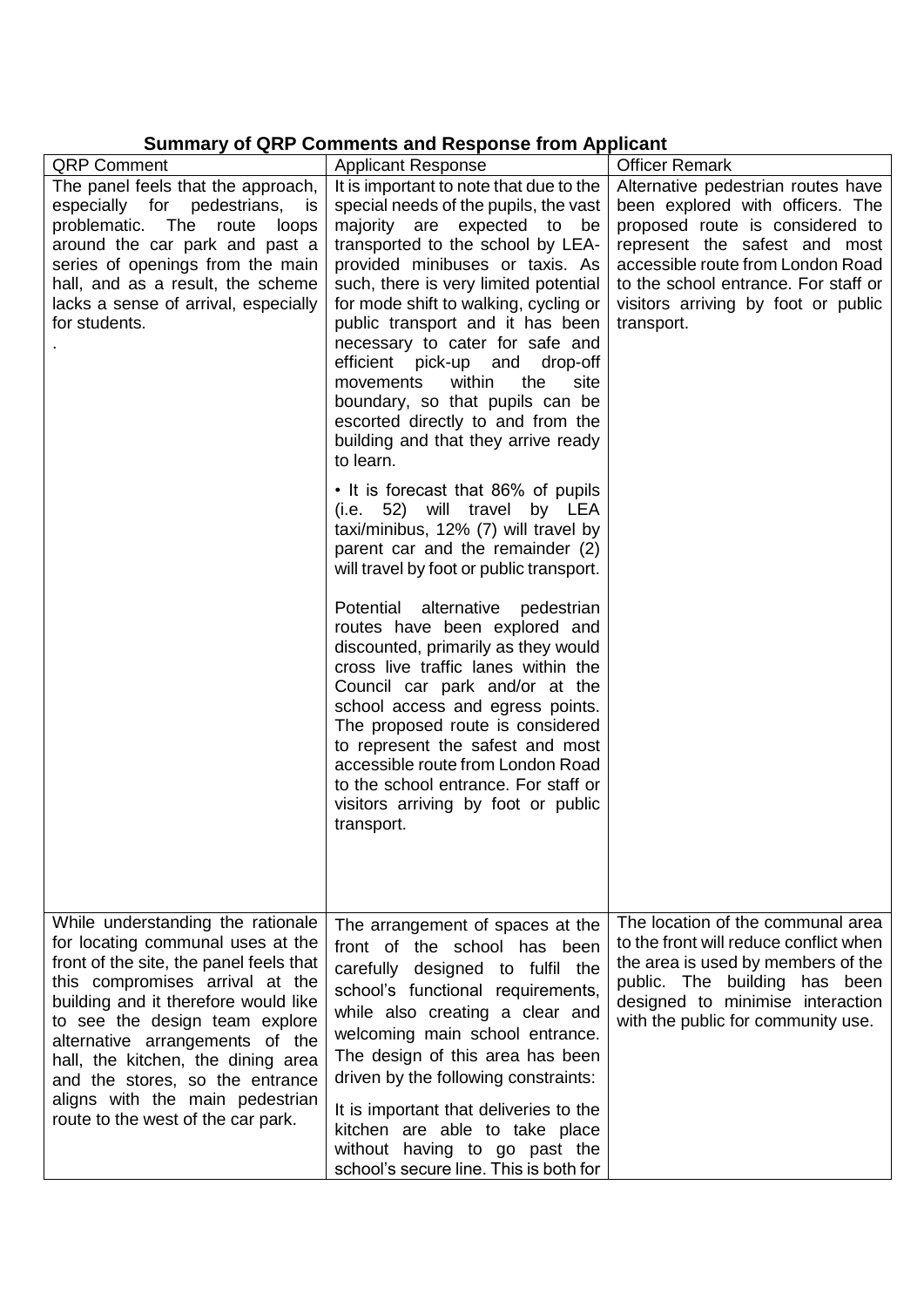|                                                                                                                                                                                                                                                                                                                                                                                                                          | ease of deliveries, as well as for the<br>safeguarding of the school pupils.<br>This necessitates that the kitchen is<br>located at the front of the school<br>adjacent to the car park                                                                                                                                                                                                                                                                                                                                                                                                                                                                                                                                                                                                                                                                                                                                                                                                                                                                               |                                                                                                                                                                           |
|--------------------------------------------------------------------------------------------------------------------------------------------------------------------------------------------------------------------------------------------------------------------------------------------------------------------------------------------------------------------------------------------------------------------------|-----------------------------------------------------------------------------------------------------------------------------------------------------------------------------------------------------------------------------------------------------------------------------------------------------------------------------------------------------------------------------------------------------------------------------------------------------------------------------------------------------------------------------------------------------------------------------------------------------------------------------------------------------------------------------------------------------------------------------------------------------------------------------------------------------------------------------------------------------------------------------------------------------------------------------------------------------------------------------------------------------------------------------------------------------------------------|---------------------------------------------------------------------------------------------------------------------------------------------------------------------------|
| The panel has some concerns<br>about the appropriateness of the<br>proposed corridor lengths, despite<br>their relatively generous width. It<br>suggests that the design team<br>explore the potential for introducing<br>variation along their length to create<br>spaces that could be used for<br>unprogrammed activity.<br>• The plan does not appear to<br>provide space for<br>one-to-one<br>teaching and support. | The design has been developed<br>following the Trust's requirements<br>for straight walls along the corridors<br>to avoid distractions for the pupils.<br>plan<br>breakout<br>Open<br>spaces<br>opening onto the corridors would<br>therefore be inappropriate for the<br>type of pupils who will be using the<br>school.<br>The corridor lengths on both ground<br>and first floor are relatively short,<br>due to doors splitting the corridor<br>into three clear zones on each floor.                                                                                                                                                                                                                                                                                                                                                                                                                                                                                                                                                                             | The applicant has addressed the<br><b>The</b><br>raised.<br>internal<br>concern<br>arrangement is considered to meet<br>the need of the end user and as a<br>SEND school. |
| Natural light will also be important<br>and roof lights could be considered<br>along the corridor on the first floor.<br>Similarly, additional glazing could<br>be considered at the stairways,<br>although this would need to be<br>tested against the potential for<br>overheating.                                                                                                                                    | Windows have been added to the<br>staircases at first floor to increase<br>the amount of daylight in these<br>circulation spaces.<br>• The corridor at first floor level<br>achieves<br>the<br>daylighting<br>outlined<br>requirements<br>in<br>the<br>Department<br>for<br>Education<br>recommendations. The corridor at<br>has windows included at the end of<br>the corridor and stairwells. This is<br>with<br>internal<br>glazing<br>paired<br>between the adjacent teaching<br>areas and the internal corridor,<br>which will allow for borrowed<br>natural light to reach the internal<br>corridor. The image on this page<br>shows the inclusion of roof lights at<br>this level would cause some issues.<br>The first of which is the potential for<br>the roof lights to cause an<br>overheating risk in communal<br>areas. These areas are used<br>intermittently and would require<br>additional ventilation and or cooling<br>to maintain temperatures, which in<br>turn would increase energy, carbon<br>emissions and utility costs for the<br>school. | The design of the new building<br>reflects the improvements sought<br>by the Panel.                                                                                       |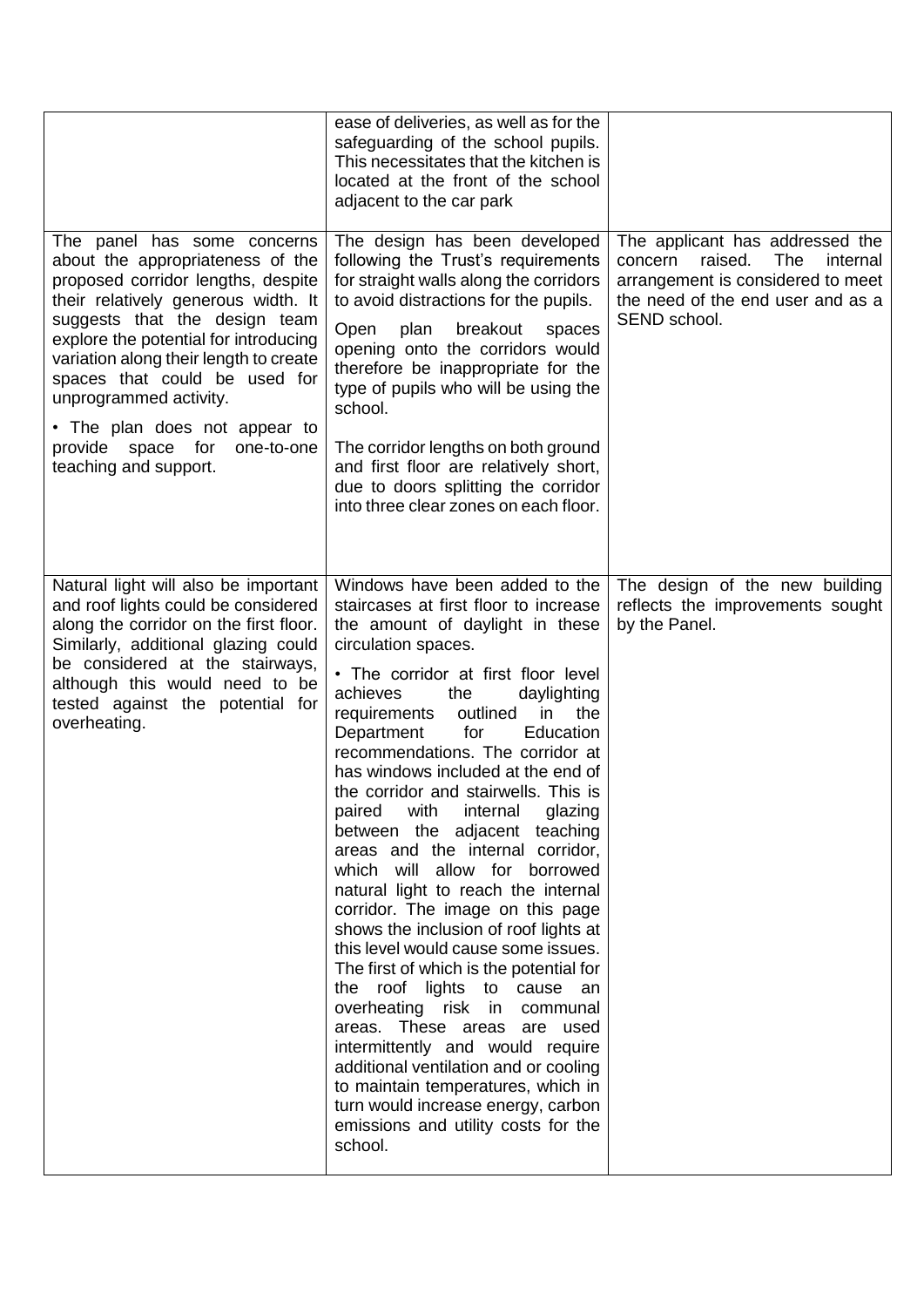|                                                                                                                                                                                                                                                                                                                                                                                                                                                                 | The roofscape is designed as a<br>green roof in order to fulfil the<br>of<br>requirements<br>the<br>Urban<br>Greening Factor - any rooflights<br>would reduce the amount of green<br>roof available.                                                                                                                                                                                                                                                                                                                                                                                                                                                                                                                                                                                                                                        |                                                                                                                                                                                                    |
|-----------------------------------------------------------------------------------------------------------------------------------------------------------------------------------------------------------------------------------------------------------------------------------------------------------------------------------------------------------------------------------------------------------------------------------------------------------------|---------------------------------------------------------------------------------------------------------------------------------------------------------------------------------------------------------------------------------------------------------------------------------------------------------------------------------------------------------------------------------------------------------------------------------------------------------------------------------------------------------------------------------------------------------------------------------------------------------------------------------------------------------------------------------------------------------------------------------------------------------------------------------------------------------------------------------------------|----------------------------------------------------------------------------------------------------------------------------------------------------------------------------------------------------|
| The way in which the new school<br>will relate to and interact with the<br>existing academy is not yet<br>sufficiently clear.                                                                                                                                                                                                                                                                                                                                   | The Trust operate both schools and<br>interaction between pupils and staff<br>is important.<br>The entrance at the SEN school is<br>therefore located to provide easy<br>and direct access between the two<br>schools, with the secure line and<br>fences designed in a way to<br>promote this link between the two<br>schools.<br>• The site layout of the proposed<br>school is part of a wider campus<br>design.                                                                                                                                                                                                                                                                                                                                                                                                                         | Officers are in support of the layout<br>between the existing school and the<br>new school. Main entrance to the<br>new school is easily linked with the<br>existing.                              |
| The landscape detail presented is<br>limited, but seems to suggest that<br>much of the planting envisaged is<br>restricted to hedging and small<br>trees, rather than something of<br>Consideration<br>interest.<br>greater<br>should be given to introducing<br>larger trees into the landscape<br>design.<br>The use of native species is<br>welcomed, but their<br>climate<br>resilience and contribution to<br>biodiversity should be thoroughly<br>tested. | All trees and vegetation along the<br>eastern boundary of the site and St<br>Edwards will be retained<br>and<br>enhanced through creation of a<br>designated habitat study<br>area<br>adjacent to the water course.<br>• A number of existing semi-mature<br>and middle aged trees (including<br>Oak, Cherry, Maple, London Plane)<br>are present within the proposed<br>habitat area to the east boundary.<br>These will all be retained as<br>features within the development.<br>With larger tree use limited it is<br>proposed that a mix of native hedge<br>planting, small amenity and fruit<br>trees, species rich grass seeding<br>and shrub planting will be used in<br>order to create a native and<br>biodiverse landscape that<br>is is<br>complimentary to school use and<br>protection of the underlying public<br>utilities. | The Landscape<br>Consultant<br>is<br>satisfied with the quality of the<br>landscape with regards to its end<br>user. Applicable conditions for<br>species and maintenance has been<br>recommended. |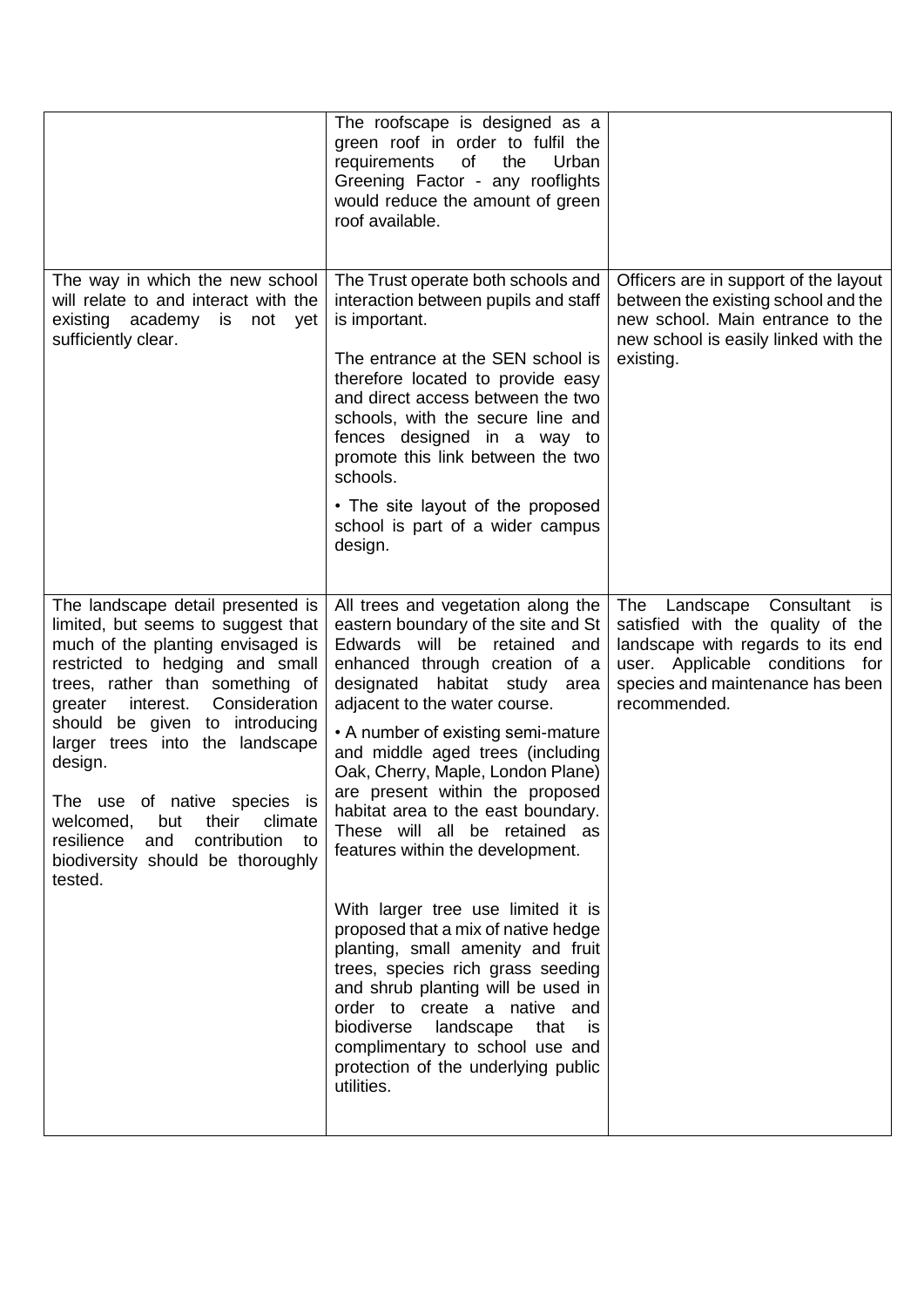| The panel would like to see the<br>potential for exchanging<br>the<br>locations of the soft, informal<br>amenity space and the MUGA. This<br>would provide a more interesting<br>outlook from the classrooms and<br>would create the potential for a<br>better relationship with the currently<br>ambiguous space between the site<br>and the football pitch. | Moving the MUGA towards the<br>north of the site is not possible as it<br>requires the building to move east:<br>1. The<br>distance between the<br>western site boundary and the<br>hall is not wide enough to fit a<br><b>MUGA</b><br>standard<br>and<br>still<br>maintain access to the west<br>elevation for maintenance.                                                               | Officers are satisfied with<br>the<br>proposed layout considering the<br>site constraints.                  |
|---------------------------------------------------------------------------------------------------------------------------------------------------------------------------------------------------------------------------------------------------------------------------------------------------------------------------------------------------------------|--------------------------------------------------------------------------------------------------------------------------------------------------------------------------------------------------------------------------------------------------------------------------------------------------------------------------------------------------------------------------------------------|-------------------------------------------------------------------------------------------------------------|
|                                                                                                                                                                                                                                                                                                                                                               | 2. It is not feasible to move the<br>2m<br>building<br>east<br>to<br>accommodate the MUGA due<br>to the root protection zones<br>around the mature trees in the<br>east of the site.                                                                                                                                                                                                       |                                                                                                             |
|                                                                                                                                                                                                                                                                                                                                                               | 3. Moving the MUGA further north<br>is not possible as it reduces the<br>amount of car parking and it is<br>not feasible to relocate the sub-<br>station.                                                                                                                                                                                                                                  |                                                                                                             |
| The panel is pleased to see that<br>some external shelter has been<br>provided<br>along<br>the<br>western<br>elevation, which will allow for<br>greater opportunities for outdoor<br>teaching. It would like to see the<br>potential for providing additional<br>shelter explored, for example within<br>the soft, informal amenity space.                    | External shelters are provided<br>immediately outside all the early<br>years classrooms; on the south<br>side of the school outside the<br>reception classroom, as well as<br>outside two of the KS1 classrooms<br>on the western elevation of the<br>school.<br>• The depth and width of these<br>shelters provide ample sheltered<br>play space immediately linked to<br>the classrooms. | The current proposal is a much<br>improved scheme with shelter<br>areas spread around the school<br>ground. |
|                                                                                                                                                                                                                                                                                                                                                               | • The canopies in these positions<br>have been tested to ensure that<br>there is still adequate daylighting<br>within the classrooms spaces.                                                                                                                                                                                                                                               |                                                                                                             |
| intention<br>off-site<br>The<br>to<br>use<br>construction has the potential to<br>make a positive contribution to the<br>scheme's<br>environmental<br>sustainability, particularly in relation<br>to the efficient use of materials and<br>to the building's airtightness.                                                                                    | The ventilation strategy has been<br>specified<br>and<br>designed<br>with<br>consideration to the air tightness<br>and end user requirements. Within<br>Havering SEND we have three<br>ventilation strategies to suit the<br>differing room types.                                                                                                                                         | The<br>internal<br>arrangement<br>as<br>submitted are considered to be fit<br>for purpose.                  |
| While airtightness is a benefit<br>overall, it does create some issues<br>around ventilation, and the panel<br>would<br>like<br>further<br>to<br>see<br>consideration of how this will be<br>addressed.                                                                                                                                                       | teaching<br>will<br>The<br>areas<br>be<br>ventilated via a hybrid mechanical<br>unit.<br>The main hall will be ventilated via                                                                                                                                                                                                                                                              |                                                                                                             |
|                                                                                                                                                                                                                                                                                                                                                               | roof mounted windcatchers, which                                                                                                                                                                                                                                                                                                                                                           |                                                                                                             |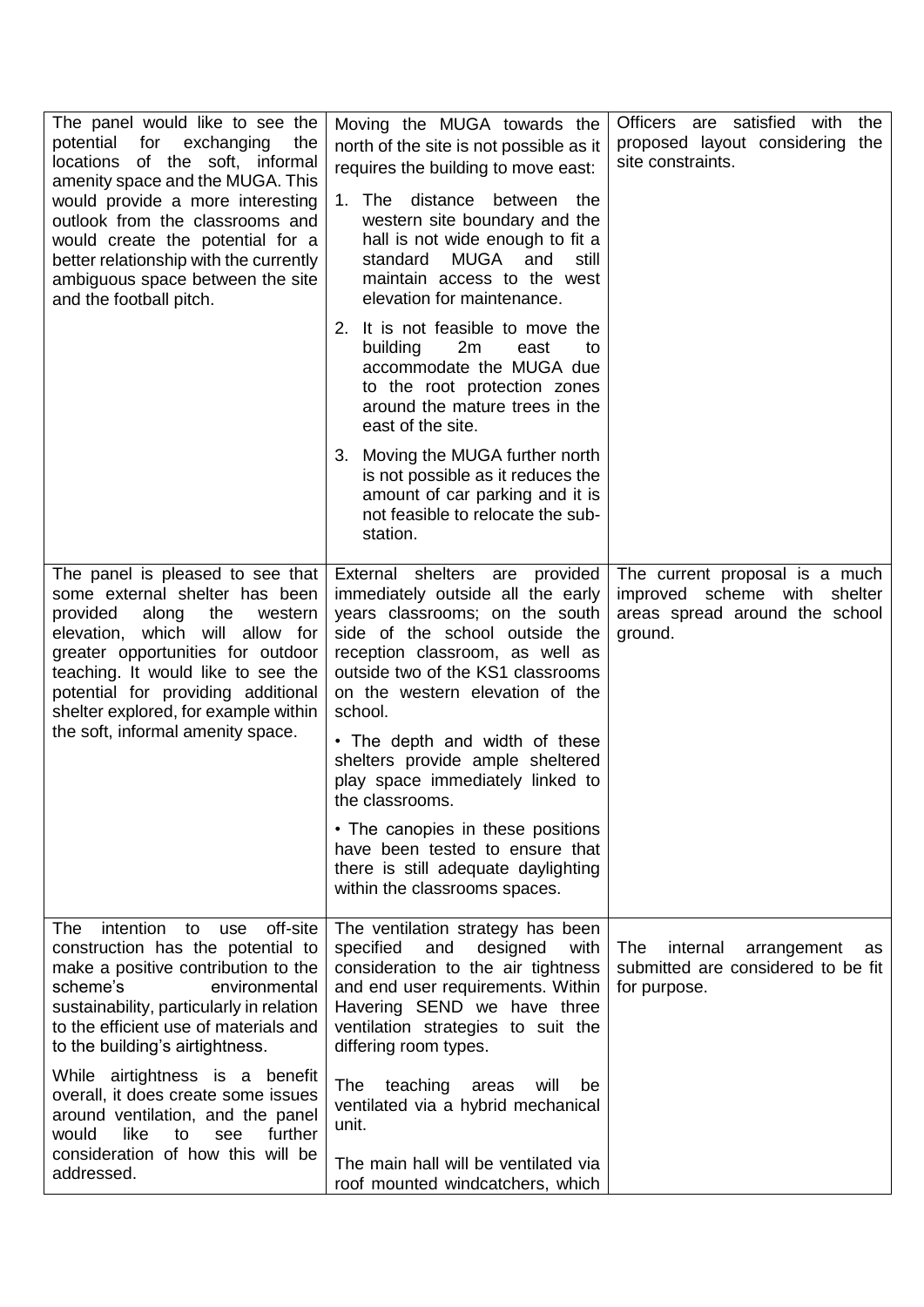|                                                                                                                                                                                                                                                                                                                         | passively ventilate and provide an<br>element of free cooling into the<br>main hall. Regardless of the wind<br>direction, the louvres will capture<br>the prevailing wind.                                                                                                                                                                                                                                                                                                                                                                                                                                                                                                                                                                                                                                   |                                                                                                                                                        |
|-------------------------------------------------------------------------------------------------------------------------------------------------------------------------------------------------------------------------------------------------------------------------------------------------------------------------|--------------------------------------------------------------------------------------------------------------------------------------------------------------------------------------------------------------------------------------------------------------------------------------------------------------------------------------------------------------------------------------------------------------------------------------------------------------------------------------------------------------------------------------------------------------------------------------------------------------------------------------------------------------------------------------------------------------------------------------------------------------------------------------------------------------|--------------------------------------------------------------------------------------------------------------------------------------------------------|
| The panel feels that the thermal<br>properties of the building fabric<br>could be revisited to ensure that it<br>is as efficient as possible.                                                                                                                                                                           | The specification and performance<br>of the fabric specification has been<br>designed in accordance with the<br>energy hierarchy, to passively<br>reduce energy associated with<br>space heating, cooling, ventilation<br>and artificial lighting in a balanced<br>manner.                                                                                                                                                                                                                                                                                                                                                                                                                                                                                                                                   | Sustainable materials are proposed<br>to be used. Supporting statements<br>show a building providing a<br>comfortable environment for its end<br>user. |
| Similarly, the risk of overheating<br>should be thoroughly investigated<br>and a cooling strategy be devised.<br>More generally, the panel would<br>like to see wider consideration<br>given to the climate change impacts<br>on the building, including the need<br>for shading and the resilience of the<br>building. | The principle of the approach within<br>Havering SEND, is that the fabric<br>and ventilation design will mitigate<br>the overheating risk for the majority<br>of the time. However, given the<br>nature of the students and limited<br>opportunity for openable windows,<br>it is important that provision for<br>active cooling is provided for the<br>worst-case scenarios. The figure<br>below shows a worst-case scenario<br>for cooling, whereby the passive<br>measures mitigate the cooling for<br>the majority of day and active<br>cooling is only engaged<br>when<br>absolutely<br>necessary.<br><b>These</b><br>systems are all passively operated,<br>which allows the teaching staff to<br>focus on the pupils, rather than<br>having to manually open windows<br>or actively manage equipment. |                                                                                                                                                        |
| The scheme does not adequately<br>encourage sustainable modes of<br>transport,<br>with<br>implied<br>an<br>assumption that drop off by car will<br>be the norm. The level of bike<br>storage proposed also appears to<br>be relatively low.                                                                             | The specialist needs of the pupils<br>are such that travel by non-<br>vehicular modes is not viable. As<br>such, the School Travel Plan $-$ a<br>draft of which will be submitted with<br>the planning application $-$ will be<br>focussed on staff.                                                                                                                                                                                                                                                                                                                                                                                                                                                                                                                                                         | of<br>The<br>level<br>provision<br>are<br>considered acceptable. The GLA or<br>the Highways Authority have not<br>raised any fundamental concern.      |
| • However, the provision of EV<br>charging points is welcome, and the<br>panel urges to design team to<br>explore ways in which this provision<br>- or the potential for expanding it in<br>future - could be enhanced.                                                                                                 | A total of 18 parking bays will be<br>provided on-site, of which 2 will be<br>allocated for disabled use and 2 for<br>visitors. 3 of the staff parking<br>spaces will be provided with 'active'<br>Electric Vehicle (EV)<br>charging<br>infrastructure.                                                                                                                                                                                                                                                                                                                                                                                                                                                                                                                                                      |                                                                                                                                                        |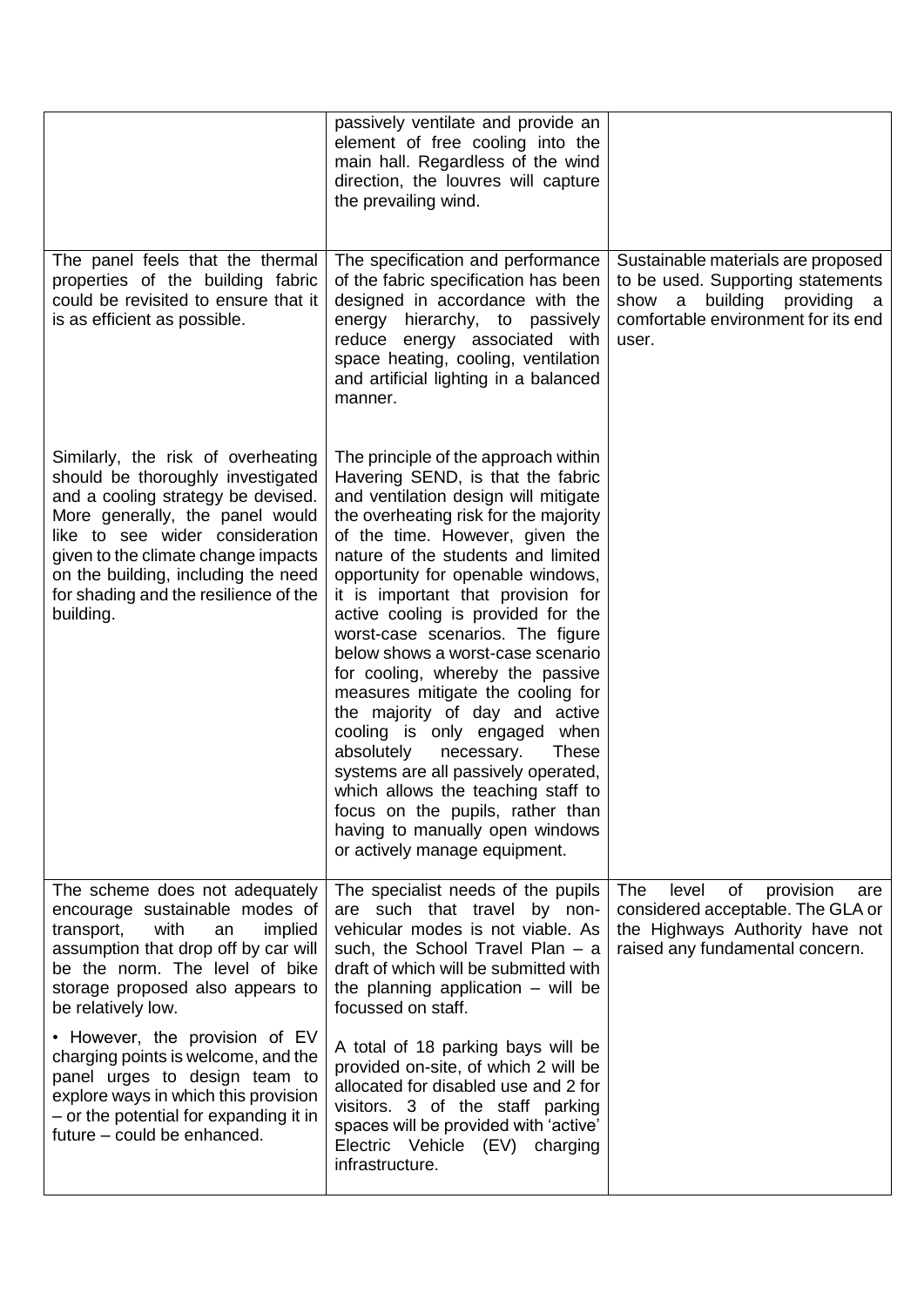| While welcoming the commitment<br>to off-site construction, the panel<br>questions the logistics of bringing<br>the modules onto site, given the<br>tight turning and busyness of<br>London Road. It would therefore<br>like to see attention given to the<br>practicalities of accommodating<br>construction traffic at the site. | Construction delivery times will be<br>established to curtail any build-up<br>of onsite traffic and minimise<br>construction vehicle movements<br>during rush hour periods. Deliveries<br>will be made outside of peak traffic<br>hours, and on a 'just-in-time' basis,<br>reducing the number of vehicles<br>present onsite at any one time.<br>Construction vehicles will avoid<br>access and egress to site during<br>the hours of 8:00-9:00 (peak traffic<br>hour/school arrival time) and 15:00-<br>16:00 (school leaving time). |                                                                                                                                                                                                                                               |
|------------------------------------------------------------------------------------------------------------------------------------------------------------------------------------------------------------------------------------------------------------------------------------------------------------------------------------|---------------------------------------------------------------------------------------------------------------------------------------------------------------------------------------------------------------------------------------------------------------------------------------------------------------------------------------------------------------------------------------------------------------------------------------------------------------------------------------------------------------------------------------|-----------------------------------------------------------------------------------------------------------------------------------------------------------------------------------------------------------------------------------------------|
| The building's frontage is largely<br>utilitarian, with a high proportion of<br>it given over to services and stores.<br>To understand how this will function<br>in practice, the panel would like to<br>see an elaboration of the servicing<br>strategy.                                                                          | There are two doors that are<br>located on the northern elevation<br>that access plant rooms. These<br>rooms are required to be located to<br>allow 24 hour access from the<br>exterior, from the car park side of<br>the secure line. The rooms will be<br>frequently accessed.<br>The door colour has been changed<br>from blue to yellow to coordinate<br>the doors better with the hall doors<br>and not distinguish as service doors<br>which the previous colour did to<br>some degree.                                         | developed<br>The<br>design<br>now<br>incorporates the entrance canopy<br>which activates and adds interest to<br>the building's frontage making it<br>more legible and an attractive<br>building<br>in<br>its<br>context<br>and<br>character. |
|                                                                                                                                                                                                                                                                                                                                    | • The northern facade has been<br>coordinated<br>fully<br>between<br>all<br>disciplines,<br>with<br>design<br>the<br>servicing strategy taken<br>into<br>account in the design of this facade.<br>Additional penetrations / louvres<br>will not be required to be introduced<br>at a later date.<br>The developed design<br>now<br>incorporates the entrance canopy<br>which activates and adds interest to<br>the building's frontage.                                                                                               |                                                                                                                                                                                                                                               |

Following previous Pre-App and QRP comments, the design team attended a post submission meeting with Council urban design officers to address previous concerns raised. Through this process the design team made updates to improve the quality of the scheme. Urban design officers are satisfied that these updates have created a scheme of acceptable quality that integrates appropriately within the surrounding context.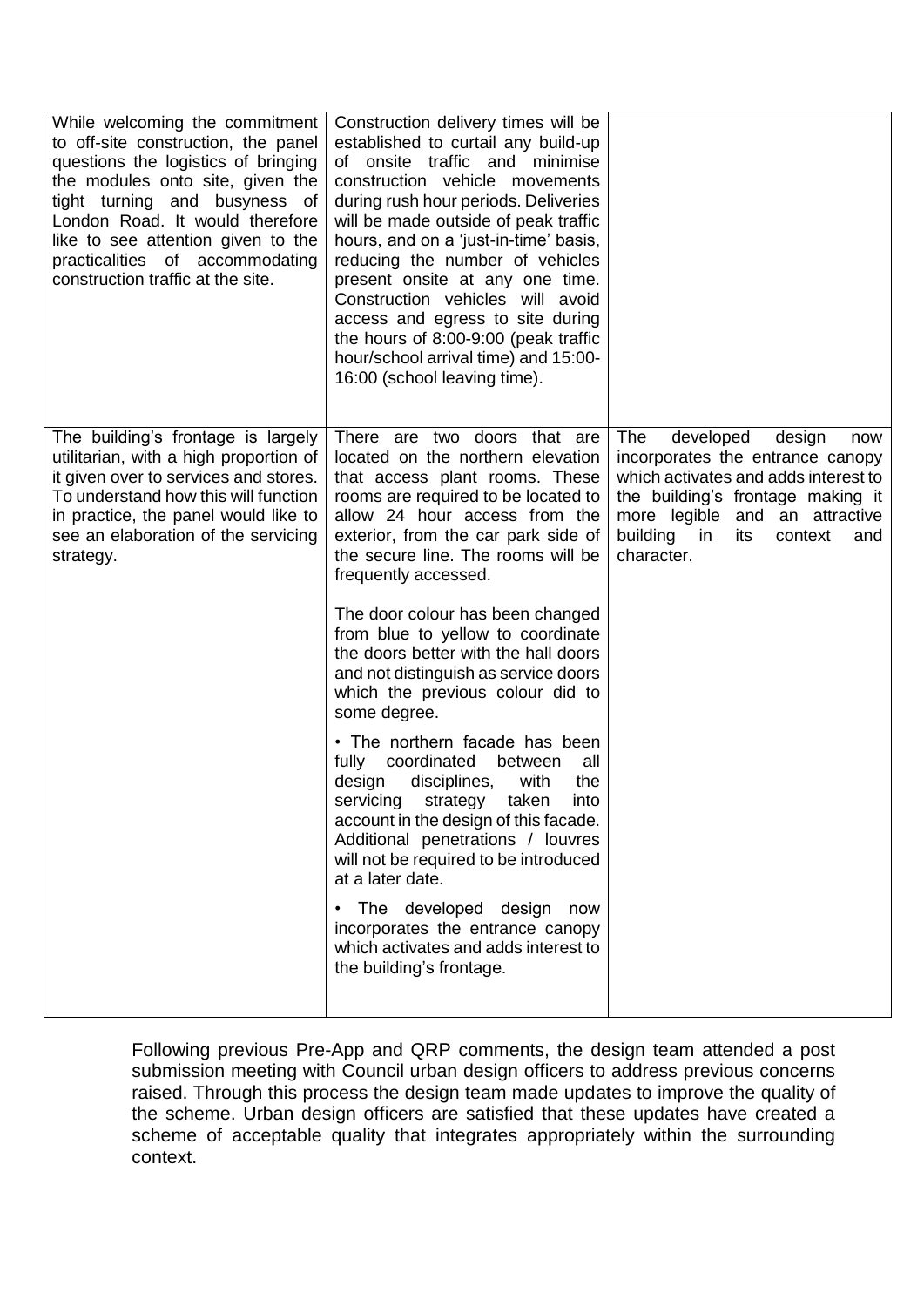# **Community and Stakeholder Engagement**

A Statement of Community Involvement (SCI) accompanies the application and this document explains the programme of public consultation and community engagement carried out prior to the submission of the application. As part of its programme of community engagement, the applicant has initiated a number of public consultation exercises including leaflets distribution and an online presentation was conducted due to Covid-10 restrictions, where questions and comments could be posted and recorded.

The applicant's response to the issues raised in the course of the public engagement contained in the SCI is as follows:

1. "I think this proposal sounds wonderful and is very much needed in the borough. My only concern is the surrounding area is incredibly busy during rush hour and would take a considerable amount of time to get to"

> Alongside the scheme, a Transport Assessment and a Travel Plan have been developed and submitted with the application to assess the impacts on travel times as a result of the new school. Pupil travel will predominantly comprise organised multi-occupancy taxi travel, whilst the school hours will be staggered with St Edward's Academy. By providing much needed SEND school places within the Borough, travel out of Borough will also be minimised.

2. "How will this affect the neighbouring residents? Will the remaining green space be opened for the local residents to walk or sit in?"

> At present, the proposals do not include any change to how the playing fields are currently used and managed; the proposed school would have use of the MUGA during the school day for outdoor PE. The development will utilise modular construction which will minimise onsite construction time and any impact to neighbours. The proposed school is for 60 pupils and it is anticipated the majority of pupils will arrive to site via multi-occupancy taxis and minibuses, keeping additional vehicle use to a minimum

Response to the public consultation was minimal and a total of only two comments were received. Based on this, the scheme has been well-received by the public.

## **6 CONSULTATION RESPONSE**

## 6.1 Statutory and Non Statutory Consultation

6.2 A summary of the consultation responses received along with the Officer comments

**Greater London Authority Stage 1 Response** – Plan policies on Education facilities, Green Belt, Open Space, Urban Design, Heritage, Transport, Sustainable Infrastructure and Environment are relevant to this application. Whilst the proposal is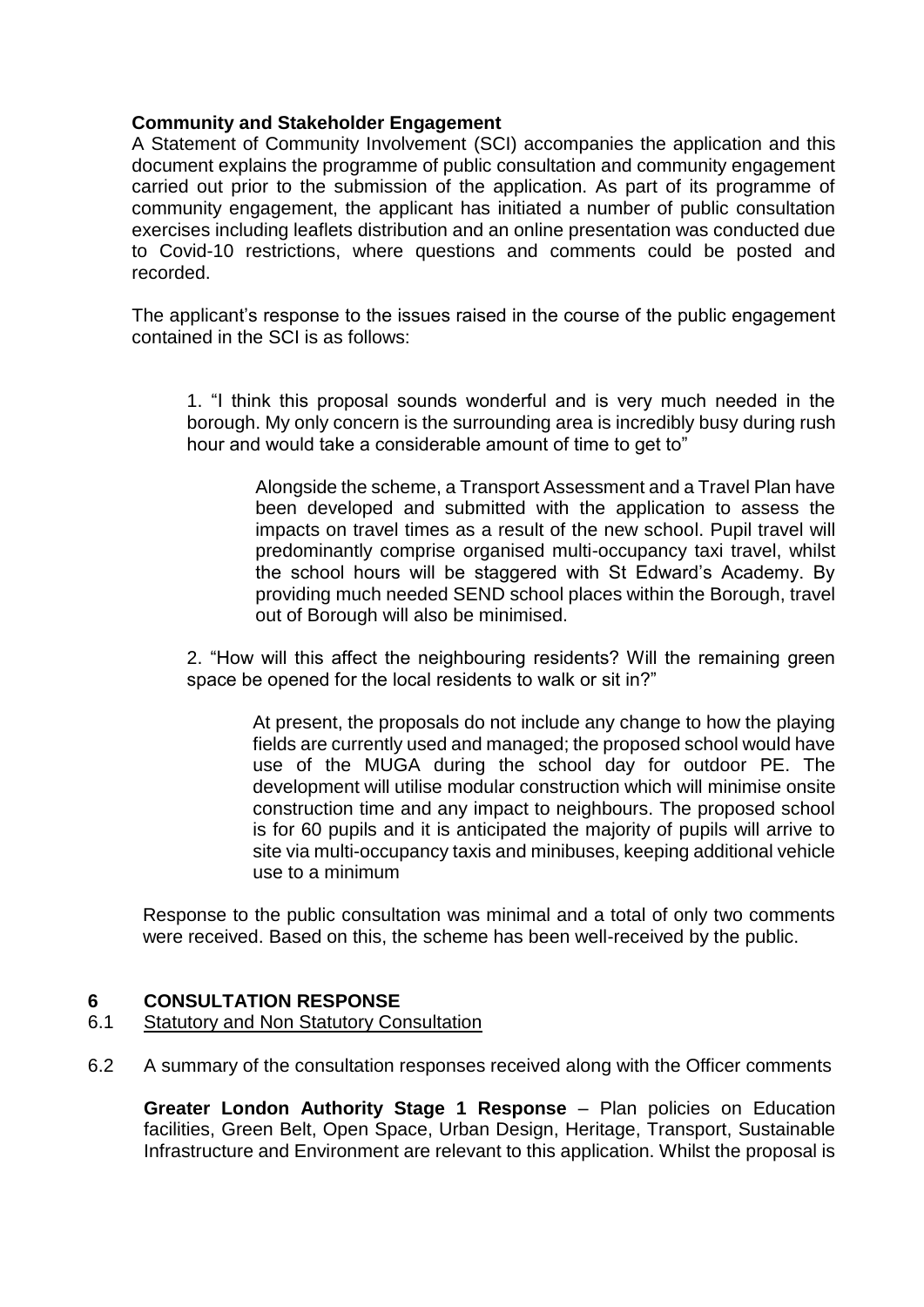supported in principle, the application does not fully comply with these policies, as summarised below:

*Land use principles***:** Education use is supported. Although the development is considered inappropriate development in the Green Belt, as it does not satisfy any of the exception tests in paragraph 149 of the NPPF, the applicant has demonstrated very special circumstance in regard to the acute need for a SEND school in the borough and that there are no alternatives sites that are sequentially preferential. The principle of the school in the Green Belt is therefore supported. London Plan Policies SI 3 and G2.

*Urban Design:* Further details are required in relation to the Fire Statement. London Plan Policy D12.

*Heritage:* Confirmation is required that there are no heritage assets within the local vicinity. London Plan Policy HC1.

*Transport:* Further consideration is required in relation to the drop off point and safety of the pedestrian route. Further information is required in relation to its need in terms of the quantum of cycle parking. London Plan Policies T5, T6 and T6.5.

*Sustainable Infrastructure***:** Further information is required in relation to energy. Insufficient information is provided in relation to Whole Life Carbon and Circular Economy Statements. London Plan Policies SI 2 and SI 7.

*Air Quality***:** The submitted air quality assessment has not provided an evaluation of the impacts of the proposed development on local air quality (either through additional traffic on the local road network, or through emissions associated with energy plant), nor has it provided an air quality neutral assessment.

The proposed development is for a highly sensitive land use (i.e. education) and only qualitative evidence has been provided in the assessment of air quality for future occupiers. In this case, further information is required in order to demonstrate that the proposal complies with the requirements of London Plan Policy SI 1(B)

*Environment:* Further information/ clarification is required in relation to Flood Risk, drainage, water efficiency and air quality. London Plan Policies SI 12, SI 13, SI 5 and  $SI$  2.

#### *Recommendation*

That Havering Council be advised that the application does not yet comply with the London Plan for the reasons set out above. Possible remedies set out in the State 1 response could address these deficiencies. The Mayor does not need to be consulted again if the borough decides to refuse the application.

## *Updated comments following additional info provided by applicant*

*Urban Greening* - no further information required.

*Heritage* - no further information required.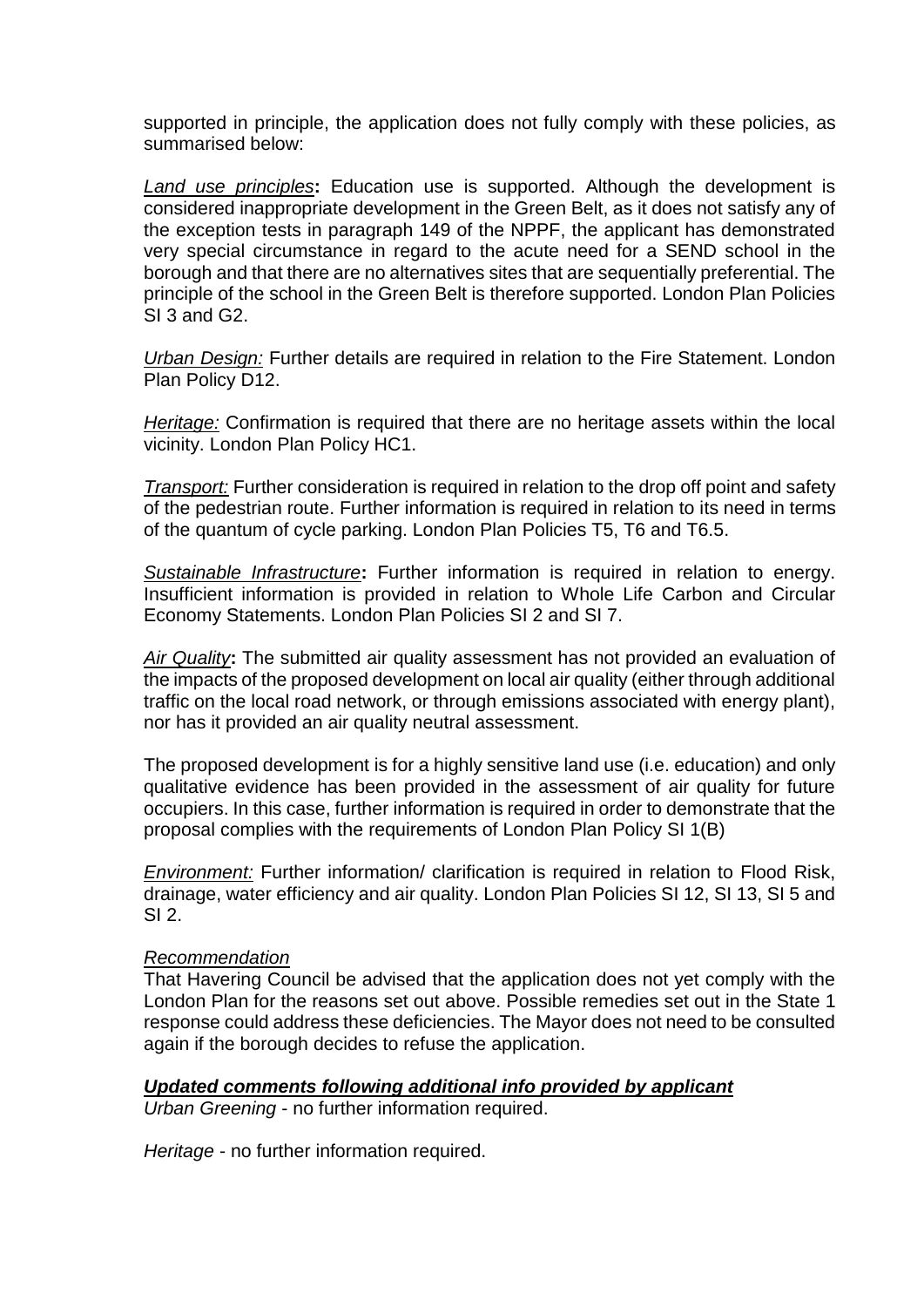*Flooding/ Draining* - no further information required.

*Water Efficiency* -No further information required. Condition to be required.

*TfL –* Awaiting TfL's response

*Fire Statement –* Thank you for the additional information. Can you update the fire statement to include the additional information with regards to the materials and future modifications so that it contains all the correct information when it is secured by condition.

In regards to a suitable qualified third party - as the application is defined as a major application i.e. over 0.5 hectares, Policy D12 requires that the Fire Statement is authored / prepared a registered fire engineer. Please see the guidance relating to suitably qualified third parties. Please could you ensure that a registered fire engineer reviews and sign-off the Fire Statement including their name and qualifications within the statement.

*Air Quality* **–** No further info required.

**LBH Education –** One of the main findings of Havering's High Needs Strategy was the need to develop more provision for children and young people with Autistic Spectrum Disorder (ASD) and Social, Emotional and Mental Health Needs (SEMH).

The new special school will help address the demand for a suitable, local specialist provision for pupils aged 3 to 16 with SEMH and ASD needs.

Forecasts for Havering residents, in years Reception to year 11 with an Education Health Care Plan or a statement of Communication and Interaction needs are expected to rise significantly in the next few years. The forecasts show a 90% expected increase in this type of need for Reception to year 11 pupils from 653 in 2019/20 to 1243 in 2025/26. The majority of the increase is expected to be pupils with a primary need of Autism Spectrum Disorders (ASD).

Similarly, forecasts for Havering residents, in years Reception to year 11 with an Education Health Care Plan or a statement of Social, Emotional and Mental Health (SEMH) needs are expected to rise significantly in the next few years. The forecasts show a 94 % expected increase in this type of need, for Reception to year 11 pupils from 157 in 2019/20 to 305 in 2025/26.

The creation of a new SEMH and ASD school should reduce the need to place pupils outside of Havering, thereby reducing the cost of out of borough placements.

A new special school catering for pupils with SEMH and ASD, would support the Local Authority in meeting the needs of these children within a local setting, in line with the priorities as set out in Havering's High Needs Strategy.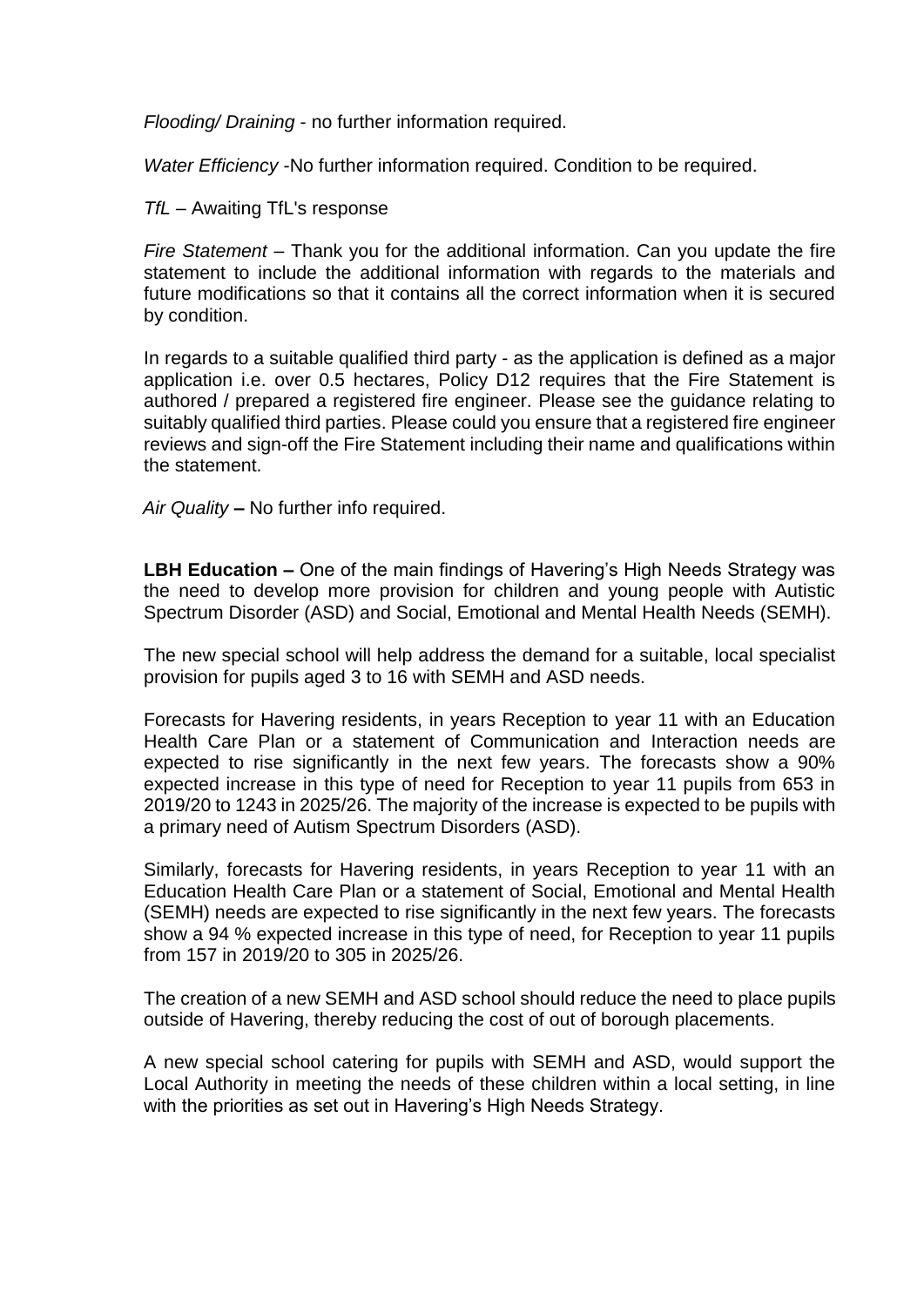# **LBH Highways**

Initial Response *–*

Highway engineers have examined the Design and Access Statement (DAS) by HLM Architects published on 14/06/21 in respect with the above planning application and below are our comments.

1. *Site Parking*, (DAS, page 19 of 97) states that the school day will be staggered with St Edwards Academy to reduce conflict during peak periods and ensure the continued efficient operation of this car park.

*LBH comments***:** St Edwards School operates during school term times, Monday to Fridays and possibly at the weekends for special events. Officers cannot see how the parking will be staggered with St Edwards School.

*Applicant's response* - It is acknowledged that both St Edward's Church of England Academy and the proposed school will operate Monday to Friday; however, the proposed school day will be arranged so as not to coincide with the arrivals and departures of pupils at St Edward's Academy, to avoid conflict within the northern car park.

Officer comment – Noted and accepted by the Highways Engineer

2. It has been stated (page 31 of 97, bp 7) that following a meeting with the head teacher of St Edwards CofE that buses deviate into the car park at peak hours, the Travel Plan does not incorporate this important issue

*LBH comments:* In the past buses on route 86 used to deviate from their normal routes and entered into St Edwards Playing fields to collect pupils from the school grounds to prevent them from overcrowding at the existing bus stops in London Road. The funds for the measures were provided by Transport for London under Bus Priority. I was a scheme manager at the time and I have full knowledge about the implemented measures. The above measures were later abandoned by relocating the former bus stop (for west bound bus routes) in London Road located on the east side of the access to the school to west side of the school entrance by allowing direct access from the school grounds to the relocated bus stop. This needs correction in the report.

*Applicant's response* – As detailed in the submitted Transport Assessment (TA), public transport is forecast to account for only one per cent of pupil journeys to and from the site. The TA indicates that eight staff are expected to travel by bus; however not all of them will utilise these services during the school or network peak periods, by virtue of staff working patterns (as highlighted in the TA) and the staggering of the school day, as detailed above. As such, it is not considered that the proposals will materially impact current bus operations and therefore no amendments to the TA or Interim Travel Plan are required.

Officer comment – Noted and accepted by the Highways Engineer

*3. Further information required*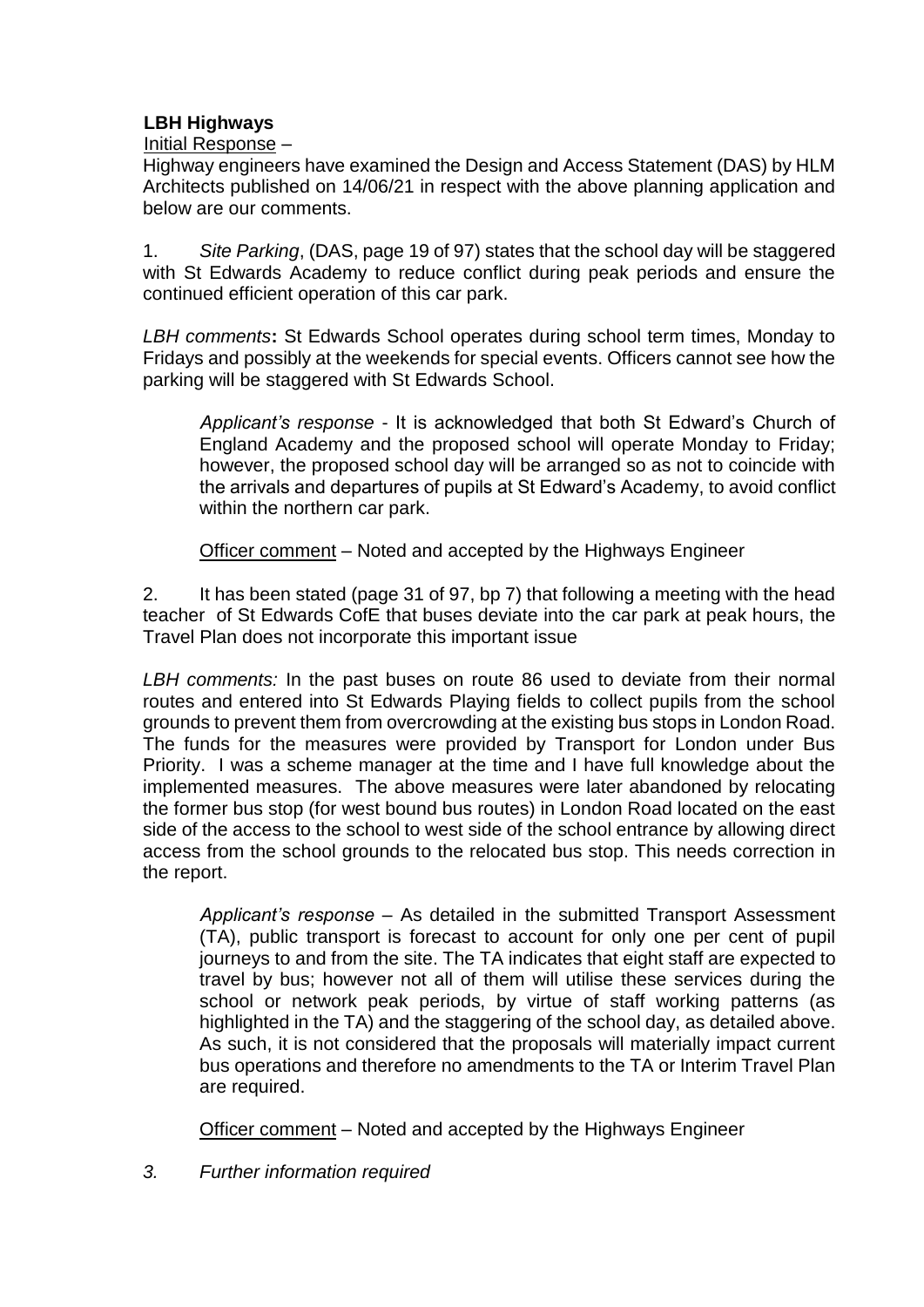On highway matters, officers will need the following information to provide further comments on the application:

 Modelling of existing junction with A118 London Road by PICARDY to assess the junction capacity at peak periods given that there will only be a single access which will accommodate two way traffic. Consideration is given to proposing a right turn pocket at the junction for safety grounds

 If the above junction is altered to accommodate the traffic, the developer must enter into s278 Highways Agreement. Furthermore, a Road Safety Audit, Stage 1 would be required.

 The football club to the west side of the application site – officers suggest that the transport assessment must take into consideration the trip generated by both the new school and that by the football club. Officers are aware that the times will not coincide but the worst case scenario is assessed. [Following my telephone conversation with the case officer, I have been made aware that the planning application for the football stadium has lapsed and that a new application will be submitted in the future. As a result, I am excluding this item from my comments

*Applicant's response* – The proposed school is modest in scale, attracting limited peak period vehicle trips and as has been noted, the school day will be staggered with that of St Edward's Academy to ensure that there is no material increase in use of the site access at any one time. For these reasons, it is not considered necessary to consider this junction further in highway capacity terms. It is understood that the planning application for Romford Football Club has recently lapsed and therefore no further consideration of it is required

Officer comment – It has been confirmed that the football club will not be developed at present as the planning permission has lapsed. The proposed school would not generate significant additional traffic to affect the existing junction. Should an application for the football club be submitted in the future, the capacity of the junction will be assessed further. Noted and accepted by Highways Engineer.

# *4. Well installation and monitoring report by SUBADRA*

Officers had examined the above report and it appears that there is Seepage (ground water movement) in the underground of the proposed development. As this is the case, it is recommended that the scope of the works must be extended for the geotechnical engineers to identify the following matters:

i) Prepare feasibility design on the foundation type e.g. strip or raft or piled.

ii) In the event of rise of ground water level, identify means of discharging the overflow to the existing/new surface water system. Prior to this Environment Agency must be consulted.

## *5. Transport Assessment by DHA*

Officers have examined the above report and are in agreement with the following:

Trip attraction, distribution and assignment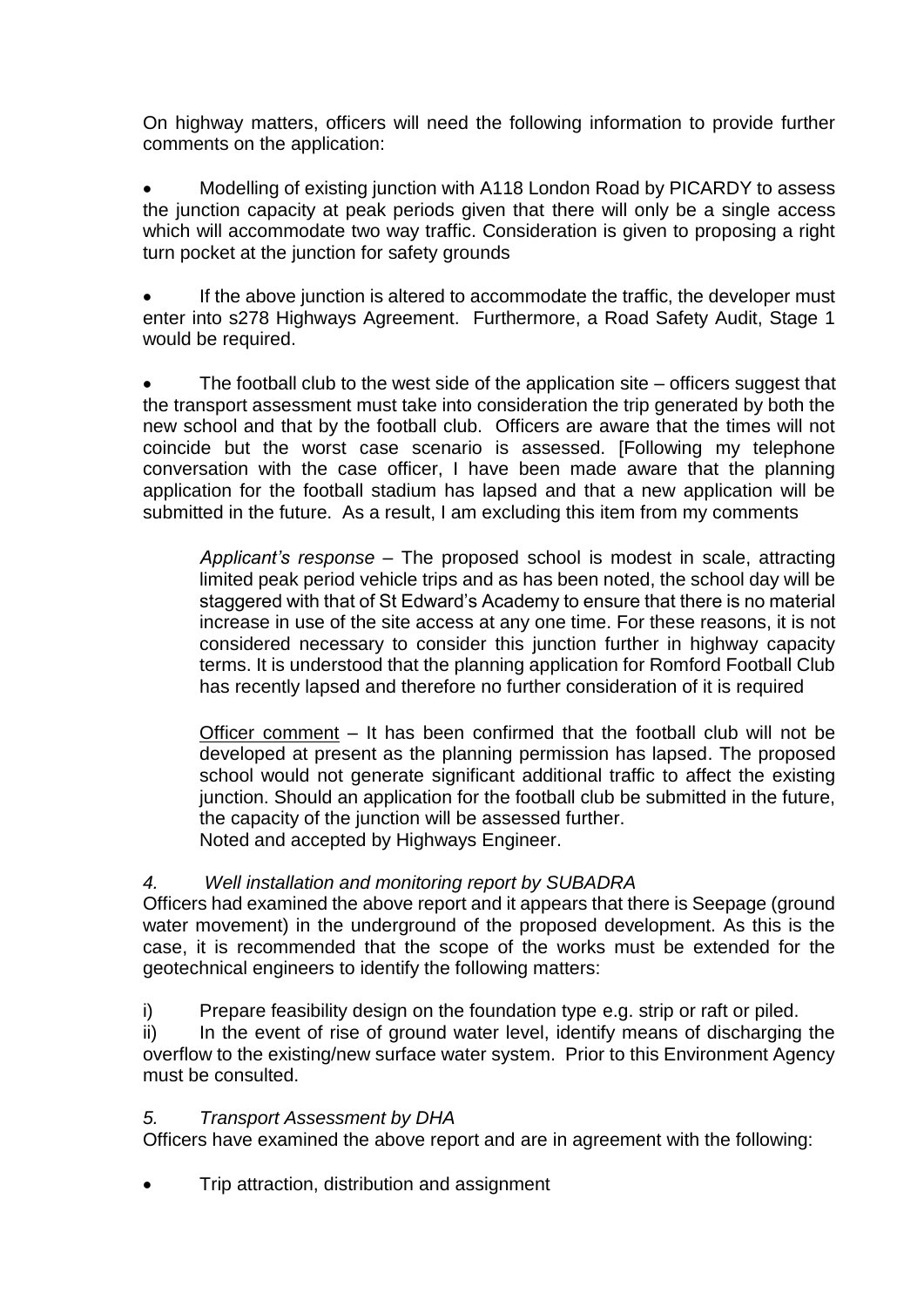- Refuse will be collected from a bin store located on north side of pupil pick up and drop off area
- Passive EV charging points.
- Cycle parking provisions with potential to expand it in future

*6. Construction and Environment Management Plan* We have the following comments:

 The contractor must ensure that the site is well protected when not working on site like the weekends or the site is shut during week days.

 A banksman must be present at the time when the building works are in progress.

 All deliveries must take place once the St Edward's school has commenced and recreational and lunch times must be avoided.

*Landscaping* matters must be checked with the Council's Horticultural officer.

Officer comment: Noted and appropriate condition recommended.

**LBH Environment Health – (Noise)** Having considered the noise report submitted in support of the above application used the wrong criteria in assessing plant noise emission. Therefore, recommend refusal on noise grounds unless the following conditions can be attached and enforced.

Officer comment: Noted and appropriate condition and informatives suggested

**LBH Environment Health – (Contamination)** The soil test results showed no exceedance of the relevant assessment criteria, therefore the risks to human health posed by land contamination are considered relatively low. With this in mind, no further remediation works are required. However, I recommend our standard unsuspected contaminated land as a precautionary condition should approval be granted.

**LBH Environment Health – (Air Quality1 st response)** - The development is located within a designated Air Quality Management Area (AQMA) due to high concentration of nitrogen dioxide and particulate matter. Based on the submitted Air Quality Assessment, no objection to the proposal subject to condition.

The applicant has provided a more detailed survey report in response to GLA Stage 1 response that of the LBH Environmental Health officer. GLA has now removed its reservation.

# **LBH Environment Health – (Air Quality 2nd response)**

I have reviewed the air quality assessment and CEMP, with attached dust management plan (DMP) and have the following comments:

I am happy with the CEMP and DMP, so can agree that my suggested DMP condition is no longer needed. A condition to secure the DMP and ensure the measures set out is followed is recommended.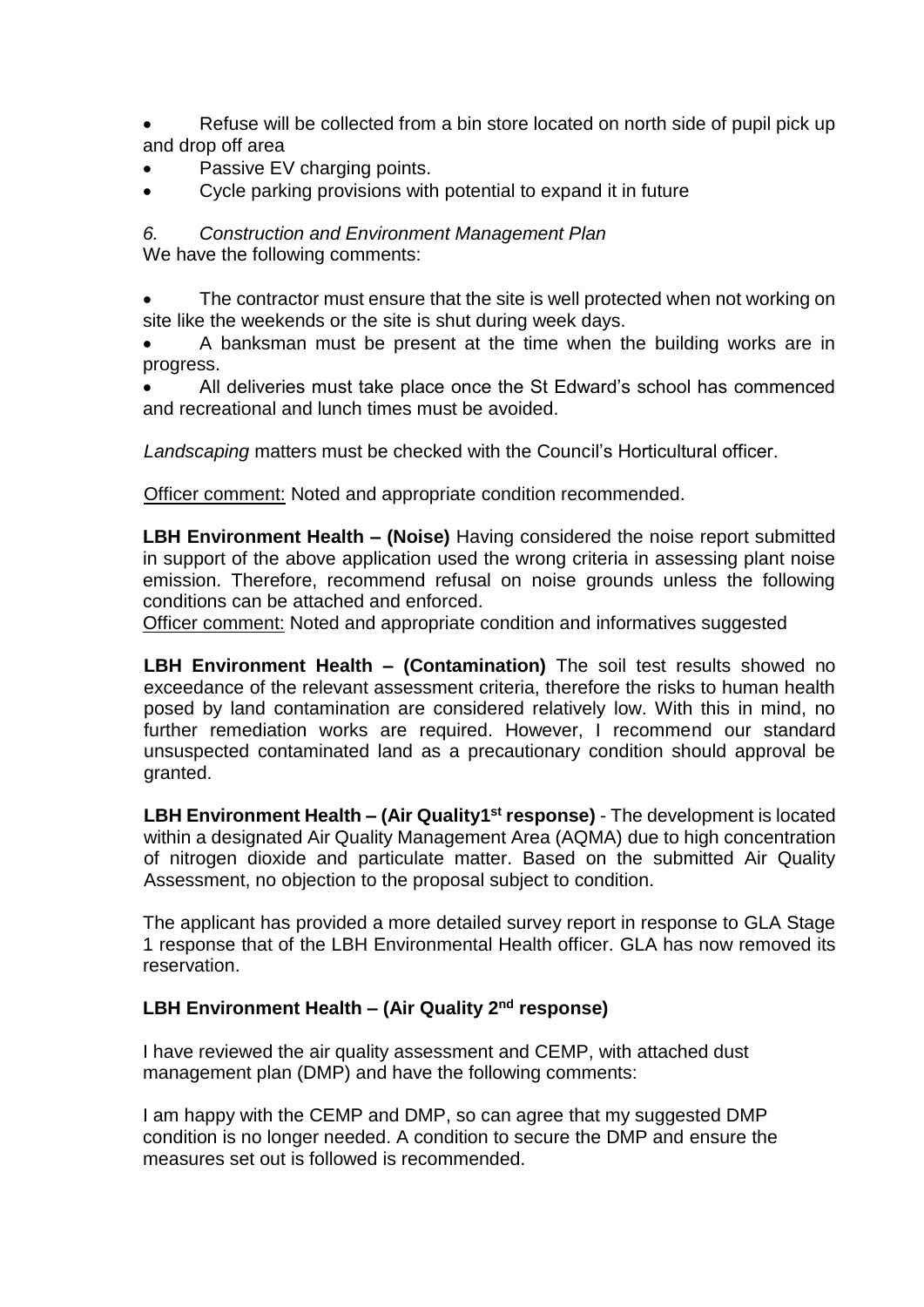With regard to the air quality assessment (AQA), I agree that the condition requiring an AQA is no longer needed, as it is satisfactory. The only thing I am not happy with, is the air quality neutral assessment, which is included in the AQA. At the moment there is a Draft guidance on AQ neutral and although I appreciate that it is not a formal document, the existing guidance from 2014 is, to a large extent, outdated. I would like to retain the condition requiring an air quality neutral assessment, in relation to transport emissions in particular.

Officer comment: Noted and appropriate conditions and informatives recommended

**LBH Ecology Consultant –** The landscape plans show that the area of existing scattered scrub adjacent to the stream as wildflower grassland, and some of this area is within the red line and some is outside of it. It is unclear why one habitat will be completely removed and replaced by another. The Preliminary Ecological Appraisal should be updated to reflect this. We would recommend that the existing habitat is retained and enhanced, rather than removing and replacing it. Apart from this issue, we are satisfied that there is sufficient ecological information available for determination. No fundamental objection subject to securing biodiversity mitigation and enhancement measures.

**LBH Landscaping Consultant –** No fundamental objection. If minded for approval we would advise the following recommendations are taken into consideration:

- We welcome tree planting as part of the proposal, however, the Soft Landscape Layout Plan shows tree planting within the sewer easement zone and we question whether this is suitable and has been approved by the appropriate providers. Given the tree planting contributes heavily towards the Urban Greening Factor (UGF), we would expect effected trees to be relocated elsewhere within the site boundary.

- The native boundary hedgerow mix should extend around the perimeter of the MUGA, rather than the proposed ornamental hedgerow.

- The UGF table should provide sufficient details of the type of greening to allow interpretation and checking of the UGF types. Currently the table provides the factors and areas, but does not show the calculations, nor the overall site area, which is needed to calculate the combined UGF.

Officer comment: Noted and appropriate condition and informatives suggested

**LBH Waste Management –** No fundamental objection. Ensure sufficient numbers of refuse and recycling bins at this site.

**London Borough of Barking & Dagenham –** No observations to make on this application. However, the borough would support any delivery of a SEND school in the area.

## **Sports England –**

Aerial photographs indicate that the hardstanding has not had sport court markings until recently but this has been confirmed to be a temporary measure during the pandemic. Sport England will take a pragmatic view and accept that the hardstanding, in this instance, is not a sports facility although it appreciates that it could be used for physical activity purposes.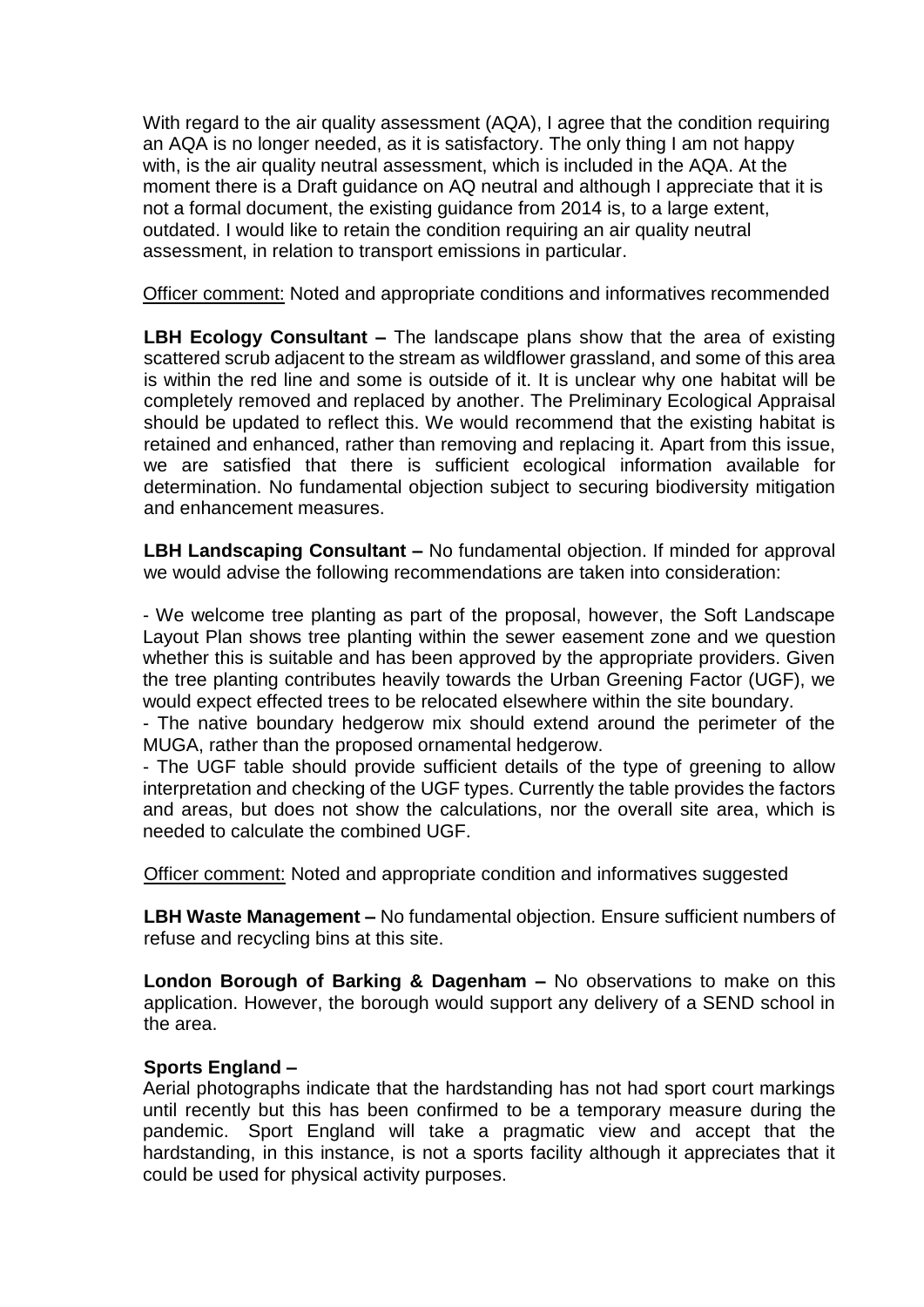The proposed MUGA, car park and soft informal play area would encroach onto Westlands Playing Field. Now that the stadium permission on the playing field has lapsed the area of playing field lost is considered usable playing field both now and in the future. The proposed MUGA, which would have sports lighting, would be available to the community throughout the peak period for community sport therefore representing a new durable sports facility that would be able to accommodate more play (in terms of time) than the area of playing field it would replace. As a result, it would not only be of benefit to the proposed school's children but also the community consequently Sport England considers that the proposed MUGA would meet Exception 5 of Sport England's Playing Field Policy which states:

'*The proposed development is for an indoor or outdoor facility for sport, the provision of which would be of sufficient benefit to the development of sport as to outweigh the detriment caused by the loss, or prejudice to the use, of the area of playing field.*'

In light of these specific unique circumstances, whilst some of the scheme would be contrary to Sport England's Playing Field Policy, Sport England consider there to be sufficient benefits locally to depart from its policy and not object to the proposal on the basis that the proposed MUGA sports lighting is designed and constructed in accordance with Sport England's guidance, the proposed hall is fitted with the Plastic Elastic flooring and the recommended condition be imposed should planning permission be granted.

Officer comment: The Applicant has responded to the points raised by Sport England. Sport England have therefore removed their objections subject to recommended conditions

**Thames Water –** (Foul Water and Surface Water) no objection to the application if the developer follows the sequential approach to the disposal of surface water from the new development in accordance with Policy Si 13 Sustainable drainage of London Plan 2021. However, approval should be sought from the Lead Local Flood Authority.

We would expect the developer to demonstrate what measures that will be undertaken to minimise groundwater discharges into the public sewer.

**Anglian Water – I**t falls outside of our statutory sewage boundary – we have no comment.

**Designing Out Crime Officer –** No fundamental objection subject to conditions.

**Historic England –** The planning application lies in an area of archaeological interest. If planning permission is granted, the applicant should improve knowledge of assets and make it public.

The application site sits on the archaeologically productive Hackney Gravel and lies within Areas of Archaeological Potential connected with the excessive cropmarks in the area and on the line of the London Colchester Roman Road corridor. In keeping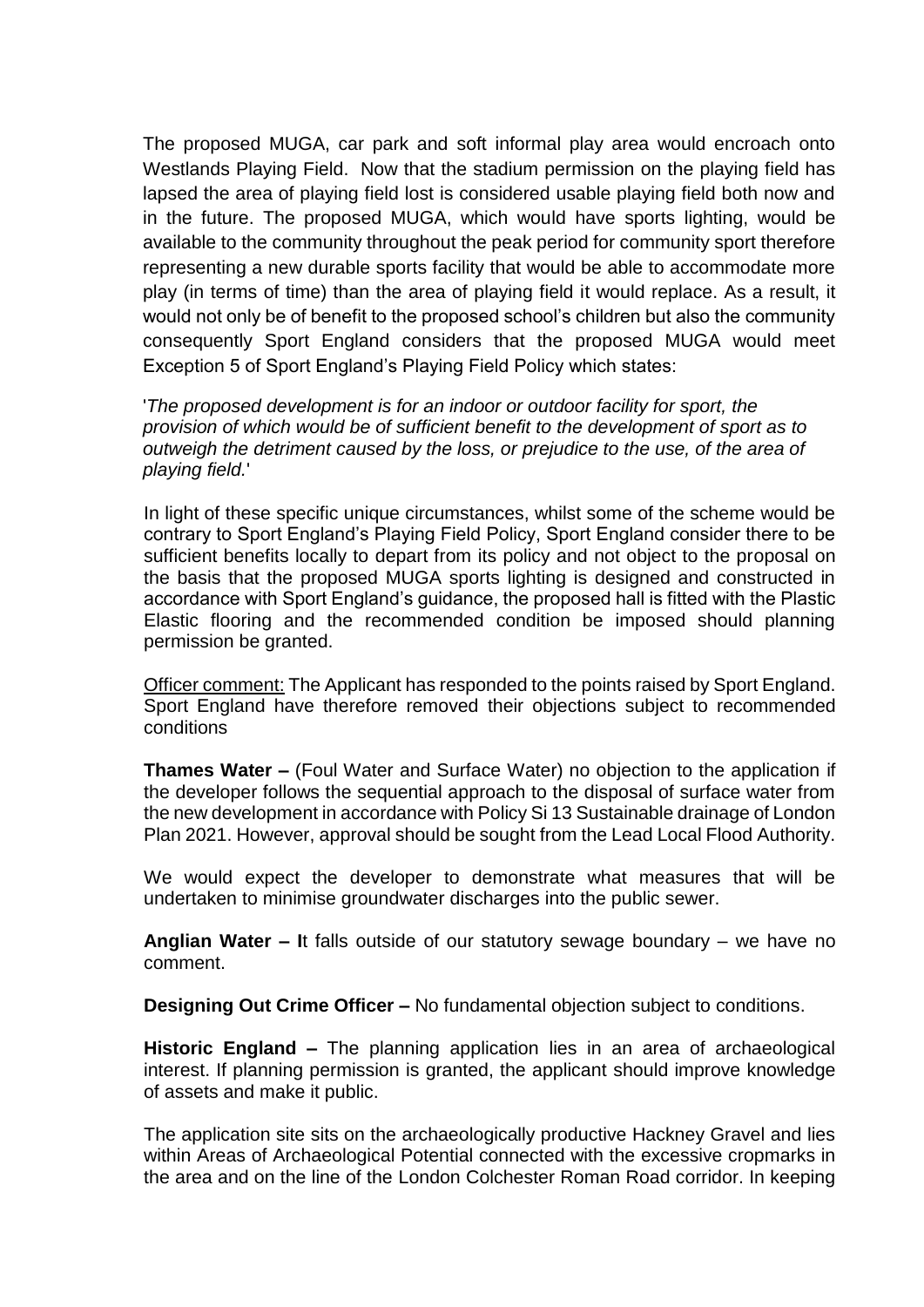with advice on the Westlands Playing Field next door, a condition is appropriate to manage archaeology. As such, a two stage archaeological condition is recommended to provide an acceptable safeguard.

Officer comment: Noted and appropriate condition and informatives suggested.

## **8 LOCAL REPRESENTATION**

- 8.1 The application was advertised via a Press Notice and Site Notice displayed at the site for 21 days.
- 8.2 A total of 151 consultation letters were sent to neighbouring properties regarding this application.
- 8.3 2 representations (1objection, 1 comment with condition) have been received.

# **Representations**

8.4 The following issues were raised in representations that are material to the determination of the application, and they are addressed in substance in the next section of this report:

# **Objection**

i. I strongly object for the proposal not to be granted as it will affect my property drastically.

Comment with condition

ii. I think it will give a rise to much more traffic on the road outside the school and the surrounding roads, in the morning and afternoon it is bad enough with cars parking down southern way. Is parking going to be made available in the school? Is the access road going to be off the main road? Also, the traffic that will be serving the new building will that be coming in the main entrance of the school or down southern way? I have no objection to the building itself just the increase in traffic and noise.

Officer comment: The issues raised are addressed in the context of the report.

# **9 Relevant Policies**

9.1 The following planning policies are material considerations for the assessment of the application:

## National Planning Policy Framework (2021)

The National Planning Policy Framework (NPPF) sets out Government planning policies for England and how these should be applied. It provides a framework within which locally-prepared plans for housing and other development can be produced. Themes relevant to this proposal are:

- · 2 Achieving sustainable development
- · 8 Promoting healthy and safe communities
- · 9 Promoting sustainable transport
- · 11 Making effective use of land
- · 12 Achieving well-designed places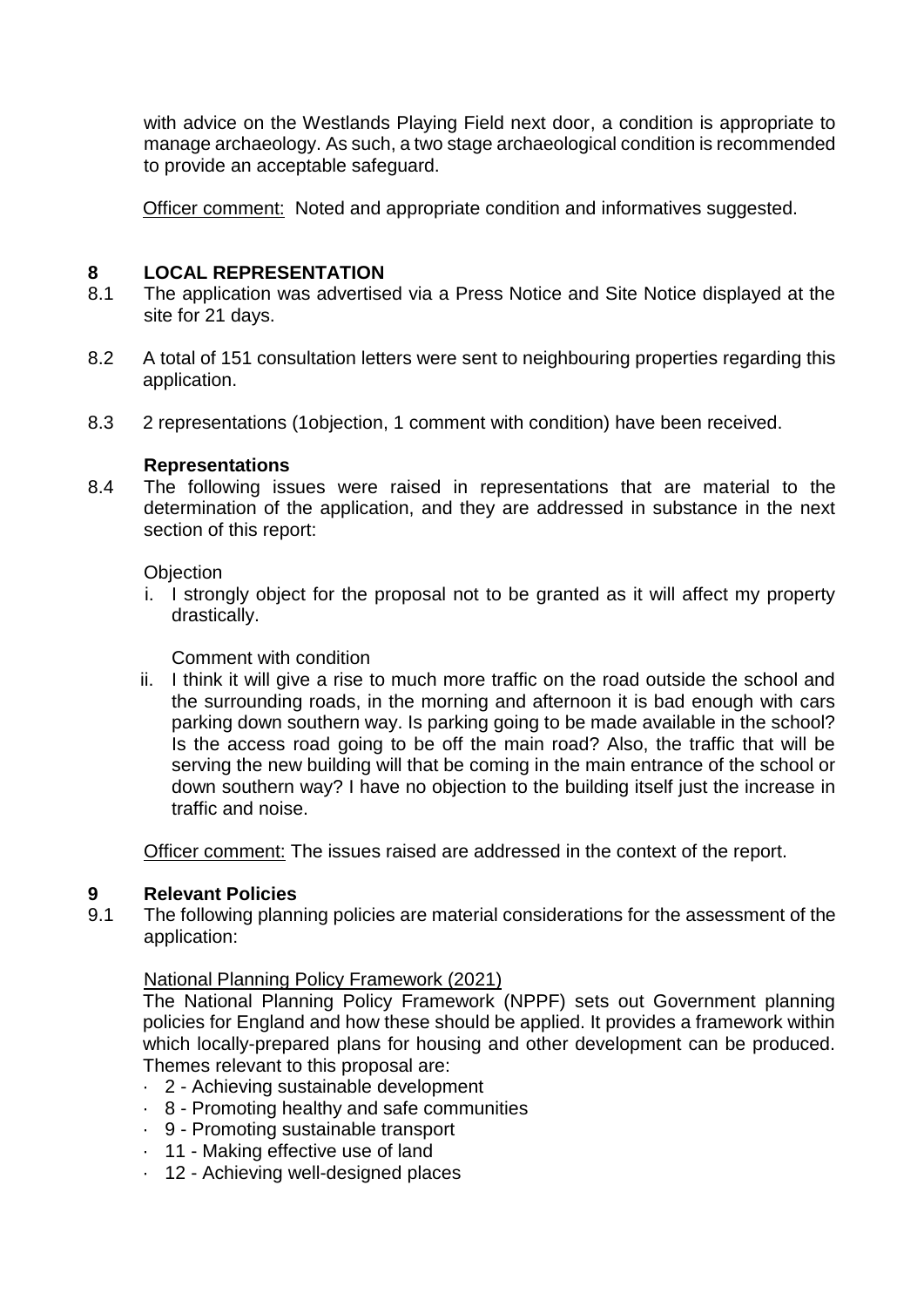- · 13 Protecting Green Belt land
	- 14 Meeting the challenge of climate change, flooding and coastal change
- · 15 Conserving and enhancing the natural environment
- · 16 Conserving and enhancing the historic environment

DCLG Policy Statement Planning for Schools Development 2011

Sport England Planning Policy Statement – Policy Guidance for Planning Applications for Development on Playing Fields

## London Plan 2021

- · GG1 Building strong and inclusive communities
- · GG2 Making the best use of land
- · GG3 Creating a healthy city
- ·· GG6 Increasing efficiency and resilience D1 London's form, character and capacity for growth
- · D2 Infrastructure requirements for sustainable densities D3 Optimising site capacity through the design-led approach
- D<sub>4</sub> Delivering good design
- · D5 Inclusive design
- · D8 Public realm
	- D11 Safety, security and resilience to emergency
- · D12 Fire safety
	- D13 Agent of Change
- · D14 Noise
	- G1 Green infrastructure
	- G2 London's Green Belt
	- G3 Metropolitan Open Land
	- G4 Open space
	- G5 Urban greening
- ·· G6 Biodiversity and access to nature
	- G7 Trees and woodlands
	- G9 Geodiversity

HC1 Heritage

- S1 Developing London's social infrastructure
- S2 Health and social care facilities
- S3 Education and Childcare Facilities
- SI1 Improving air quality
- · SI2 Minimising greenhouse gas emissions
- · SI4 Managing heat risk
- · SI7 Reducing waste and supporting the circular economy
- · SI12 Flood risk management
- · SI13 Sustainable drainage
- · T1 Strategic approach to transport
- · T2 Healthy Streets
- · T3 Transport capacity, connectivity and safeguarding
- · T4 Assessing and mitigating transport impacts
- · T5 Cycling
- · T6 Car parking
	- T6.5 Non-residential disabled persons parking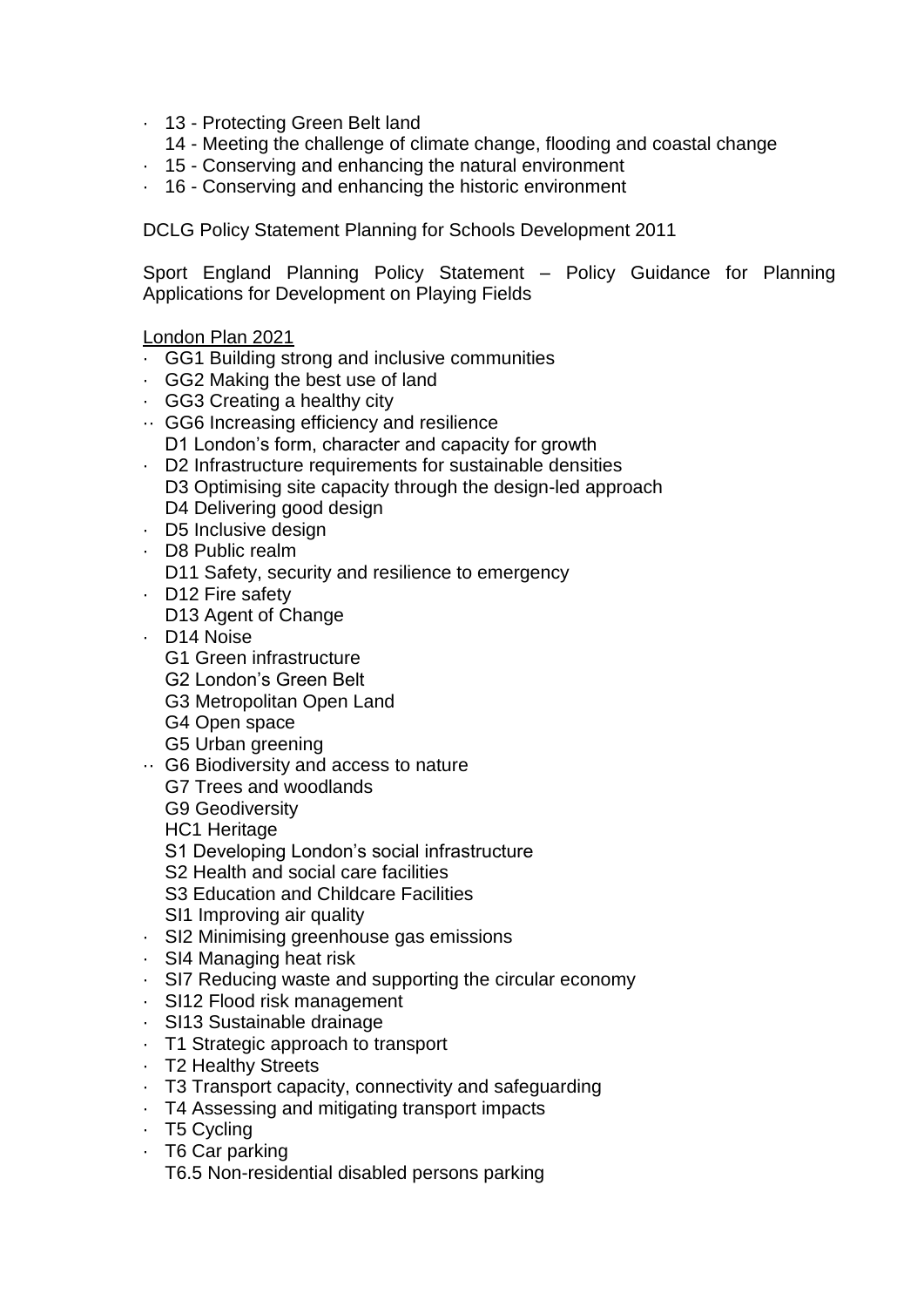T7 Deliveries, servicing and construction

· T9 Funding transport infrastructure through planning

DF1 Delivery of the Plan and Planning Obligations

# Sustainable Design and Construction (2014)

This SPG contains advice on natural resource management, climate change adaptation and pollution management. It reinforces similar policies contained within national and local planning policy.

# Character and Context SPG (2014)

This document sets out the principles of site responsive design that should inform the Design and Access Statement to be submitted with the application, helping to promote the right development in the right place.

## Accessible London SPG

This and the document Design and Access Statements: How to write, read and use them (Design Council, 2006) guidance from Design Council CABE will also help to inform preparation of the Design and Access Statement needed to accompany the application.

# Havering Local Plan (2021)

The following policies should inform design of the proposed development:

- 16 Social Infrastructure
	- 17 Education
- · 23 Transport connections
- · 24 Parking provision and design
	- 25 Digital Connections
- · 26 Urban design
- · 27 Landscaping
- · 29 Green infrastructure
- · 30 Nature conservation
- · 33 Air quality
- · 34 Managing pollution
- · 35 On-site waste management
- · 36 Low carbon design, decentralised energy and renewable energy

## Havering Supplementary Planning Documents (SPDs)

Aspects of the following documents apply to the proposed development though need to be read in combination with newer mayoral guidance:

Sustainable Design and Construction (2009)

# 10 **MATERIAL PLANNING CONSIDERATIONS**

- 10.1 The main planning issues raised by the application that the committee must consider are:
	- Principle of Development
	- Design, character and setting of the building
	- Impact on the residential amenity of neighbouring occupiers
	- Access, the impact on the highway network and parking provision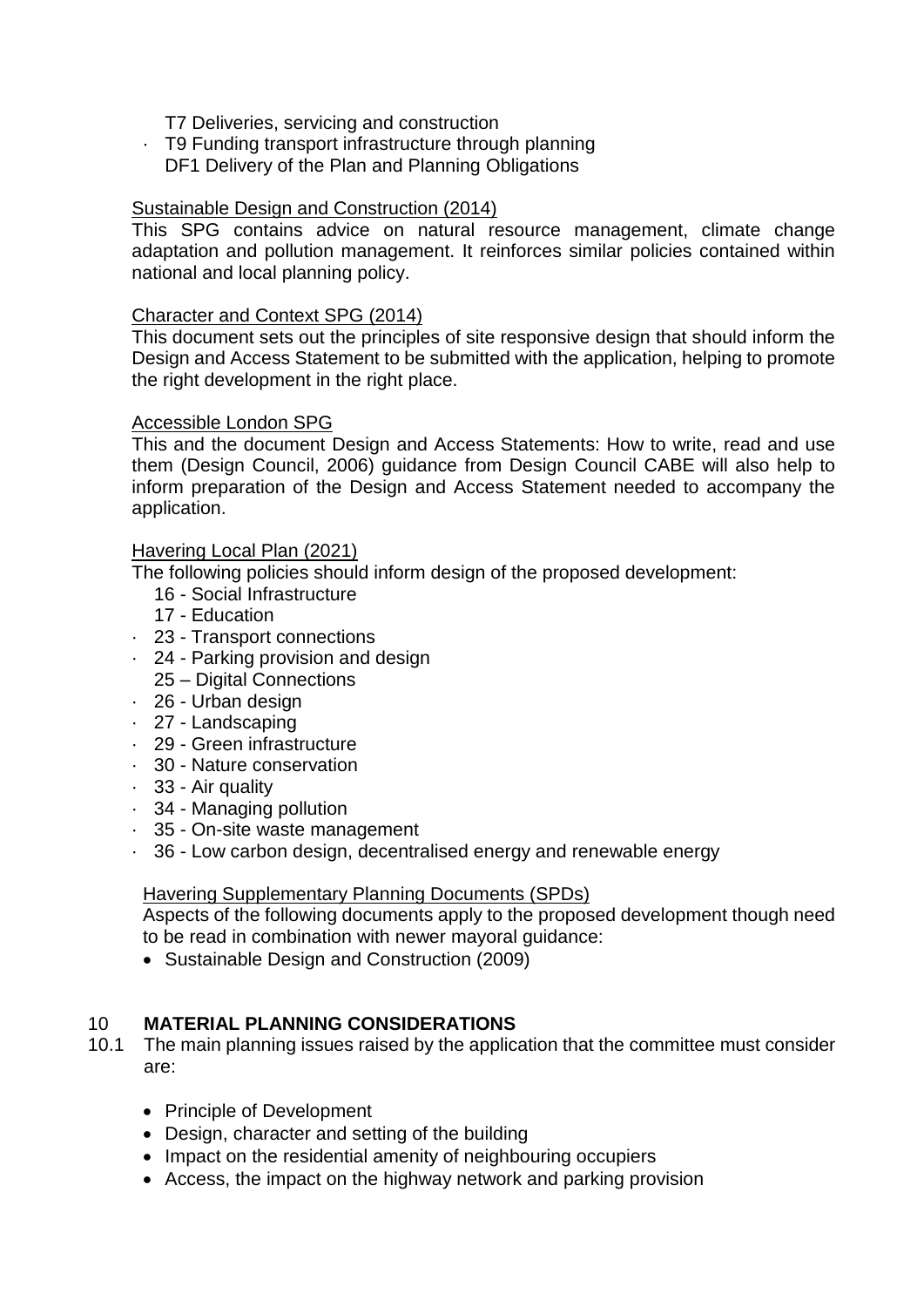- Flood Risk and Development
- Sustainability
- Noise and Air Quality
- Archaeology and Contamination
- Ecology / Greening and Biodiversity
- Financial and Other Mitigation
- Other Planning Issues

## 10.2 **Principle of Development**

#### *School use and Need*

- 10.2.1 London Plan Policy S3 Education Facilities sets out that the Mayor will support the provision of education facilities to meet the demands of a growing and changing population to enable greater educational choice, and that the establishment of new schools, including academy and free schools, is strongly supported in this context. The policy identifies that development proposals which enhance education and skills provision will be supported, including new build, expansion of existing schools and changes of use to educational purposes. The policy confirms that proposals for new schools should be given positive consideration and should only be refused where there are demonstrable negative local impacts which substantially outweigh the desirability of establishing a new school and which cannot be addressed through the use of appropriate planning conditions or obligations.
- 10.2.2 In addition, the policy encourages the co-location of services between schools and colleges in order to maximise land use, reduce costs and develop the extended school or college's offer. This policy approach complements the NPPF which confirms that the Government attaches great importance to ensuring that a sufficient choice of school places is available to meet the needs of existing and new communities, and that local planning authorities should take a proactive, positive and collaborative approach to meeting this requirement, and give great weight to the need to create. expand or alter schools. The proposed development is for a new SEND school that will be co-located on the site of an existing academy school and will provide the facilities to meet an identified local educational need. It is therefore considered that the principle of educational development on the site complies with the relevant policies of the development plan and the guidance set out in the NPPF.

## *Green Belt*

- 10.2.3 The application site lies entirely within the Metropolitan Green Belt as identified in the Local Plan.
- 10.2.4 Paragraph 137 of the NPPF confirms that the Government attaches great importance to Green Belts and that the fundamental aim of Green Belt policy is to prevent urban sprawl by keeping land permanently open; the essential characteristics of Green Belts are their openness and their permanence. The key planning consideration for any proposed development in the Green Belt is whether the proposal will have a greater impact on the openness of the Green Belt and the purpose of including land within it. In this context, 'openness' simply means "an absence of any buildings or development". This principle is reflected within the relevant policies relating to the Metropolitan Green Belt within the Local Plan and the London Plan.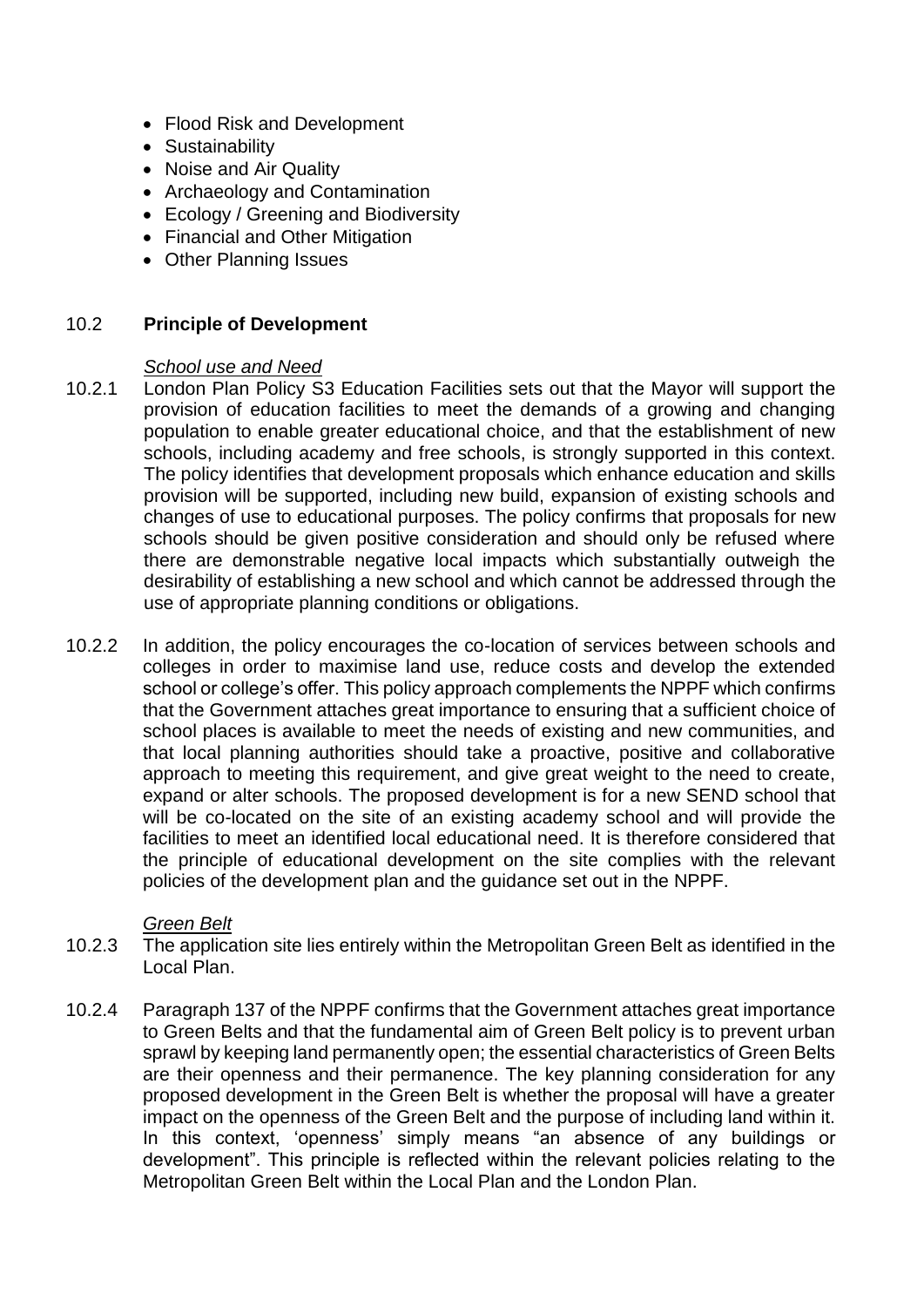- 10.2.5 Paragraph 147 of the NPPF makes clear that inappropriate development is, by definition, harmful to the Green Belt and should not be approved except in very special circumstances. Paragraph 148 expands on this to state that very special circumstances will not exist unless the potential harm to the Green Belt by reason of inappropriateness, and any other harm, is clearly outweighed by other considerations.
- 10.2.6 The proposed school building does not meet any of the exception criteria and as such would constitute inappropriate development within the Green Belt. In relation to the proposed outdoor recreation facilities including the MUGA sports pitch, one of the defined exceptions is the provision of appropriate facilities for outdoor sport and recreation, which is not necessarily inappropriate development within the Green Belt as long as it preserves the openness of the Green Belt and does not conflict with the purposes of including land within it.

#### *Very Special Circumstances and Need Test*

- 10.2.7 Recognising that the proposed school building would constitute inappropriate development within the Green Belt, the applicants have presented a case for very special circumstances within the planning statement which accompanies the application.
- 10.2.8 A summary of this case for very special circumstances is presented below. This revolves around the pressing need for new SEND school capacity within the borough, and has involved an assessment of the alternative options/sites for meeting this need.
- 10.2.9 The London Councils' annual report on the pressures facing school place planning in London ('Do The Maths 2018' (November 2018)) confirms that while the shortfall for mainstream school places across London has reduced, the demand for places for pupils with Special Educational Needs and Disabilities (SEND) is increasing exponentially. To address the Special Educational Needs requirement, Havering's Commissioning Plan for Education Provision 2019-2023, the SEND projections published, projected the total number of Havering children and young people to have an EHC plan in in 2018/19 to be 1406, however by November 2018 that number had been exceeded, to 1489. As of April 2017, 125 of Havering's children aged 5-16 with a statement or EHC plan were placed out of borough (44 of these are high-cost placements). Of these, most pupils had Autistic Spectrum Condition (ASC) and Social, Emotional, and Mental Health (SEMH) needs.
- 10.2.10 The Commissioning Plan for Education Provision 2019-2023 was updated in autumn. This plan sets out the number of school places, both mainstream and specialist that Havering will need to provide over the next two years to ensure that the borough's statutory responsibility is met. The plan identifies that within Havering there is a significant number of primary and secondary school age pupils with Special Educational Needs (SEN), specifically Moderate Learning Difficulties (MLD) and Autism or Autistic Spectrum Disorder (ASD) for whom there is currently no appropriate provision. The plan concluded that there is an urgent need to increase SEND places in Havering to make places available for 60 places free school to meet the needs of children and young people aged 3-16 years who have complex or severe ASD or social, emotional and mental health difficulties**.** The applicant has advised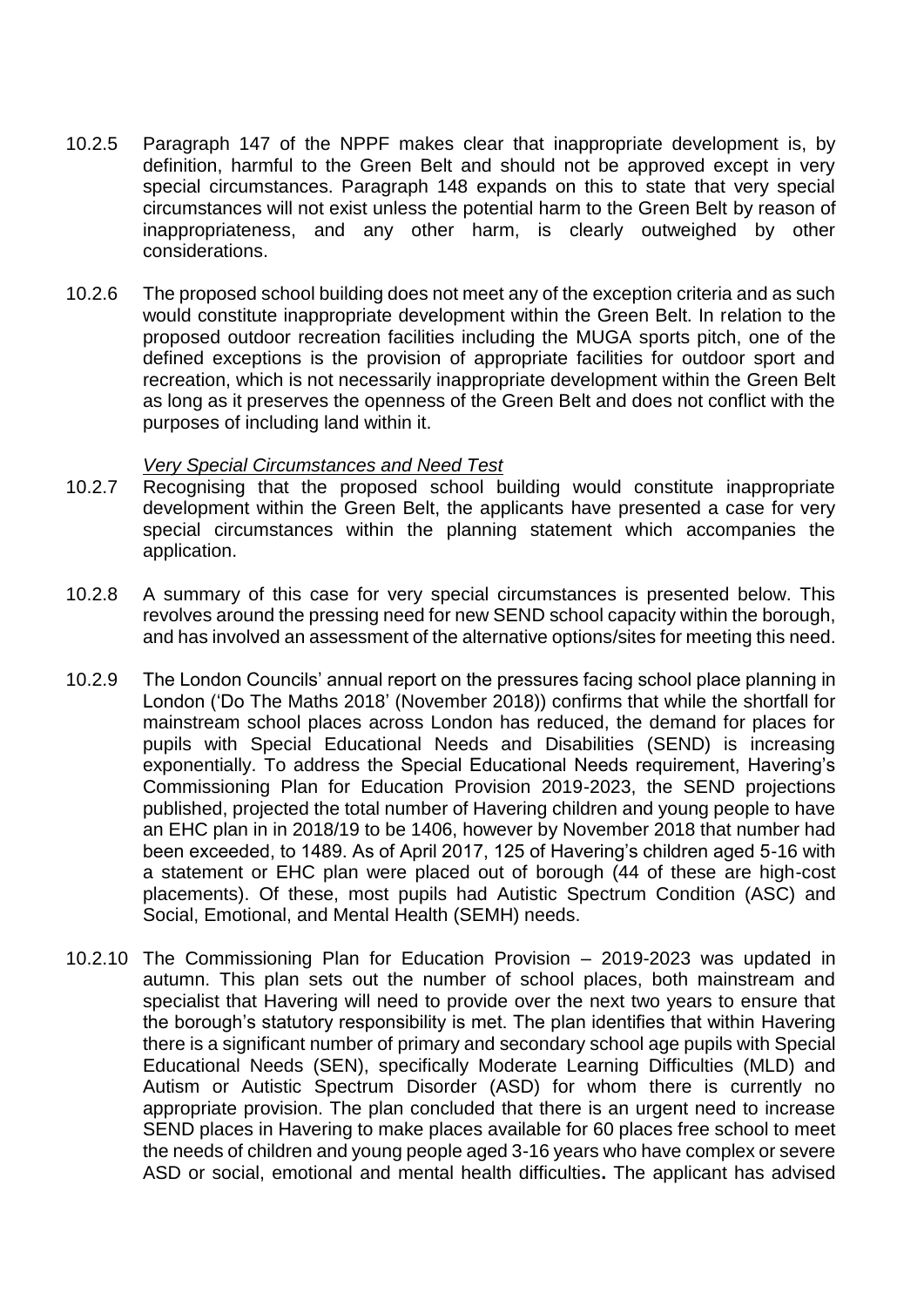that the as of April 2019, Havering were sending over 60 pupils with Education Health Care Plans (EHCP) with ASC and SEMH needs to out-borough provisions at a cost of over £1.5m to meet the needs of those children.

- 10.2.11 Havering's educational strategy recognises the benefits of co-educating and colocating SEND students with mainstream students in order to enhance the educational opportunities for pupils and ensuring that SEND students have the opportunity for integration in to mainstream education. Co-location means that students have the opportunity to spend time within the mainstream school, according to ability and some may even be able to move across to the mainstream school permanently. A further advantage is that co-location with an existing school offers significant economies of scale. Due to budgetary constraints and the number of SEND places that are required, it is not considered possible to provide this type of facility on a standalone site.
- 10.2.12 The proposed school will only accommodate pupils with an Education and Health Care Plan (EHCP) which identifies the educational, health and social needs of children and young people aged up to 25 who need extra support. The EHCP also sets out the additional support needed. These pupils are either currently attending schools which are inappropriate for their needs, or attending schools out of the borough at great expense, with the result that they are travelling for significant periods each day.
- 10.2.13 Pupils with MLD and ASD are uniquely placed among SEND pupils to benefit from an SEND school co-located with an existing mainstream school. Their primary environment is one designed for their needs, but for specific subjects and for limited periods they have the opportunity to attend mainstream lessons, and thus benefit from a broader curriculum than an SEND school can usually provide. Co-location also provides SEND pupils with controlled, limited periods in which they can acclimatise to busier, noisier, more challenging environments
- 10.2.14 Recognising that co-location of the proposed SEND school on the site of an existing secondary school is the optimum solution, in terms of both the educational interests of the pupils and the economies of scale associated with co-location, an assessment 41 alternative sites including all existing secondary schools within the borough was undertaken to assess which of the existing schools or sites were capable of accommodating the proposed new SEND school. This assessment is set out in full within the Alternative Site Assessment report which forms part of the submitted planning statement and supporting documents. The site selection analysis concluded that the majority of the sites were severely constrained in terms of area and did not have sufficient land to accommodate the Department for Education guidance on space standards for special schools (Building Bulletin 104), or have been declared unavailable.
- 10.2.15 Of the 41 sites assessed in Stage 1 of the assessment (in addition to the initial two sites identified by the Council as part of the initial bid (which were then subsequently disregarded)), five were identified as potentially more suitable and large enough to accommodate a new SEND school without the significant loss of playing fields. These were the sites at Cottons Park, Balgores Lane Playing Field, Bridport Avenue, Lilliput Road Open Space and St Edward's Academy. The full assessment submitted with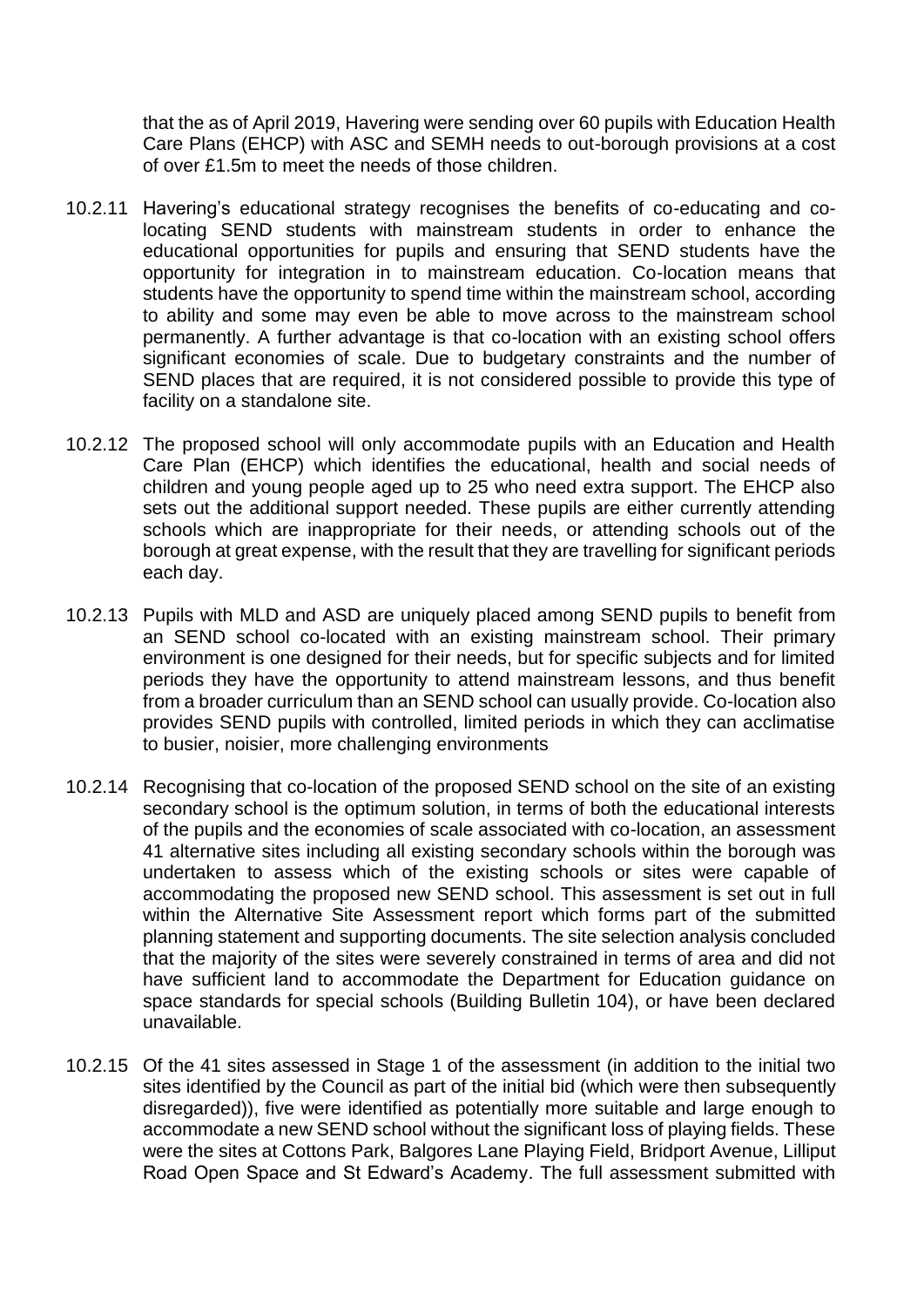the application sets out the assessment in detail, however, to conclude, no alternative non-Green Belt sites that meet the school needs and which can be considered available, deliverable and suitable have been identified to date.

- 10.2.16 Each of the first four sites above is either designated as Green Belt and/or another policy designation or is earmarked for a secondary school and were therefore not considered suitable or were sequentially less preferential. As a result of the site selection analysis only St Edwards Academy is considered to be available and capable of physically accommodating the requirements. Although land forming part of St Edwards Academy also sits within the Green Belt, it is free from more restrictive designations or policy constraints as well as having a number of other benefits. In regard to the other Green Belt sites, the St Edwards Academy site is predominately previously developed land which the other Green Belt sites are not, therefore making it more sequentially preferable. It is also of sufficient size, available, deliverable and has the additional co-location benefits of being next to another school.
- 10.2.17 The proposed school would be a SEND free school managed by the Trust who manage the existing St Edwards Academy and co-located on the same site, will mean pupils can share facilities, which brings benefits in terms of educational opportunities and economies of scale for both schools.
- 10.2.18 On the basis of the submitted assessment, it is considered that a compelling case has been demonstrated, in terms of the pressing need for a new SEND school within the borough, the clear need for this to be co-located on the site of an existing secondary school, and that no other school sites are considered to be suitable or available to accommodate the proposed development in this context. It is considered that substantial weight should be accorded to this need, in the context of the strong policy support for the provision of education facilities to meet the demands of a growing and changing population to enable greater educational choice, as embodied within Policy 17 of Havering's Local Plan, which states that proposals for educational uses in the Green Belt, including the expansion of existing schools may be considered as very special circumstances where it can be robustly demonstrated that there are no suitable alternative sites within the appropriate education planning area and there is a demonstrable need for additional school places; the London Plan and the NPPF.
- 10.2.19 It is therefore necessary to assess the extent of the harm to the Green Belt that would result from the proposed development, and balance this against the weight to be accorded to the case for the new school.

#### *Impact on openness*

10.2.20 In terms of the harm to the Green Belt, whilst the proposed development would clearly represent inappropriate development within the Green Belt, it's siting and design has been developed with the specific objective of minimising impact on the openness of the Green Belt. It is for this reason that the proposed building has been sited adjacent to the existing school buildings, on an area occupied by existing hard standing. A wide range of design options were considered as part of the design process, which are summarised within the submitted design and access statement. This included options for siting the building on alternative locations within the school grounds, and alternative forms in terms of the scale and massing of the school building. Options for a single storey building were considered, however these were discounted given the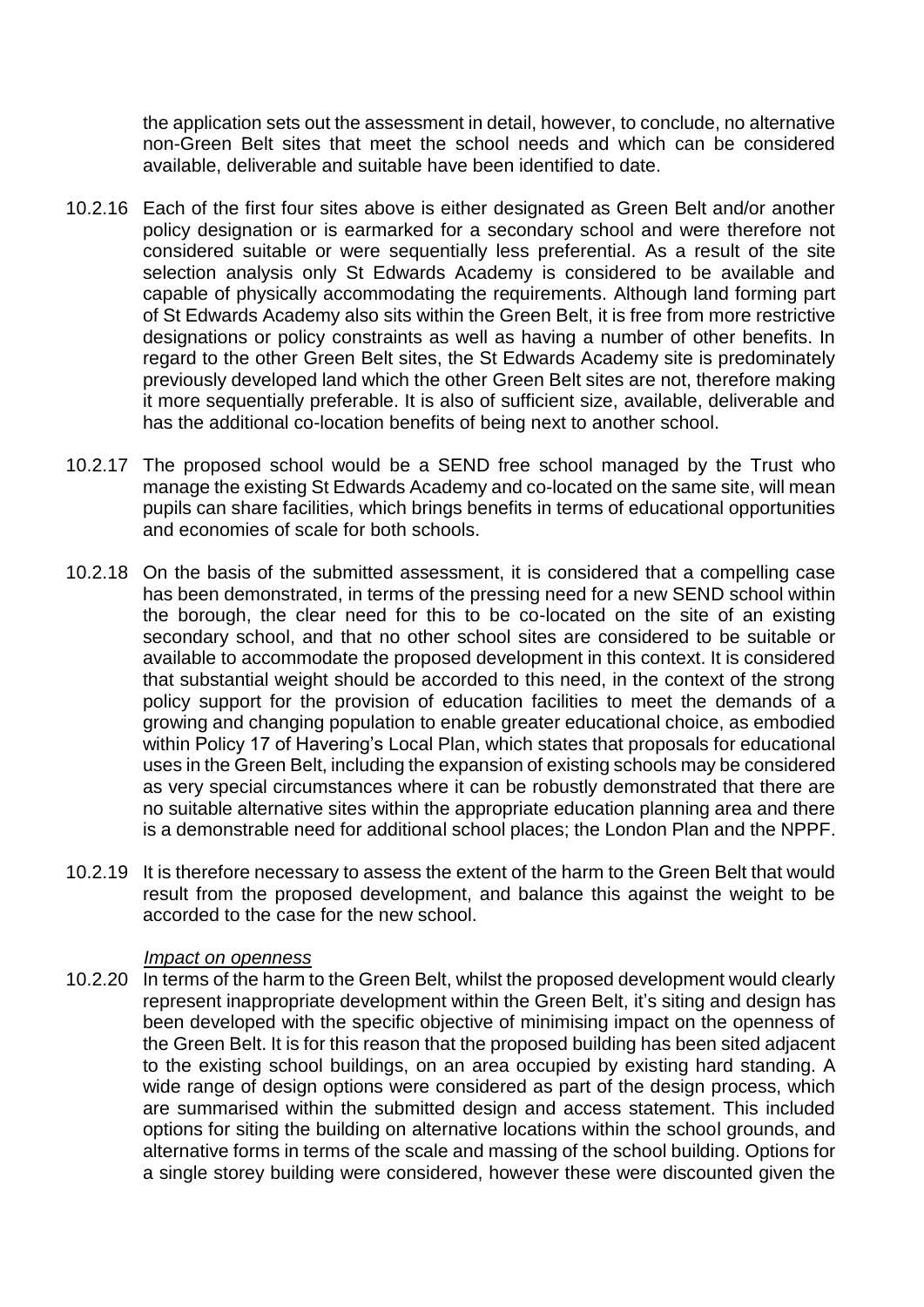additional footprint which would result in further incursion in to the Green Belt. There are a range of existing two storey buildings including three and four storeys, which form part of St. Edwards Academy. The building has been designed with a flat roof to minimise its bulk and massing, and whilst it would project slightly further south than the existing school buildings, the extent of this projection in to the open playing fields has been minimised as far as practicable. The use of materials in natural tones and palettes and the proposed use of soft landscaping around the site has also sought to minimise impact on openness in this regard.

- 10.2.21 In spatial terms, as described above, the footprint of the proposed school building does not extend beyond the existing previously developed land. Although there is a slight encroachment on to the undeveloped part of the Green Belt to accommodate part of the parking, this is considered to be minimal.
- 10.2.22 In assessing the harm to the Green Belt, it is also necessary to consider the extent to which the proposed development conflicts with the five purposes of the Green Belt, namely i) to check the unrestricted sprawl of large built-up areas, ii) to prevent neighbouring towns merging into one another, iii) to assist in safeguarding the countryside from encroachment, iv) to preserve the setting and special character of historic towns; and v) to assist in urban regeneration, by encouraging the recycling of derelict and other urban land. In relation to i) the building would be sited on an existing area of hardstanding which lies between the existing 2/3 storey school buildings and Westland Playing Field, and therefore sits largely within the envelope of existing buildings, and as such minimises the extent of any encroachment in to the open Green Belt. In terms of ii) the swathe of Green Belt within which the application site lies, extends between the main built up area of Brooklands to the east and the residential housing which lie to the west of in the borough and Barking and Dagenham. As such, the proposed development would not result in the merging of neighbouring towns. In terms of iii), as in relation to ii), the swathe of Green Belt within which the application site lies sits between two built up areas and does not represent open countryside. In terms of iv) this area of Green Belt does not surround a historic town, and as such is not directly applicable in this instance, and in terms of v) the site of the proposed development comprises an area of hardstanding which will be redeveloped, and lies at the edge of the defined urban area notwithstanding that the school site is washed over by the Metropolitan Green Belt designation.
- 10.2.23 In its formal Stage 1 response, the GLA identified that .."*the site currently comprises an area of hard standing of the adjacent St Edward's Academy School and part of the overspill parking for the previously approved new football ground for Romford Football Club (permission now lapsed). Although the red line boundary includes part of the Westlands Playing Field, the proposed footprint of the school building will only cover the existing hardstanding area. It can therefore be considered as previously developed land."*
- 10.2.24 In relation to the proposed MUGA sports pitch, it is recognised that it's hard surfacing, protective fencing, and likely floodlighting columns have the potential to impact on the openness of the Green Belt in this location. However, it is also recognised that the school site is afforded substantial screening from the wider area of Green Belt of which it forms part, by reason of the mature woodland and vegetation which surrounds it. The pitch together with associated fencing and floodlights would be sited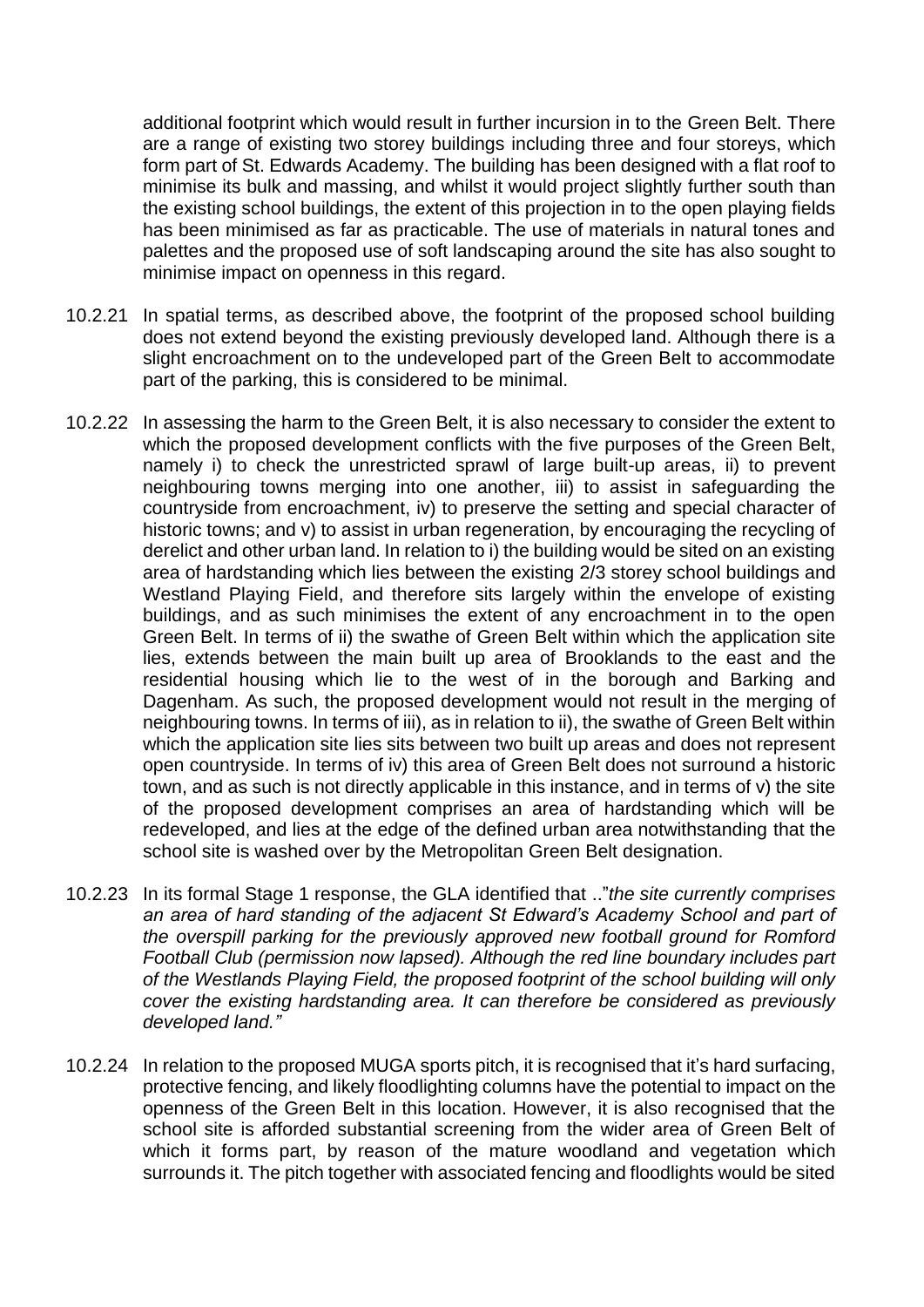on an area which currently comprises the grass playing fields/pitches, and in this context and for the reasons set out above in relation to the five purposes of including land within the Green Belt, it is considered that the MUGA pitch would preserve the openness of the Green Belt and not conflict with the purposes of including land within it. As such, it is considered that this element of the proposed development falls within exception b) of paragraph 149 of the NPPF and does not represent inappropriate development in the Green Belt.

# *Loss of playing field land*

- 10.2.25 Whilst the proposals would result in the loss of a portion of the Westlands Playing Fields and incursion on to land which forms part of the school's existing outside playing fields, it is proposed to mitigate this loss through the provision of a new MUGA pitch to compensate for the loss. The proposed MUGA pitch has limited use than the existing grass pitch and is susceptible to flooding and is, as a result, potentially unusable for much of the spring and winter.
- 10.2.26 NPPF paragraph 99b states that existing open space and playing fields should not be built on unless the loss resulting from the proposed development would be replaced by equivalent or better provision in terms of quantity and quality in a suitable location. Sport England has submitted comments in relation to this application, and consider that it should be considered against exception 5 of its playing fields policy, namely that *"the proposed development is for an indoor or outdoor facility for sport, the provision of which would be of sufficient benefit to the development of sport as to outweigh the detriment caused by the loss, or prejudice to the use, of the area of playing field*
- 10.2.27 London Plan Policy G4 and Local Plan policy 29 identifies that proposals that increase or enhance the provision of sports and recreation facilities will be supported; whereas those that result in a net loss of sports and recreation facilities, including playing fields should be resisted.
- 10.2.28 The applicant has put forward the use of the hall of the new school for community use and related sporting events and the introduction of floodlighting for the MUGA pitch to allow for use by members of the public outside school hours.
- 10.2.29 The GLA in their Stage 1 response notes that information regarding the change in playing field provision is addressed within the application submissions and whilst there will be a net loss, it is considered to be marginal at a quantitative loss of approximately 1.7% of Westlands Playing Field, when considered against the wider education and community benefits to be gained, and provides qualitative improvements, including indoor provision, and as such is considered to meet the relevant Sport England exception test. Further stating that the Havering Playing Pitch Strategy and Action Plan 2016 also identified the need to resolve the issues of Romford Football Club expanding in Westlands Playing Fields. The principle of loss of a playing pitch is therefore accepted by the extant permission
- 10.2.30 In view of the above policy considerations and the facilities to be provided it is considered that although there is an overall loss of playing fields, this loss has been mitigated by the provision of the sports hall and a MUGA albeit not a full sized pitch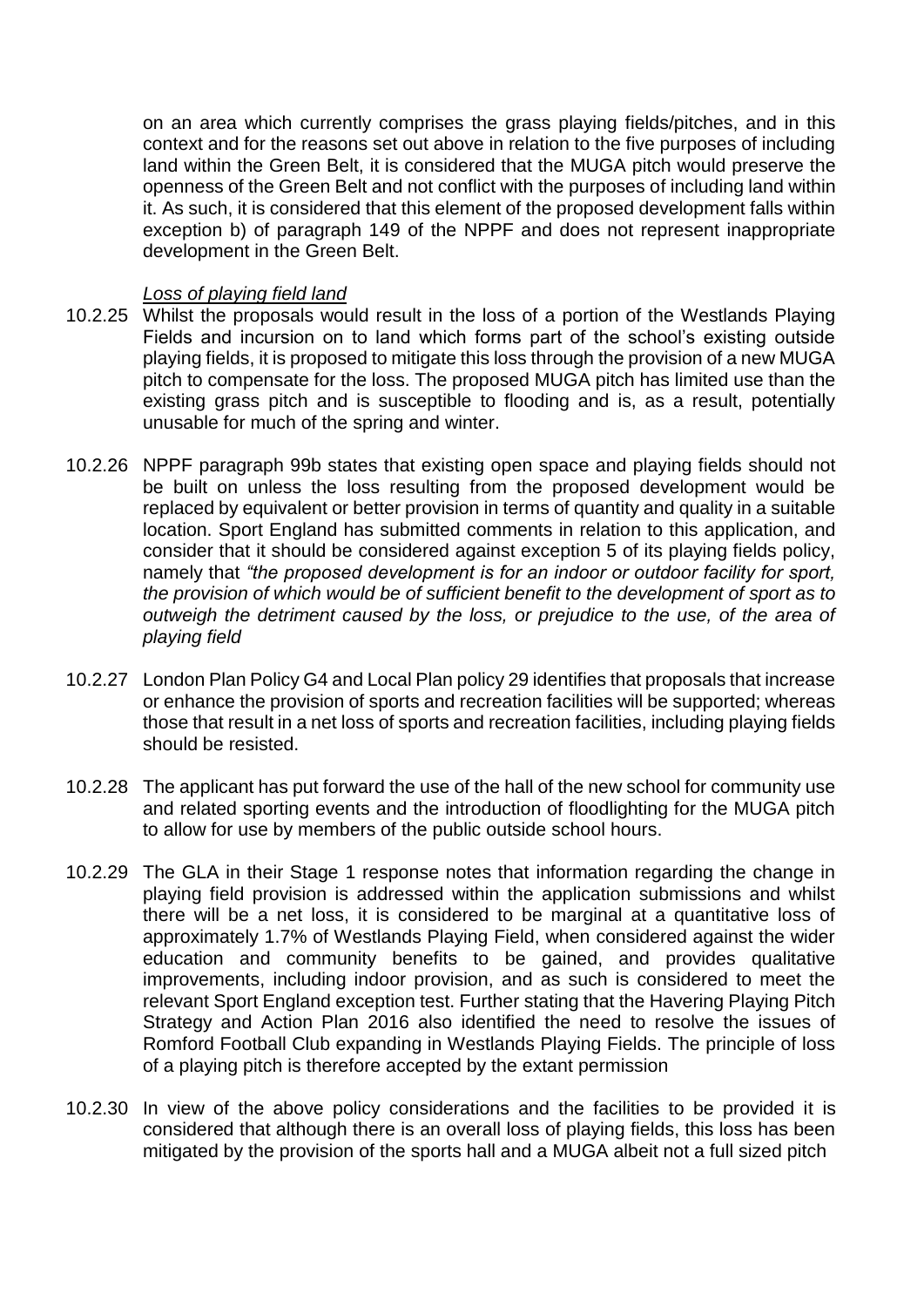- 10.2.31 The provision of these facilities, that includes, 5 a side sports pitch is considered to be an uplift in terms of the quality and quantity of pitch provision on the site, with no significant loss of sports pitches. The sports / main hall will provide further indoor courts and associated facilities which again is an uplift of the existing facilities. This provision will therefore meet any deficiency and ensure pupils and the community benefit from high quality sports and the sport related benefits this facility will deliver both for the school and wider community. This is therefore considered to meet the policy requirements sufficiently, resulting in no significant net loss of pitches and further provision of sports and recreational facilities, as required under the above policies. This therefore accords with the fundamental principle of the policies which seek to resist any loss of playing pitches and playing fields.
- 10.2.32 It is likely that if an approval were to be recommended conditions could be imposed to control the use of the site for community purposes in the form of a community use agreement and further details of the proposed surface water drainage system, their fencing and hours of use of the site could all be dealt with by condition.
- 10.2.33 It is concluded in light of the above that the provision of the MUGA pitch would provide enhanced sports provision in both quality with a surface that is available throughout the year.

#### 10.3 **Design, character and setting of the building**

- 10.3.1 The NPPF 2021 attaches great importance to the design of the built environment. Paragraph 126 states *'The creation of high quality, beautiful and sustainable buildings and places is fundamental to what the planning and development process should achieve. Good design is a key aspect of sustainable development, creates better places in which to live and work and helps make development acceptable to communities.*
- 10.3.2 The NPPF states (paragraph 134) that "development that is not well designed should be refused, especially where it fails to reflect local design policies and government guidance on design, taking into account any local design guidance and supplementary planning documents". Paragraph 133 states that 'applicants will be expected to work closely with those directly affected by their proposals to evolve designs that take account of the views of the community' and this is reinforced in London Plan Policy D2, which seeks the involvement of local communities and stakeholders in the planning of large developments.
- 10.3.3 Policies D3 and D4 of the London Plan require that buildings, streets and open spaces should provide a high quality design response that has regard to the pattern and grain of the existing spaces and streets in orientation, scale, proportion, appearance, shape and form. This is echoed in Policy 26 of the Local Plan.
- 10.3.4 The school building has been designed to present its frontage to London Road, with the main entrance located on this north east elevation. Whilst the building would be set back within the site by at least 110m from the boundary with London Road, it would sit farther away to London Road than the existing school buildings and would be clearly visible within the street scene albeit at a distance. Its two storey scale would sit comfortably in the context of the range of existing two, three and four storey school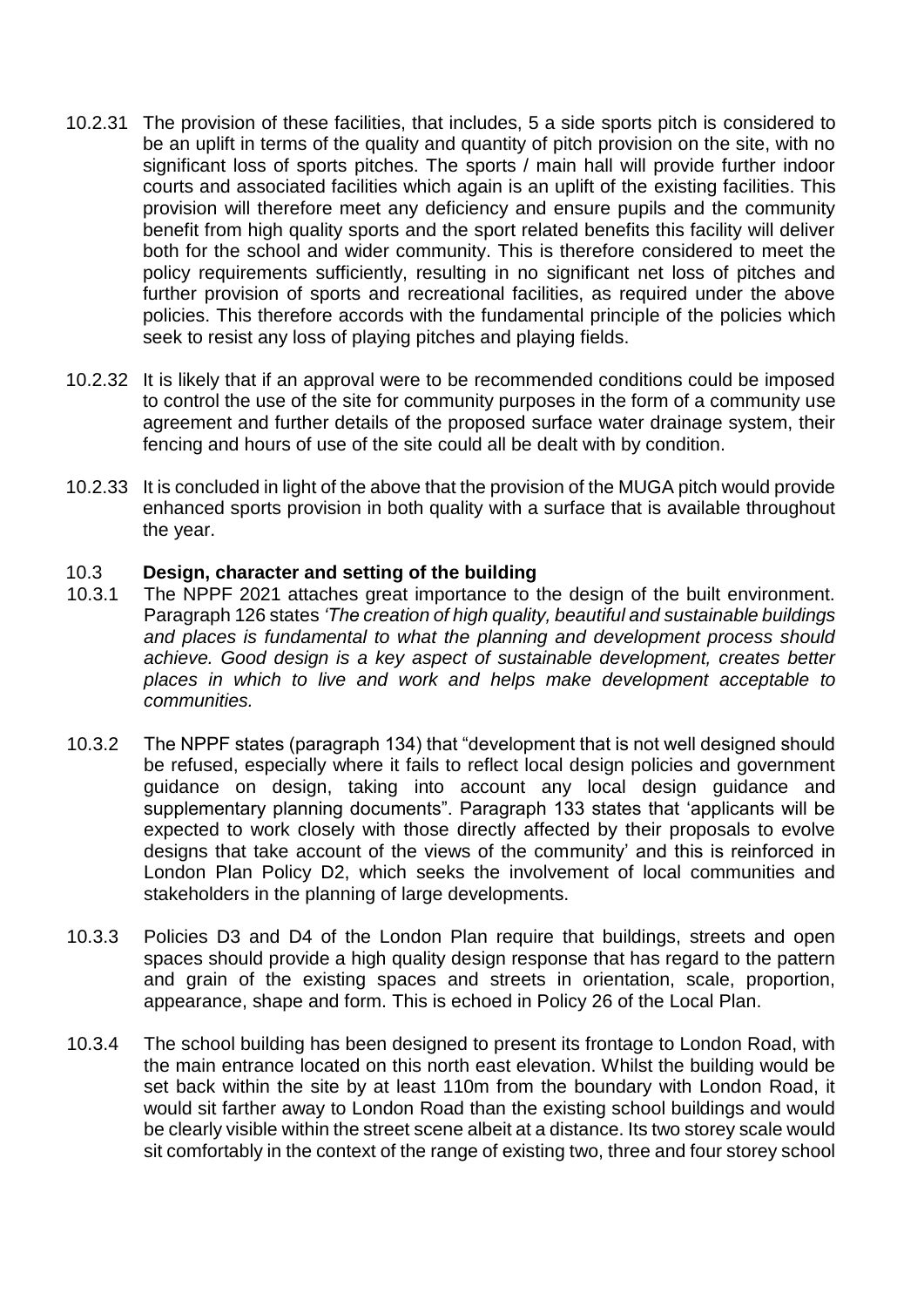buildings. Whilst there would be roof mounted plant, this has been screened to minimise its visibility from London Road and from the wider Westlands Playing Fields.

- 10.3.5 The building features a strong and clear public entrance which will ensure that the building delivers a legible form. In terms of its scale and massing the proposed development represents an efficient use of the land whilst still sitting comfortably within the site. It is considered that the building's design, scale and massing and site layout would result in a scheme which reflects its context and the function of the building without resulting in an overly dominant form of development when viewed from surrounding public vantage points.
- 10.3.6 The scheme proposes a varied palette of high quality sustainable materials combined with a contemporary form of detailing, which would create a well-articulated and visually interesting building of an appropriately high standard for this location. The three principal elevations which would be visible within the street scene (the north elevation facing London Road, the west and the south elevations which would be visible across the playing fields) would feature materials comprising a natural palette which responds to the local context and creates a character for the school. The predominant material is timber, with a teal colour used on the front elevation of the site, with unstained wood colours on the teaching areas to give a natural appearance. The proposed entrance will have an orange board to add a burst of colour making it welcoming and legible, and the remaining internal colours are autism and SEMH friendly. The external shelters on the ground floor classroom provides opportunity for outdoor learning. Both of these are supported.
- 10.3.7 The teaching accommodation is over two-storeys, with Reception, Key Stages 1 and 2 situated on the ground floor and Key Stages 3 and 4 situated on the first floor. Additionally, the building will accommodate multiple therapy rooms, group rooms and calm spaces throughout, and soft-play and sensory rooms on the ground floor. There is also a food tech room on the ground floor.
- 10.3.8 In this context, it is considered that the proposed building would achieve a high standard of design that is both sensitive to its Green Belt location and minimises its visual impact through its scale and use of natural tone materials, whilst also representing a clear identity and defined character for the school building. The proposal accords with the stated national, London and local plan policies.

# 10.4 **Impact on the residential amenity of neighbouring occupiers**

- London Plan Policy D6 *Housing quality and standards* states that buildings and structures should not cause unacceptable harm to the amenity of surrounding land and buildings in relation to privacy, overshadowing, wind and microclimate.
- 10.4.2 Policy 26 of the Local Plan requires all development to achieve a high standard of privacy and amenity, and sets out a number of criteria for the consideration of the same. In addition, development should be designed, orientated and positioned in such a way to minimise overlooking between dwellings.
- 10.4.3 A distance of at least 95m would be maintained between the rear elevations of the residential properties on London Road and the nearest part of the proposed school building. As such it is not considered that there would be any unacceptable impact in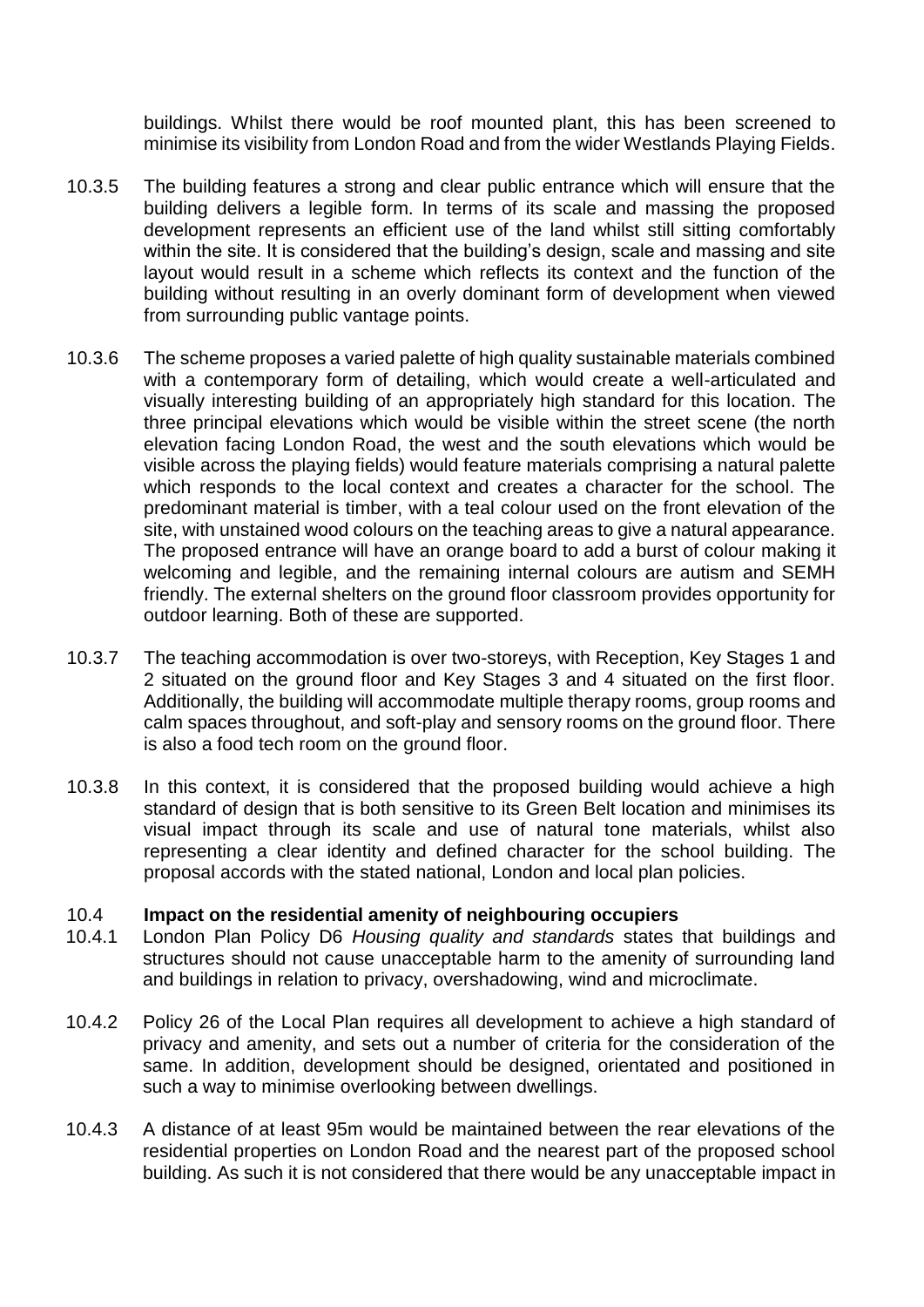terms of overlooking or loss of privacy for these properties. Given the orientation and height of the building in relation to the intervening distance to the closest residential properties on London Road Lane, it is not considered that the proposed development would result in any unacceptable loss of light or overshadowing in this regard.

- 10.4.4 Issues in terms of air quality, noise impact, and the impact of any proposed floodlighting are addressed below.
- 10.4.15 Giving consideration to the scale of the proposal, it's siting and the separation distance from neighbouring properties, it is considered that the development would not have an unreasonable impact on the residential amenity of neighbouring properties. In this respect, no objections are raised with regard to London Plan Policy D6, Local Plan Policy 29 or the NPPF.

#### 10.5 **Access, the impact on the highway network and parking provision.**

- 10.5.1 London Plan policy T4 states that 'when required in accordance with national or local guidance, transport assessments/statements should be submitted with development proposals to ensure that impacts on the capacity of the transport network (including impacts on pedestrians and the cycle network), at the local, network-wide and strategic level, are fully assessed. Transport assessments should focus on embedding the Healthy Streets Approach within, and in the vicinity of, new development. Travel Plans, Parking Design and Management Plans, Construction Logistics Plans and Delivery and Servicing Plans will be required having regard to Transport for London guidance'. Policies T2 and T5 relate to healthy streets, the provision of cycle and pedestrian friendly environments, whilst policy T6 relates to parking standards. Policies 23 and 24 seeks to 'secure enhancements to the capacity, accessibility and environmental quality of the transport network which reinforces the aims of London Plan Policy T4, which aims to contribute to modal shift through the application of parking standards and implementation of a Travel Plan. These objectives are broadly consistent with a core principle of the NPPF that planning should seek to secure high quality design.
- 10.5.2 Policy 17 relates to education, with the following noted with regard to transport:-

*"Development proposals for childcare facilities, primary and secondary schools and further or higher education facilities will be supported where it can be demonstrated that the proposal: ii. Is located within the community it is intended to serve and is accessible by public transport, walking and cycling."*

10.5.3 Vehicular access into the site is provided from London Road, where there is an access established by the secondary school on site. This leads to a parking court towards the north and western corner of the site. The London Road access point would remain unchanged, and continue to serve the visitor car park, which also leads to the entrance gates for the new school and would also provide access for servicing, refuse and delivery vehicles. 4 bays for pick-up/drop-off purposes including for light vehicles, are to be located to the front. This drop off would be able to accommodate approximately 4 light vehicles at any one time. Dedicated cycle and scooter parking would also be provided off this area, with a covered and lockable shelter for10 cycles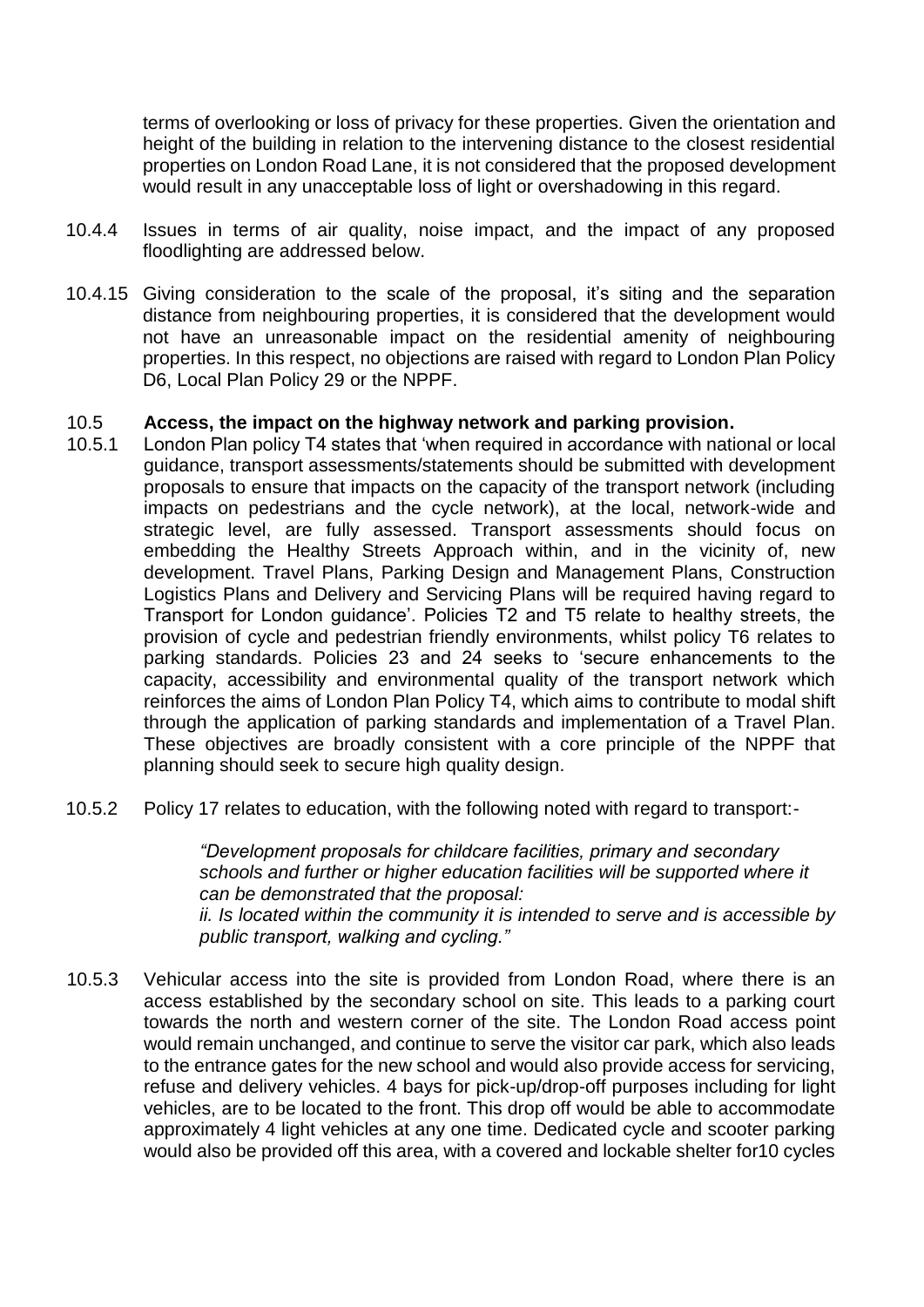## *Parking provision*

- 10.5.4 The school will accommodate 60 pupils of both primary and secondary age, supported by 45 staff. The school will accommodate both primary and secondary school aged pupils.
- 10.5.5 A total of 18 onsite parking spaces will be provided; 2 of which will be designated for disabled users and two for visitors. 3 of the staff parking spaces will also be provided with active EV charging infrastructure. It is proposed that the staff car park would also be used to provide car parking associated with the wider community use of the school facilities outside of school hours.

## *Trip generation*

- 10.5.6 It is proposed that the start and finish times of the SEND school would be staggered to avoid coinciding with those of the existing St Edwards Academy. The SEND School will be working with the existing school to maintain this arrangement. The proposed operating hours of the SEN school would therefore be staggered with the existing school, resulting in an associated staggering of trips associated with the drop off and pick up of pupils.
- 10.5.7 The transport statement includes an assessment of the likely number of additional vehicle movements that could be generated by the proposed SEND school. The site has the capacity to attract 78 movements in the AM peak hour and 65 in the school PM peak hour. During the network PM peak hour, a further nine trips are anticipated. It is understood that the majority of pupils will reside within the Borough of Havering itself, with a small number likely to travel from neighbouring boroughs. For the purposes of this assessment, it has been assumed that 90 per cent will reside in Havering and 10 per cent in either Barking and Dagenham or Redbridge. It is assumed that an equal proportion of pupils will reside in each of these boroughs.
- 10.5.8 In the interest of a robust assessment, an average occupancy rate of two pupils per LEA vehicle has been assumed. In conjunction with parent pick-up and drop-off, this would generate up to 33 vehicles at the site at the beginning and end of the school day. With regard to staff, it is envisaged that 25 staff members will travel to the site by car; however not all of them will do so during the morning and afternoon peak periods. Based on data from staff travel surveys undertaken at a number of Kent schools.

## *Cycle Parking*

- 10.5.9 With regard to cycle parking, for primary and secondary schools, long-term parking should be provided at a rate of one space per eight FTE staff plus one space per eight students. A further one space per 100 students should be provided as short stay parking. Two sets of five cycle lockers will be provided, to be secure by design gold standard. The site is developed in such a way that allows for the expansion of these facilities if demand dictates through the Travel Plan monitoring process.
- 10.5.10 The submitted Transport Assessment has been reviewed by the Highway Authority who consider that overall, the level of additional traffic generated by the proposed SEN school would have negligible impact on the capacity of London Road and the surrounding road network.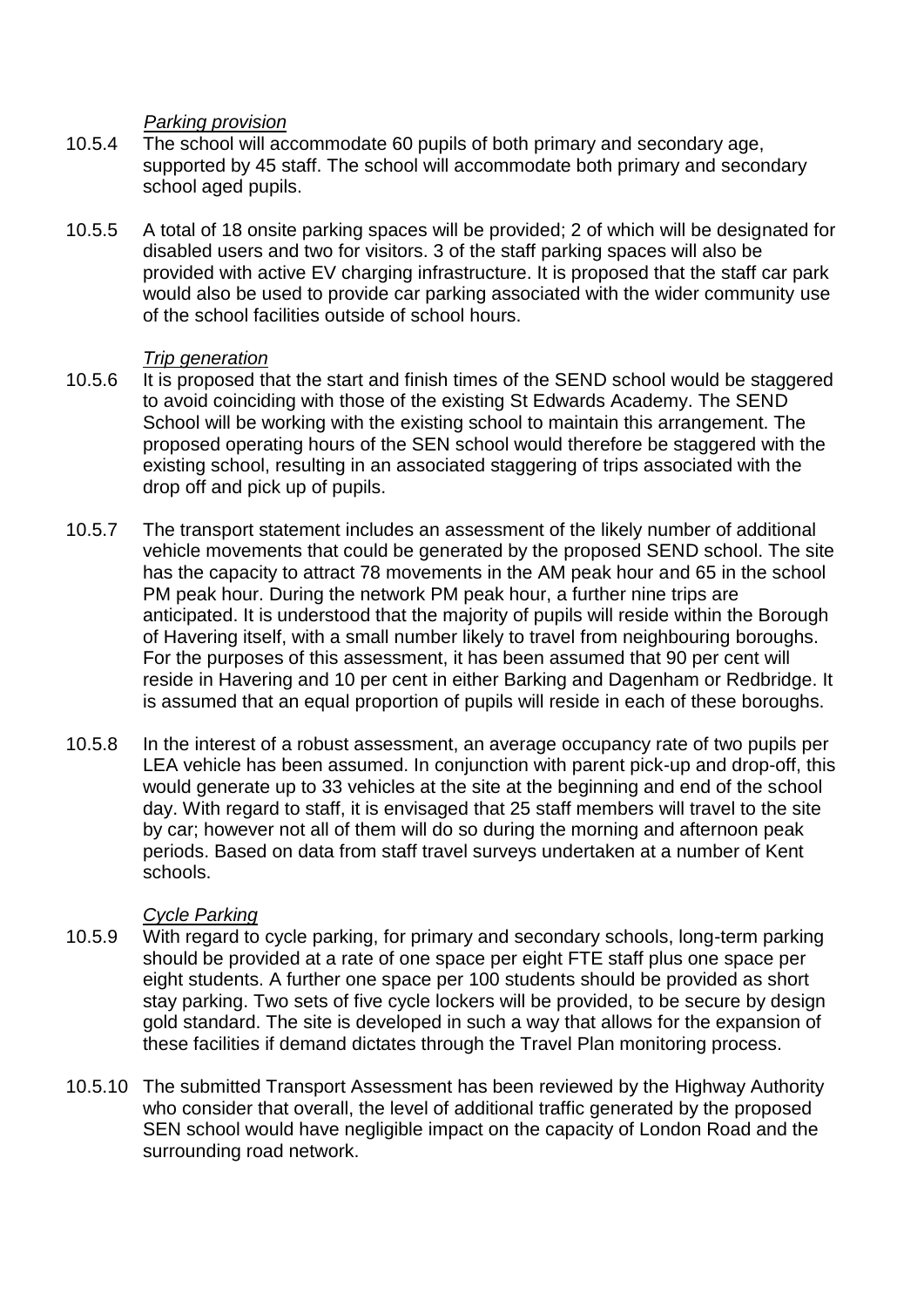## *Travel plan*

10.5.11 An interim school travel plan has been submitted in support of this application. This has been reviewed by the Highway Authority who consider that the identified initiatives are mainly targeted towards the travel patterns of pupils. Given that the predicted mode share for single car occupancy trips is relatively low. However, the Travel Plan will be updated to reflect the actual pupil and staff mode shares, along with suitable targets and actions. As such, a more retailed travel plan is to be secured via condition, requiring its submission and approval prior to first use of the new school building.

## *Conclusion*

- 10.5.12 The Highway Authority raises no fundamental objection to the proposed development subject to the imposition of planning conditions requiring: i) submission of details of cycle parking and its subsequent implementation, ii) submission of a scheme for the management of the car parking areas and its subsequent implementation, iii) submission of details of the management of the gated access to the pick-up and drop-off parking area serving the new school, iv) submission of details of the layout, surfacing and drainage of the parking areas to be laid out, and its subsequent implementation, v) submission of a revised travel plan and its ongoing implementation and review, and vi) submission of details of electric vehicle charging points and their subsequent installation. Conditions are proposed in this regard.
- 10.5.13 In response to the points raised within the GLA's Stage 1 response, no formal comments have been received from TfL. Conditions to address the issues raised in the Stage 1 response are recommended above.
- 10.5.14 As such, the proposed development is considered to result in no unacceptable highway impact, and will ensure appropriate provision to encourage sustainable modes of transport.

## 10.6. **Flood Risk and Development**

.

- 10.6.1 Local Plan Policy DC48 states that development must be located, designed and laid out to ensure that the risk of death or injury to the public and damage from flooding is minimised, whilst not increasing the risk of flooding elsewhere and ensuring that residual risks are safely managed.
- 10.6.2 The Council's Strategic Flood Risk Assessment maps show that the site is not located in a higher risk flood zone London Plan policies SI12 and SI13 state that development should utilise sustainable urban drainage systems (SUDS) and should aim to achieve greenfield run-off rates and this objective is reiterated in Policy DC48.
- 10.6.3 Having consulted the Lead Local Flood Authority the Council flood risk and drainage management team, no objections have been raised with regard to the impact on surface water flooding either on site or further afield and the proposed development has been found to be acceptable in principle, subject to suggested planning conditions including appropriate mitigation (including adequate warning procedures) can be maintained for the lifetime of the development, in accordance with Local Plan Policy DC48, policies SI12 and SI13 of the London Plan and the NPPF.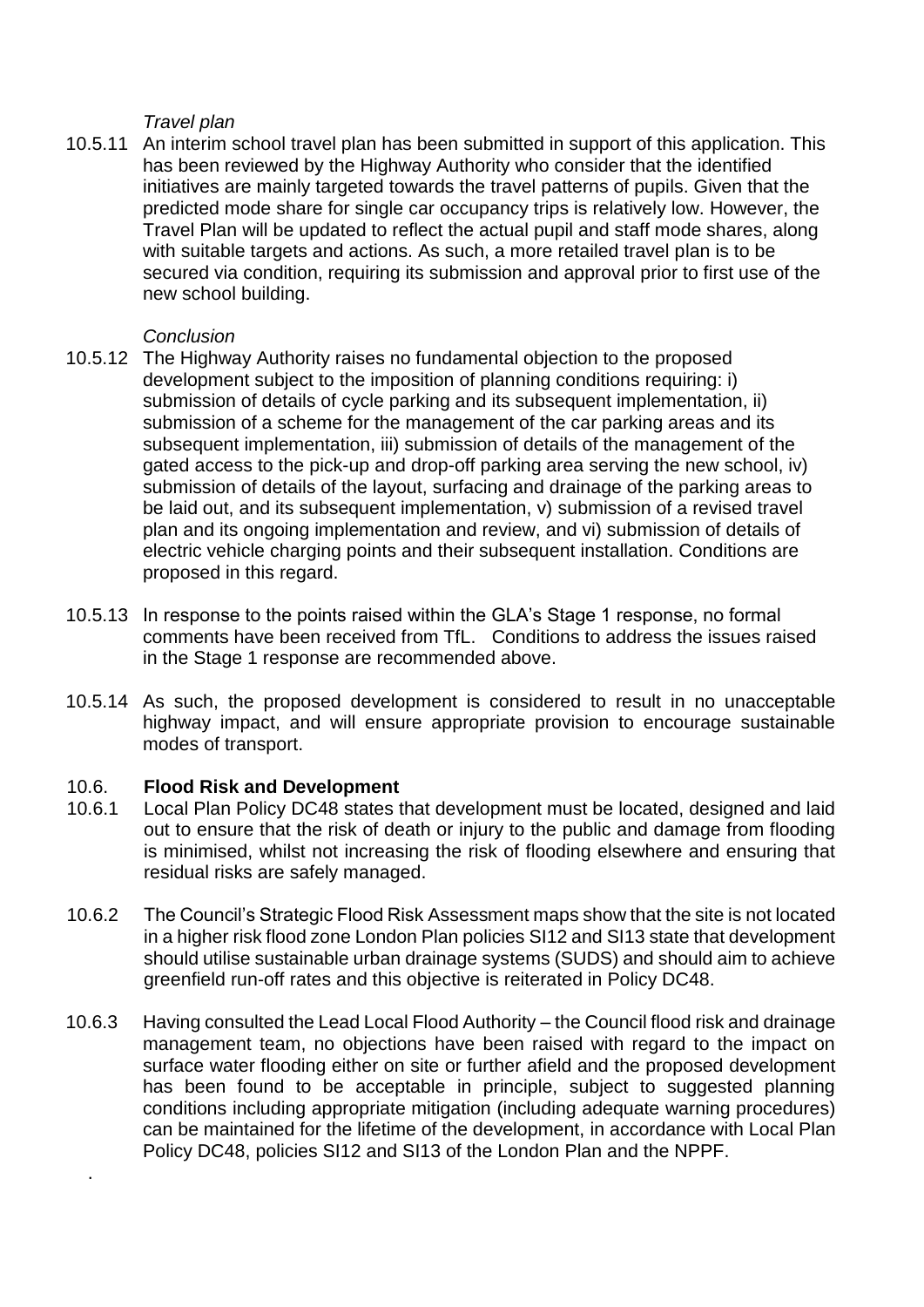# 10.7 **Sustainability**

- 10.7.1 Paragraphs 155 158 of the NPPF relate to decentralised energy, renewable and low carbon energy. Chapter 9 of the London Plan contains a set of policies that require developments to make the fullest contribution to the mitigation of, and adaptation to, climate change, and to minimise carbon dioxide emissions ,where the residential element of the application achieves at least a 35 per cent reduction in regulated carbon dioxide emissions beyond Part L Building Residential development should achieve 10 per cent, and non-residential development should achieve 15 per cent through energy efficiency measures. . Specifically, Policy SI2 sets out an energy hierarchy for assessing applications, as set out below:
	- *1) Be lean: use less energy*
	- *2) Be clean: supply energy efficiently*
	- *3) Be green: use renewable energy*
- 10.7.2 Core Policy DC48 requires development proposals to incorporate sustainable building design and layout.
- 10.7.3 The applicant has submitted a Sustainability and Energy Report. The energy report sets out that a zero in regulated CO2 emission is predicted to be achieved onsite.
- 10.7.4 The Energy Strategy sets out the following approaches to be taken to achieve the London Plan CO2 target reduction:

"Be Lean" – sustainable design and construction measures will be used to improve air tightness, high performance glazing and efficient lighting. The Be Lean case has assumed that heating is provided by gas boilers with an efficiency of 91%. Under the Be Lean scenario the development shows savings of 5.96 tonnes CO2 / annum, which is a 18.47% saving over the Part L2A 2013 Baseline;

"Be Clean" – highly efficient, individual low NOx boilers (The site is not situated near to an existing or planned district heat network, and on-site CHP and community heating is inappropriate for a development of this nature); and

Be Green" – the installation photovoltaic panels (PV) at roof level and the use of air source heat pumps. An on-site photovoltaic array has been proposed on the roof area of the school. The proposed array will be required to achieve an annual generation of 69,710 kWh/annum.

10.7.5 Whilst a detailed design will be necessary to demonstrate that the proposed development will achieve the overall CO2 reduction, it is anticipated that through the above measures the proposed Havering SEND school will achieve an estimated minus 8,267 kg/CO2 per annum through the Be Lean, Be Clean and Be Green stages of the hierarchy, which represent a 126% cumulative saving beyond the baseline carbon emissions. The results show that, using the specification outlined in this report the proposed Havering SEND school will achieve an estimated minus 8,267 kg/CO2 per annum through the Be Lean, Be Clean and Be Green stages of the hierarchy, which represent a 126% cumulative saving beyond the baseline carbon emissions. The applicant is proposing to achieve zero regulated carbon onsite; this is supported.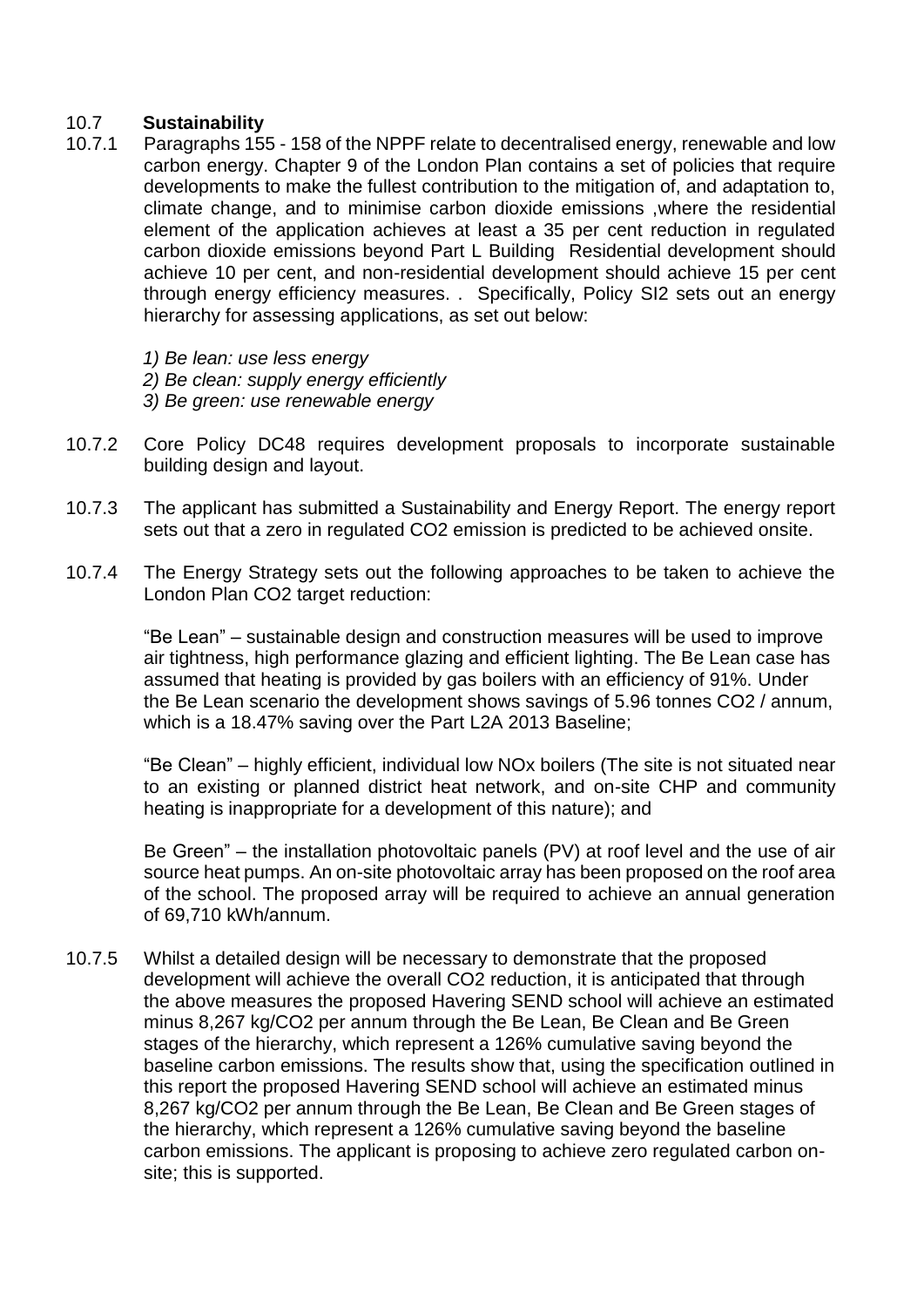# *BREEAM*

- 10.7.6 BREEAM is an assessment using scientifically based sustainability indices that covers a range of environmental issues. Its categories evaluate energy and water use, health and wellbeing, pollution, transport, materials, waste, ecology and management processes. Non domestic commercial buildings are rated and certified on a scale of 'pass', 'good', 'very good', 'excellent' and 'outstanding' and is carried out by independent, licensed assessors. It aims to reduce the negative effects of construction and development on the environment. The Havering Sustainable Design and Construction guide requires all developments to provide a 'very good' or 'excellent' rating.
- 10.7.7 The application submission confirms that the building has been designed to achieve the BREEAM 'very good' rating. This represents a high level of sustainable design and construction. A condition is recommended to seek a Post Construction BREEAM Review Certificate showing that a rating of at least "Very Good" has been achieved following completion.
- 10.7.8 In conclusion, the development would accord with development plan policies. To ensure compliance with these standards, a condition is attached requiring a post occupation assessment of energy ratings, demonstrating compliance with the above policies.

# 10.8 **Noise and Air Quality**

# *Air Quality*

- 10.8.1 The proposed development is located within a designated Air Quality Management Area (AQMA) due to high concentrations of nitrogen dioxide and particulate matter. Paragraphs 112 & 186 of the National Planning Policy Framework and The London Plan policies SI1, SI3, T61 seeks to ensure that development proposals minimise increased exposure to existing poor air quality and make provision to address local problems of air quality, particularly within air quality management areas (which the site is) and where the development is likely to be used by large numbers of people vulnerable to poor air quality (such as children or older people). Development proposals should be at least air quality neutral and should not lead to further deterioration of existing poor air quality.
- 10.8.2 An Air Quality Assessment has been submitted in support of this planning application to assess the air quality impacts of the proposals. The assessment concluded that following the successful implementation of the suggested mitigation measures during the construction phase, the residual effects of construction dust and emissions from construction activities upon the local area and sensitive receptors although adverse, will be temporary and not significant. And that during the operational phase, the operational assessment has demonstrated that the proposals will have a net positive impact upon existing air quality concentrations compared to the current use. Air quality for future residents is predicted to be good.
- 10.8.3 With regards air pollution from traffic, the report concludes that once the proposed development is complete and operational, the principal air quality impact is likely to be emissions from the increased traffic on local roads surrounding the site. An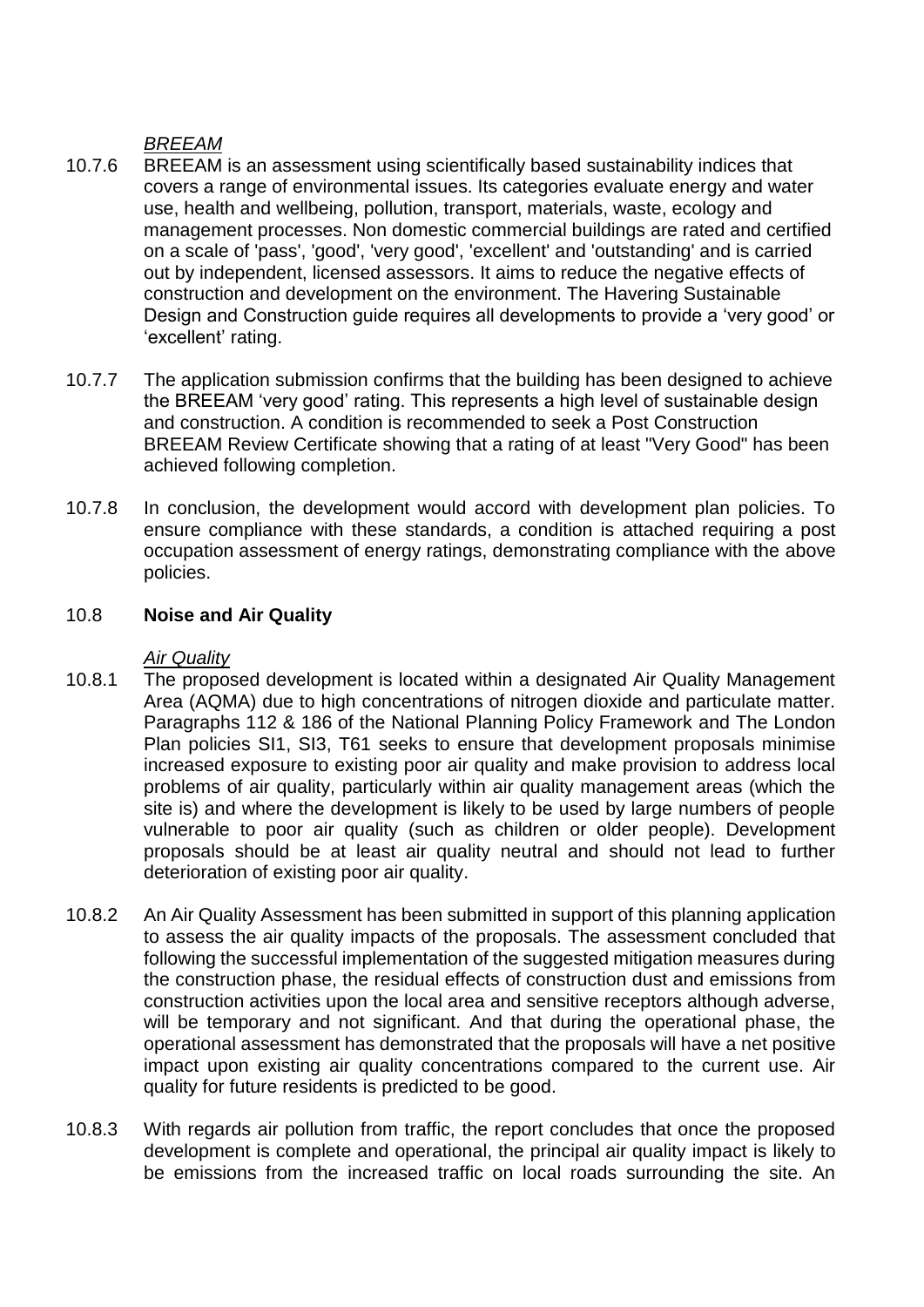assessment of operational phase impacts has been undertaken using the latest version of the ADMS-Roads atmospheric dispersion model. And as per the EPUK-IAQM guidance, the impact of the development on annual mean NO2, PM10 and PM2.5 concentrations at existing sensitive receptor locations was assessed as 'negligible', it is considered that the development will have an insignificant effect on local air quality Therefore, it is not considered that any specific mitigation measures will be required for operational phase.

- 10.8.4 The Environmental Health Officers has advised that the Air Quality Assessment for the construction phase has shown that the site is Low to Medium risk, in relation to dust soiling and Low risk in relation to human health effects. Based on this risk assessment, appropriate mitigation measures need to be set out in a Dust Management Plan, to ensure the air quality impacts of construction and demolition are minimised. This is to be secured by mainly pre-commencement conditions.
- 10.8.5 The applicant submitted a detailed Air Quality Assessment report in response to the GLA. GLA has confirmed that the additional info submitted in response to the queries raised in the Stage 1 have now all been satisfactorily resolved subject to condition. This is to be secured by conditions.

#### *Noise*

- 10.8.6 London Plan policies D13 and D14 that that new noise and other nuisance-generating development proposed close to residential and other noise-sensitive uses should put in place measures to mitigate and manage noise impacts for neighbouring residents and businesses.
- 10.8.7 The conclusions of the noise impact assessment are considered satisfactory. The assessment focuses primarily on internal noise design criteria issues which are considered under the Building Regulations and fall outside the scope of Environmental Health legislation.
- 10.8.8 The report indicates that there is no significant variant in noise level in the measurement data between day and evening periods. The assessment of noise impact from community use demonstrated that during day-time period there is a low probability of adverse impact at noise sensitive receptors. The Environmental Health officer has advised that the noise report submitted in support of the application used the wrong criteria in assessing plant noise emission, and therefore, recommended precommencement conditions should be attached and enforced. As such, subject to conditions, is it considered that proposal would not have undue impact on neighbouring residential properties.
- 10.8.9 Based on the above and with the suggested mitigation measures in place, it is considered that the proposed development would accord with national, regional and local planning policies in relation to noise and air quality

## 10.9 **Archaeology and Contamination**

#### *Archaeology*

10.9.1 The application site sits on the archaeologically productive Hackney Gravel and lies within Areas of Archaeological Potential connected with the excessive cropmarks in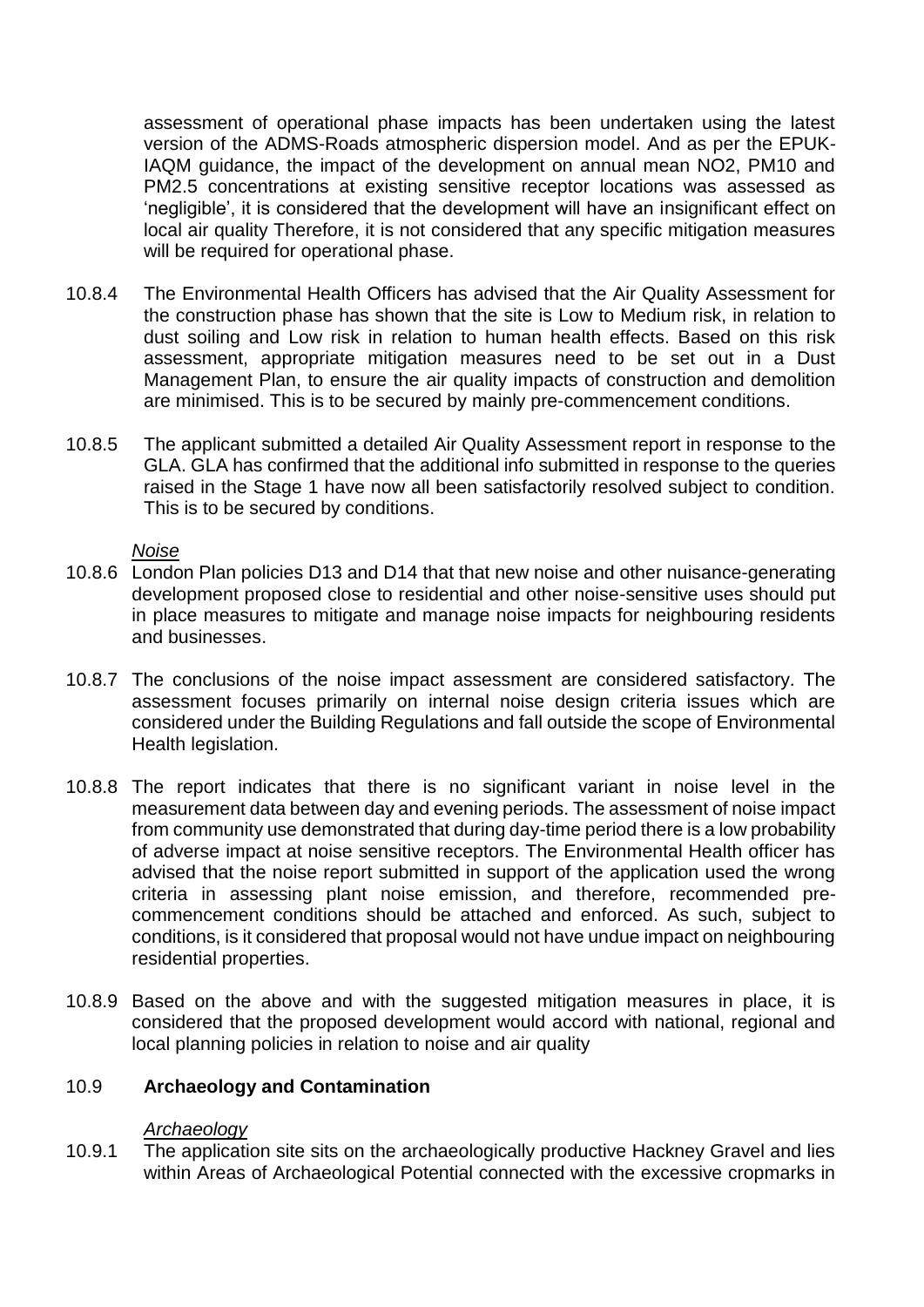the area and on the line of the London Colchester Roman Road corridor. No Archaeological Desk Based Assessment has been submitted with the application in accordance with current planning policy. Historic England (Greater London Archaeological Advisory Service, GLAAS) has advised that the site lies in an area of archaeological interest, and that if planning permission is granted, the applicant should improve knowledge of assets and make it public. And in keeping with advice on the Westlands Playing Field next door, a condition is appropriate to manage archaeology. As such, a two stage archaeological condition is recommended to provide an acceptable safeguard to ensure the development accords with the guiding principles of the NPPF, Policies HC1 of the London Plan, 34 of the Havering Local Plan and the Heritage SPD with regards to archaeology and cultural heritage matters.

# *Contaminated Land*

10.9.2 A Phase 2 Geo-Environmental Site Investigation report has been submitted as part of the application submission, which is accompanied by an addendum report relating to groundwater and gas monitoring that has been undertaken. The submitted reports have not identified any contaminant linkages that require further investigation or remediation. However, the Council's Environment Health Officer has recommended that a standard unsuspected contaminated land as a precautionary condition be imposed on the basis of the information provided, to ensure that there is no risk of contamination in accordance with Havering Local Plan Policy 34 and the NPPF. The condition is recommended.

# 10.10 **Ecology / Greening and Biodiversity**

- 10.10.1 Havering Local Plan Policy 30 states that the Council will protect and enhance the Borough's natural environment and seek to increase the quantity and quality of biodiversity by ensuring developers demonstrate that the impact of proposals on protected sites and species have been fully assessed when development has the potential to impact on such sites or species. The policy goes on to state that it will not permit development which would adversely affect the integrity of Specific Scientific Interest, Local Natural Reserves and Site of Importance for Nature Conservation, except for reason of overriding public interest, or where adequate compensatory measures are provided. The Council has also adopted the 'Protecting and Enhancing the Borough's Biodiversity' SPD (2009). This requires ecological surveys of sites to be carried out prior to development.
- 10.10.2 The presence of protected species is a material consideration, in accordance with the Framework (paragraphs 179-182), Natural Environment & Rural Communities (NERC) Act 2006 (section 40), Wildlife and Countryside Act 1981, Conservation of Habitats and Species Regulations 2010 (and amended 2012) as well as Circular 06/05.
- 10.10.3 The proposals are relatively small-scale; however, they are adjacent to a stream which runs into Westland's Rough SNCI. Therefore, it is extremely important to ensure that strict pollution prevention methods are adhered to during the construction process and that the stream- and riparian habitat- is protected in the long-term and does not provide a conduit for pollution to enter the nearby SNCI. A Preliminary Ecological Appraisal has been submitted as part of the application submission. This found no evidence of roosting bats 1km of the site within the last ten years. No potential roosting features (PRF) were identified within any of the trees within the site. Therefore, the trees were deemed to be of 'Negligible' potential for roosting bats.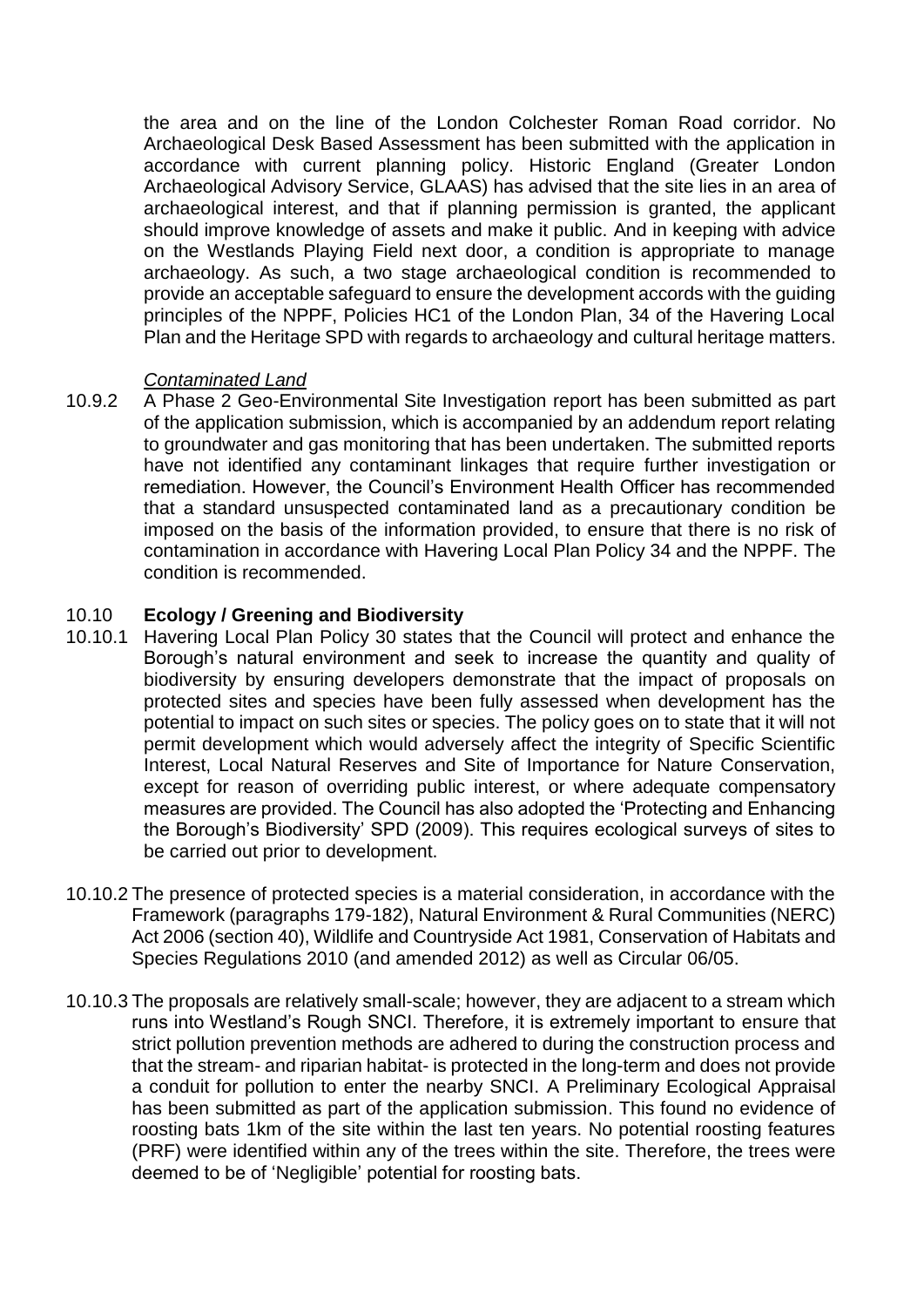- 10.10.4 A Baseline Ecological Appraisal has been undertaken based on the results of an Extended Phase 1 Habitat Survey of the site, desk based studies and species surveys for Badgers, Great Crested Newts and Bats as well as general faunal activity observed during the course of survey work. A Phase 1 Walkover ecological survey was undertaken. This identified that there are no European or internationally protected sites within 1 km including the Sites of Importance for Nature Conservation due to the size and distance from the site.
- 10.10.5 The submitted documents have been reviewed by the Council's Ecology Consultant who advised that the submitted landscape plans show that the area of existing scattered scrub adjacent to the stream as wildflower grassland, and some of this area is within the red line and some is outside of it. It is unclear why one habitat will be completely removed and replaced by another; that the Preliminary Ecological Appraisal should be updated to reflect this. The consultant has recommended that the existing habitat is retained and enhanced, rather than removing and replacing it.
- 10.10.6 The design and access statement details a series of ecological enhancements, with a total area of 0.23ha of habitat creation, through the green foot, amenity grassland, wildflower meadow, native and wildlife attracting shrub planting, a stream and scattered shrub. The proposed habitat creation, with the retention of the existing habitats to the eastern boundary, will deliver a 12% Biodiversity Net Gain to the site, therefore exceeding the minimum 10% recommendation and satisfying the London Plan.
- 10.10.7 The Ecology Consultant has recommended that the mitigation measures identified in the Preliminary Ecological Appraisal should be secured and implemented in full. This is necessary to conserve and enhance protected and Priority species particularly bats, nesting birds, and reptiles.
- 10.10.8 The Consultant has recommended a number of conditions that should be imposed to ensure that the development undertakes appropriate ecological enhancement on site. Subject to these conditions, it is considered that the development would be acceptable in this regard, and as such complies with Policy 30 of the Local Plan and the relevant paragraphs of the NPPF.

#### *Impact on trees*

10.10.9 An arboricultural impact assessment and method statement have been submitted as part of the application submission. This identifies that the site has a mixed species of large, mature trees in good condition, medium sized, middle-aged tress in good condition and smaller, younger trees in good condition across the site. This assessment has been undertaken in accordance with BS 5837:2012 Trees in relation to design demolition and construction recommendations and confirms that 39 individual trees and 2 tree groups require removal to facilitate the scheme. The Landscaping consultant has advised that proposed level of tree planting and, subject to further details coming forward regarding species and installation size, would be sufficient and acceptable. The arboricultural method statement sets out the proposed protective measures and contains a construction method statement to ensure suitable protection is afforded to all existing trees. This has been reviewed by the Council's Ecology and Landscaping consultants who raises no objection on this basis. A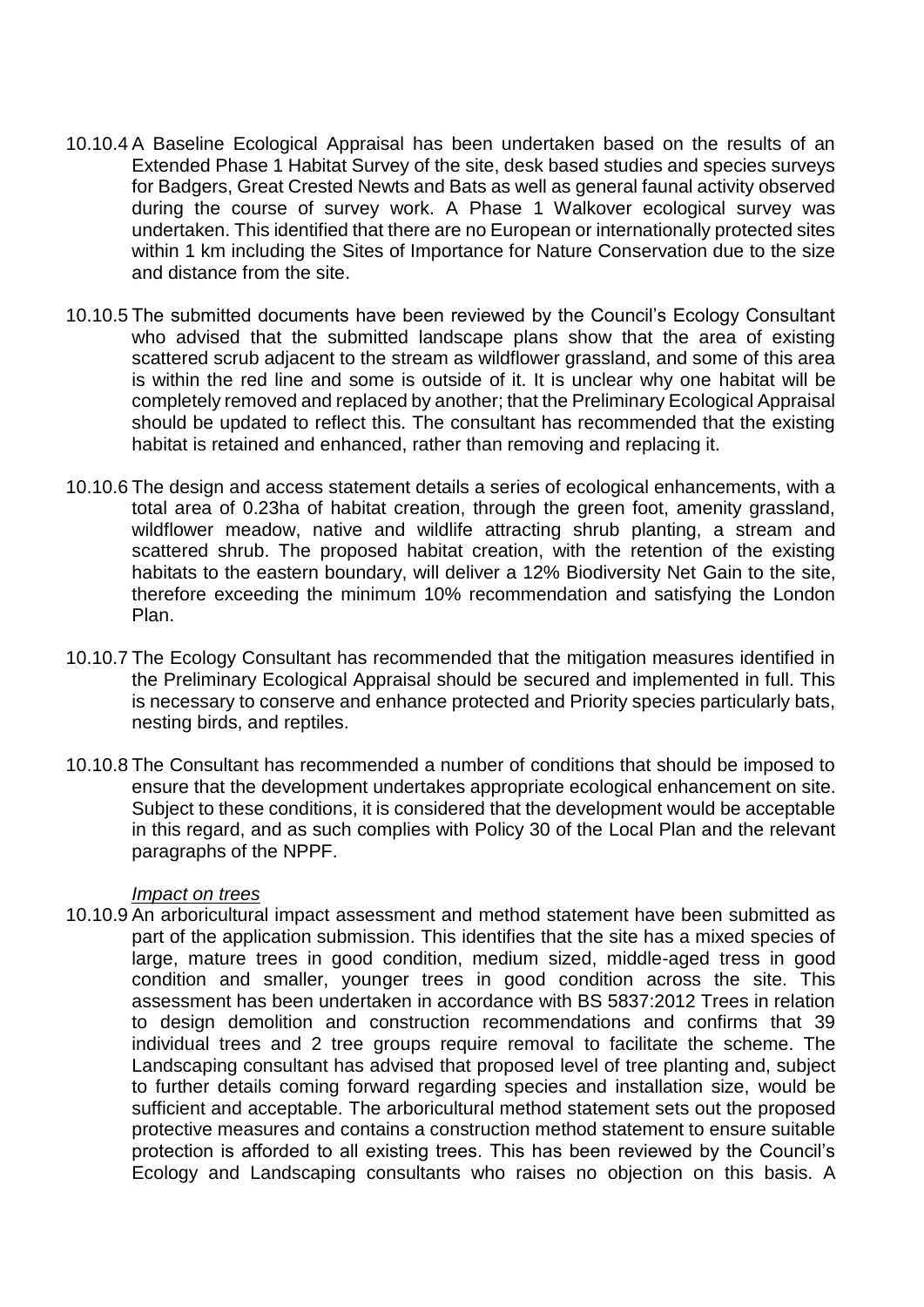condition is recommended to ensure that the proposed works are carried out in full accordance with the arboricultural method statement

# **Financial and Other Mitigation**

10.11 Due to the nature of use (education), the Havering Council's Community Infrastructure Levy is not applicable.

## **Equalities**

- 10.12 The Equality Act 2010 provides that in exercising its functions (which includes its role as Local Planning Authority), the Council as a public authority shall amongst other duties have regard to the need to:
	- Eliminate discrimination, harassment, victimisation and any other conduct that is prohibited under the Act;
	- Advance equality of opportunity between persons who share a relevant protected characteristic and persons who do not share it;
	- Foster good relations between persons who share a relevant protected characteristic and persons who do not share it
- 10.13 The proposal is primarily for use by children with disability and special needs for their education and wellbeing. The proposal provides facilities/benefits for this group in particular.

#### 12 **Other Planning Issues**

## *Designing Out Crime*

- 12.1 Policy D11 of the London Plan states that Development proposals should maximise building resilience and minimise potential physical risks, including those arising as a result of extreme weather fire, flood and related hazards. Development should include measures to design out crime that – in proportion to the risk – deter terrorism, assist in the detection of terrorist activity and help mitigate its effects. These measures should be considered at the start of the design process to ensure they are inclusive and aesthetically integrated into the development and the wider area. The above mentioned policy piece together reasoned criteria's for applicants to adopt the principles and practices of Secure By Design (SBD). More detail on the implementation of the above policy is provided from LBH's SPD on *'Designing Safer Places'* 2010, this document which forms part of Havering's Local Plan was produced to ensure the adequate safety of users and occupiers by setting out clear advice and guidance on how these objectives may be achieved and is therefore material to decisions on planning applications.
- 12.2 The submitted Design and Access Statement has referenced a management and security strategy, benefits of this approach provide a sense of security to its teachers and pupils and the local community and discourage antisocial behaviour. The statement outlines that the design has been developed with SBD principles in mind following subsequent consultation response by the Designing out Crime Officer. Points raised include improved internal and outside areas (secure access and access control), communal, play area and areas for community use, lighting, refuse collection and bicycle storage areas. The Designing Out Crime Officer has raised no fundamental objection to the proposal subject to conditions.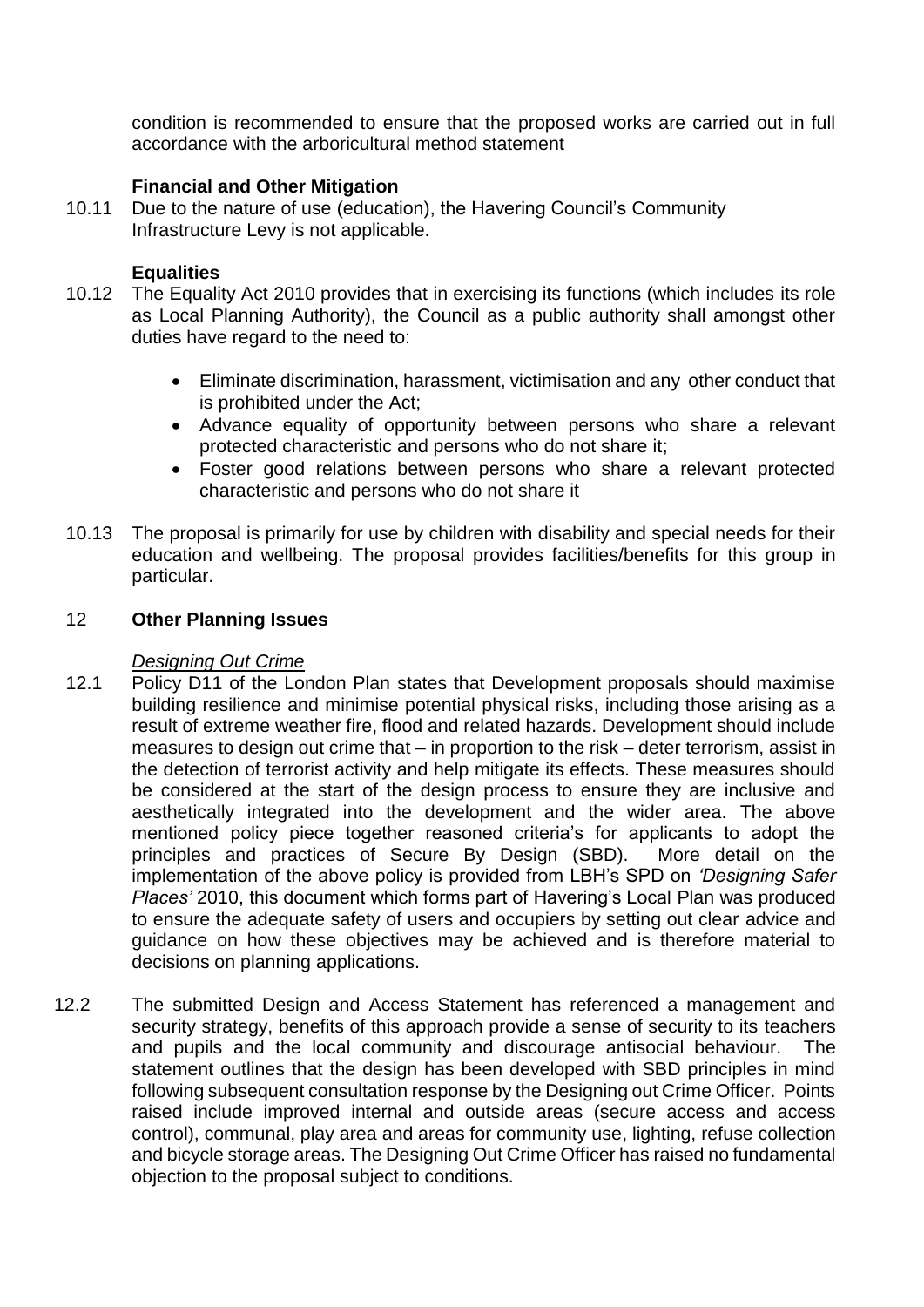# *Floodlighting*

- 12.3 The application is supported by an external lighting impact assessment which assesses the impact of the proposed external lighting for the new school. External lighting will be provided to the amenity areas of the development at ground and first floor levels to provide a safe and secure environment for the movement of pedestrians around the building, whilst minimising levels of obtrusive light.
- 12.4 Following negotiations with Sport England, it is proposed to install floodlight for the MUGA court. No detail has been provided at this stage. The installation of floodlighting is essential to ensure the MUGA can be used by members of the public outside school hours and most importantly, during the winter months, A condition requiring the floodlighting be designed to accord with the Institute of Lighting Professionals (ILP) Guidance Notes for the Reduction of Obtrusive Light, to ensure that obtrusive light is kept to a minimum is recommended.

# 13 **Conclusions**

- 13.1 The benefit of further educational development on this existing school site is supported by the relevant policies of the development plan and the guidance set out in the NPPF. In balancing the weight to be accorded to the case for the new school, taken in the context of the harm to the Green Belt that would result from the proposed development, it is considered that very special circumstances exist which clearly outweigh the harm to the Green Belt by reason of inappropriateness and any other harm. The need for the SEND school is acknowledged as is the conclusion that existing SEND sites cannot be extended or redeveloped.
- 13.2 The proposed artificial pitch is considered to meet one of the exception tests within Sport England's playing fields policy and as such will mitigate the loss of playing field land resulting from the proposed development. Securing the wider community use of the artificial pitch and associated facilities would be necessary in this context to justify this loss of playing field land, and therefore a community use agreement would need to be secured via condition to make the development acceptable in planning terms
- 13.3 The proposed school building would achieve a high standard of design that is both sensitive to its Green Belt location and minimises its visual impact through its scale and use of materials, whilst also representing a clear identity and defined character for the school building. It represents a high quality design and is an appropriate design response in terms of the character and appearance of the area.
- 13.4 In terms of impact on parking and the highway, it is considered that the proposed development would afford a suitable level of on-site staff parking provision to prevent overspill on to surrounding residential roads, and that there would be no unacceptable impact on the operation of the local highway network. Subject to compliance with the recommended conditions, the proposal is considered to accord with relevant policy and guidance.
- 13.5 The decision to grant planning permission has been taken having regard to the National Planning Policy Framework (2019), the policies of The London Plan (2021) and Havering Local Plan 2021, having regards to all relevant material considerations,